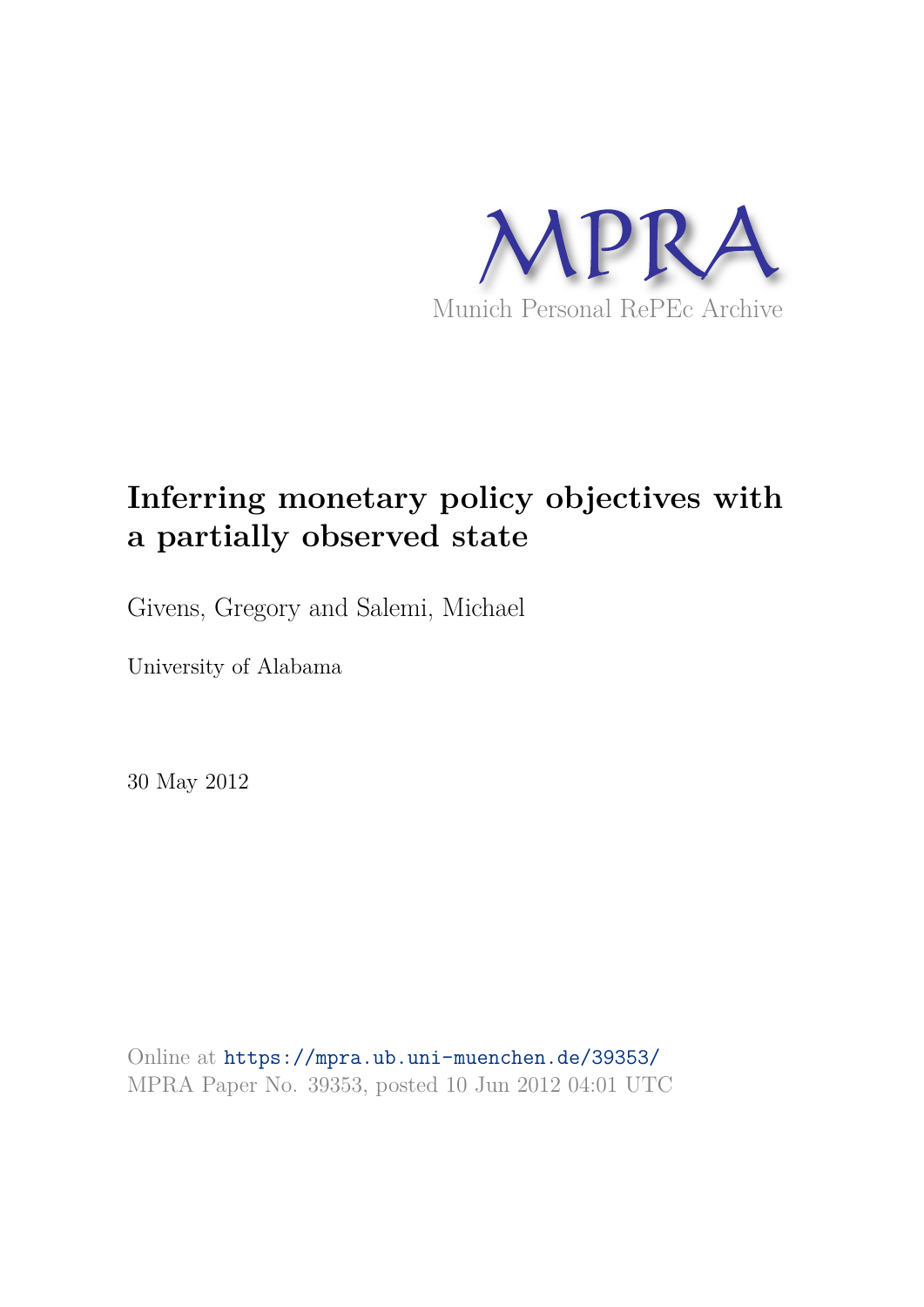## Inferring Monetary Policy Objectives with a Partially Observed State

Gregory E. Givens<sup>a,\*</sup>, Michael K. Salemi<sup>b</sup>

<sup>a</sup>Department of Economics, Finance, and Legal Studies, University of Alabama, Tuscaloosa, AL 35487, USA <sup>b</sup>Department of Economics, University of North Carolina, Chapel Hill, NC 27599-3305, USA

First Draft: May 2012

#### Abstract

Accounting for the uncertainty inherent in real-time perceptions of the state of the economy is believed to be critical for the analysis of historical monetary policy. We investigate this claim through the lens of a small-scale new-Keynesian model with optimal discretionary policy and partial information about the state. The model is estimated using maximum likelihood on US data over the Volcker-Greenspan-Bernanke regime. A comparison of our estimates to those from a version of the model with complete information reveals that under partial information: (i) the Federal Reserve demonstrates a significant concern for stabilizing fluctuations in the output gap, and (ii) the discrepancy between optimal and observed policy behavior is smaller.

Keywords: Partial Information, Optimal Monetary Policy, Central Bank Preferences

JEL Classification: E37, E52, E58, E61, C61

 $*Corresponding author. Tel.: + 205 348 8961.$ 

E-mail address: gegivens@cba.ua.edu (G.E. Givens).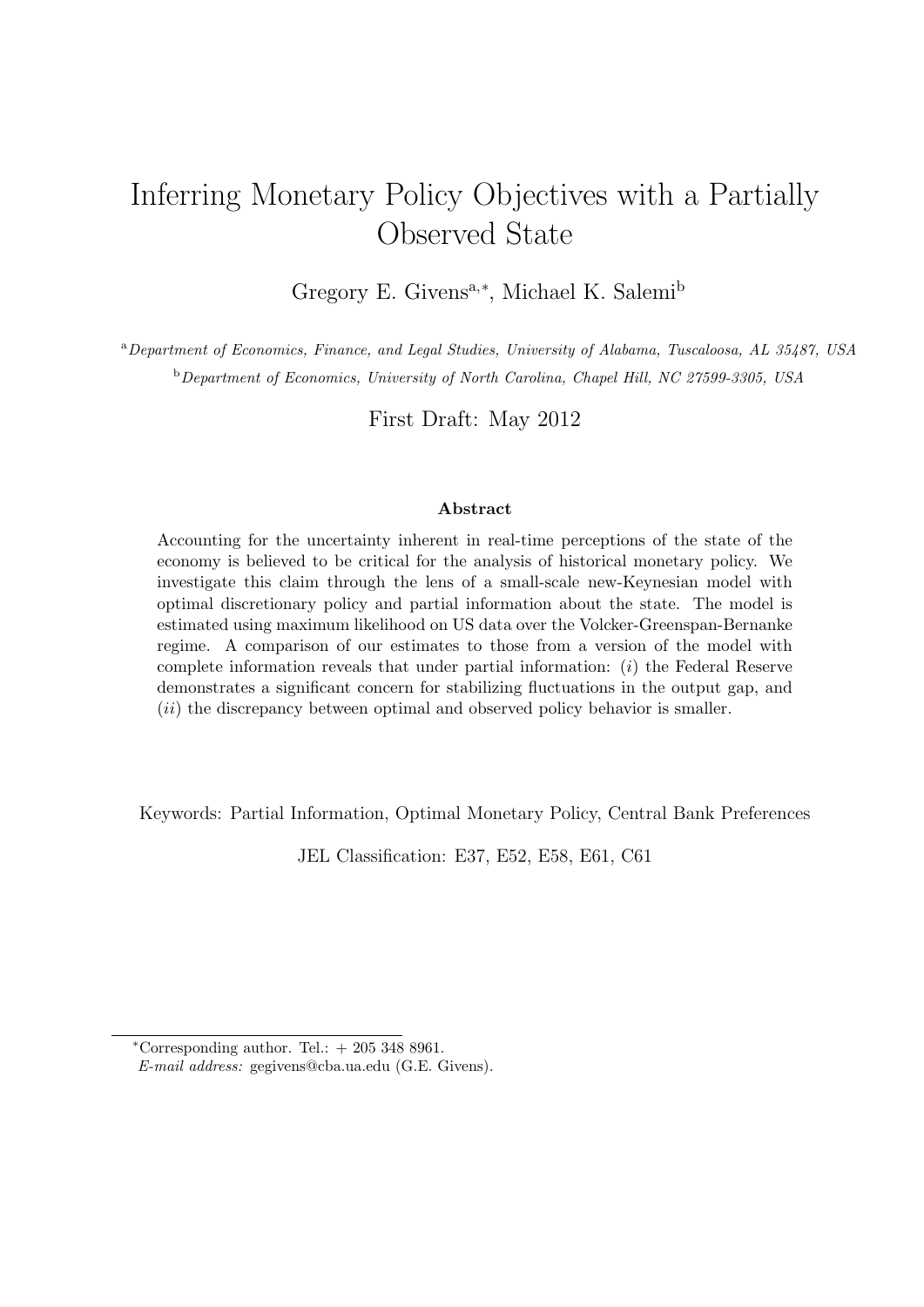### 1 Introduction

Central banks face the difficult task of conducting monetary policy in situations where realtime uncertainty about the state of the economy is pervasive. Uncertainty of this kind has two sources. One is the "noise" contained in preliminary measures of economic activity, such as output and inflation, that are used by policymakers to forecast the state. Data on these variables are continually revised over time, so the true values are not known until long after they are first released and policy decisions have been made (e.g., Croushore and Stark, 2001). A second source of uncertainty concerns estimates of economic concepts that are not directly observable but still play a vital role in the policy process. The natural rates of output and unemployment are prominent examples. Forming inferences about these variables requires a statistical model that specifies how they are related to observed data. Given the uncertainty over such models and in published data, it is common for real-time estimates of the natural rates to be way off the mark (e.g., Kuttner, 1994; Orphanides and van Norden, 2002).

Because monetary policy depends on the central bank's current perception of the state of the economy, correctly interpreting historical policy behavior demands that one account for the type of informational limitations described above. Athanasios Orphanides was one of the first to point this out in a series of influential papers (e.g., Orphanides, 2001; 2002; 2004) that questioned the value of policy analysis based on data and concepts other than what policymakers actually encountered at the time decisions were being made. Using the simple rule proposed by Taylor (1993) as an example, Orphanides (2001) showed that policy recommendations implied by real-time data are often at odds with those obtained from  $ex$ post revised data. Moreover, estimating such rules using only the latest information can obscure one's view of the way monetary authorities reacted to economic conditions as they appeared at the time. To identify the policy motives of the past, it is thus imperative to understand what the central bank was seeing at the moment their policies were implemented.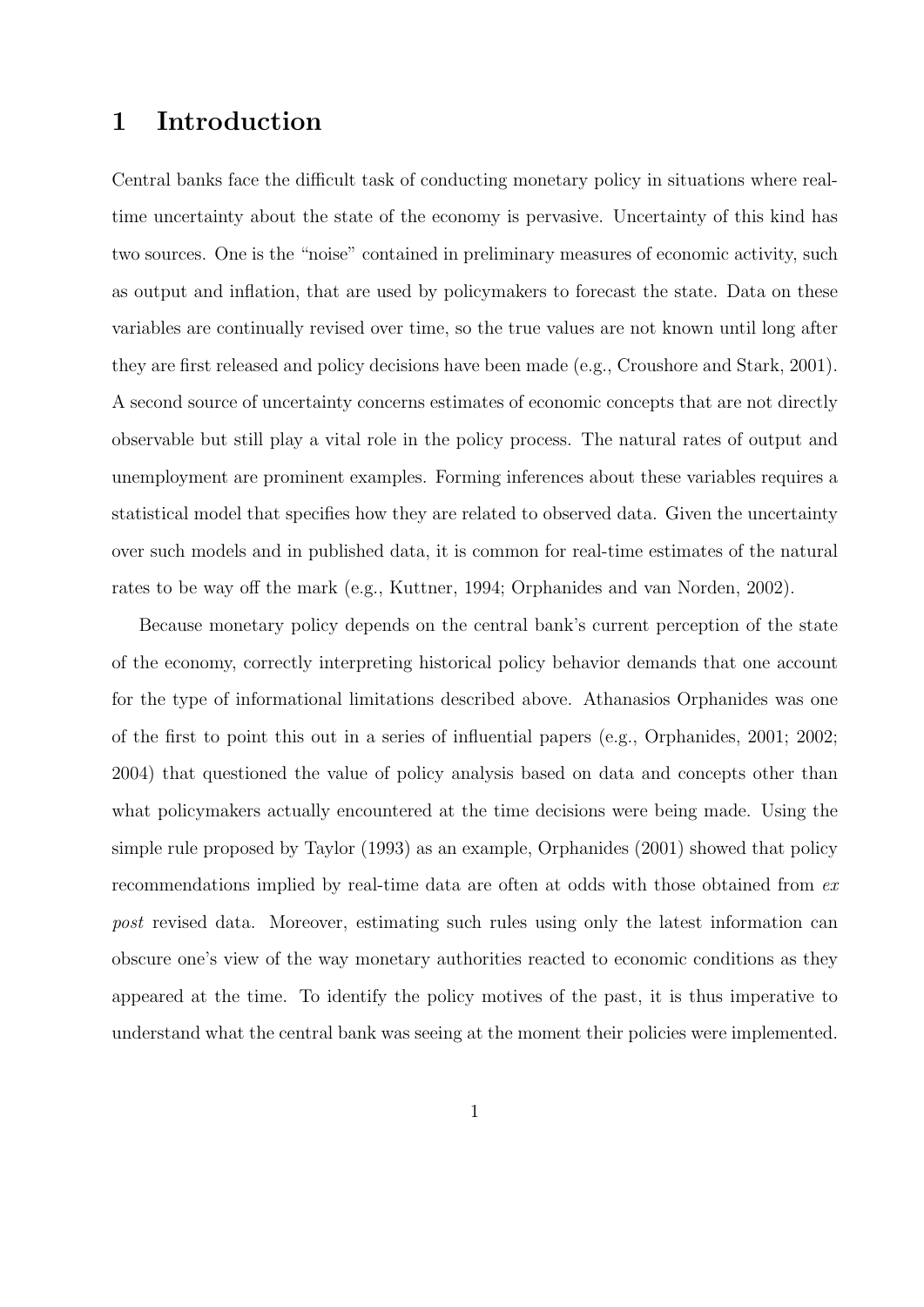The papers written by Orphanides belong to a large literature that uses the Taylor rule as a means of describing historical monetary policy (e.g., Clarida, Galí, and Gertler, 2000). Yet, some have argued that these rules are hard to interpret because the feedback coefficients do not map uniquely into the "deep" parameters that represent the preferences of the policy authority. The key insight is that Taylor-type rules can be derived endogenously by solving an explicit optimization problem for the central bank (e.g., Svensson, 1997). It follows that estimated policy-rule coefficients may depend on the various weights in the central bank's objective function in addition to the parameters characterizing the structure of the economy. Disentangling the two requires an econometric procedure that specifically acknowledges the policymaker's optimization problem during the course of estimation (e.g., Favero and Rovelli, 2003; Ozlale, 2003; Dennis, 2006; Salemi, 2006). The usual strategy adopted in this literature is to estimate a model of private behavior subject to the restriction that monetary policy is optimal. Such an exercise enables one to obtain joint estimates of the structural parameters and the weights in the policy objective function that identify central bank preferences.

To date, most of the papers that try to explain policy as the outcome of an optimization problem assume that private agents and the central bank are perfectly informed about the state of the economy. Since there is no conflict between real-time and revised concepts under perfect information, the models featured in this literature are typically estimated with ex post revised data. However, this type of analysis appears as vulnerable to the Orphanides critique as analyses based on the Taylor rule, which treats central bank behavior as a primitive rather than the product of rational optimization. By endowing agents with full information and ignoring the intrinsic uncertainty of real-time data, the researcher is viewing history through a distorted lens. Attempts to validate such a model empirically may produce biased estimates of the economic structure and, in particular, the policy objective function.

Our paper continues the line of research dating back to Salemi (1995) that estimates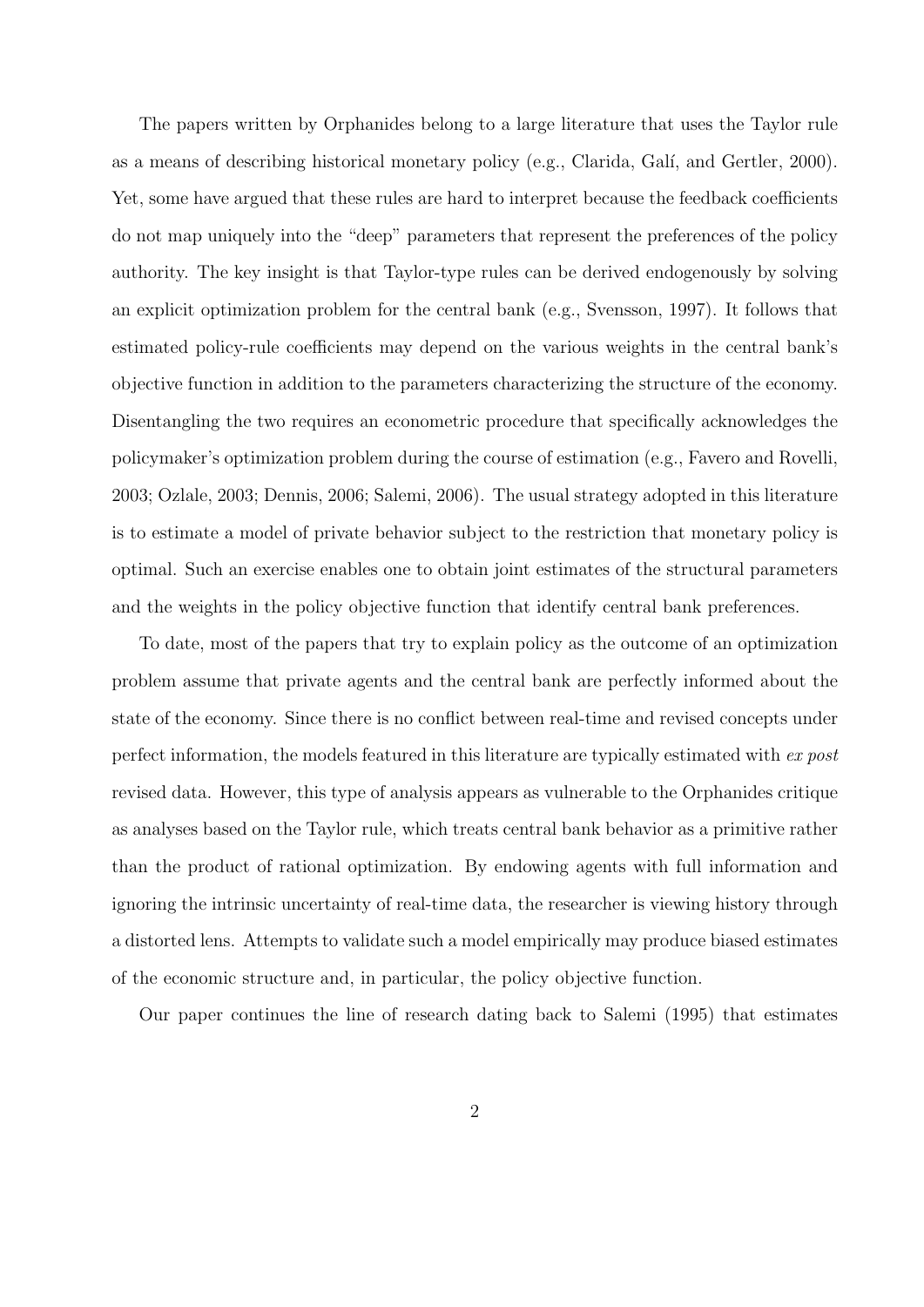the parameters of the central bank's objective function.<sup>1</sup> However, we break from standard practice by utilizing a model in which agents only have partial knowledge of the state. Every period private agents and the central bank derive an optimal estimate of the state vector by filtering information contained in a small set of noisy indicators. The central bank then implements an optimal policy conditional on its current beliefs while the private sector forms expectations consistent with the chosen policy. Thus in our model economic decisions depend on real-time perceptions of the state instead of the actual state as would be the case under complete information. The optimal-filtering (signal-extraction) mechanism also provides a way to track the evolution of these perceptions through time. Orphanides (2004) contends that both features are essential for correctly identifying historical policy objectives.

Estimation is performed on a simple new-Keynesian model of output-inflation dynamics. The concept of natural output has a dual role; it appears as an exogenous forcing variable in the Phillips curve and as the target for real output in the policy objective function. Regarding the information structure, we assume that private agents and the central bank observe noisy current-period measures of output growth, inflation, and the unemployment rate, the latter of which is linked to the model through an Okun's Law relationship. Using the methodological approach outlined in Svensson and Woodford (2003), both sets of agents obtain an efficient estimate of the state vector by means of a Kalman-filter updating equation. Given its estimate of the state, the central bank sets the nominal interest rate to minimize a weighted quadratic loss function under discretion. The arguments in the loss function include deviations of inflation and output from target and changes in the interest rate.

To estimate our partial information model, we employ a data set that combines real-time and ex post revised data spanning the Federal Reserve chairmanships of Volcker, Greenspan, and Bernanke. Using real-time data to estimate the loss function is a departure from much of

<sup>&</sup>lt;sup>1</sup>Early examples in this literature are Cecchetti, McConnell, and Perez-Quiros (2002), Dennis (2004), Söderström, Söderlind, and Vredin (2005), and Cecchetti, Flores-Lagunes, and Krause (2006). More recent contributions include Givens and Salemi (2008), Ilbas (2012), and Givens (2012).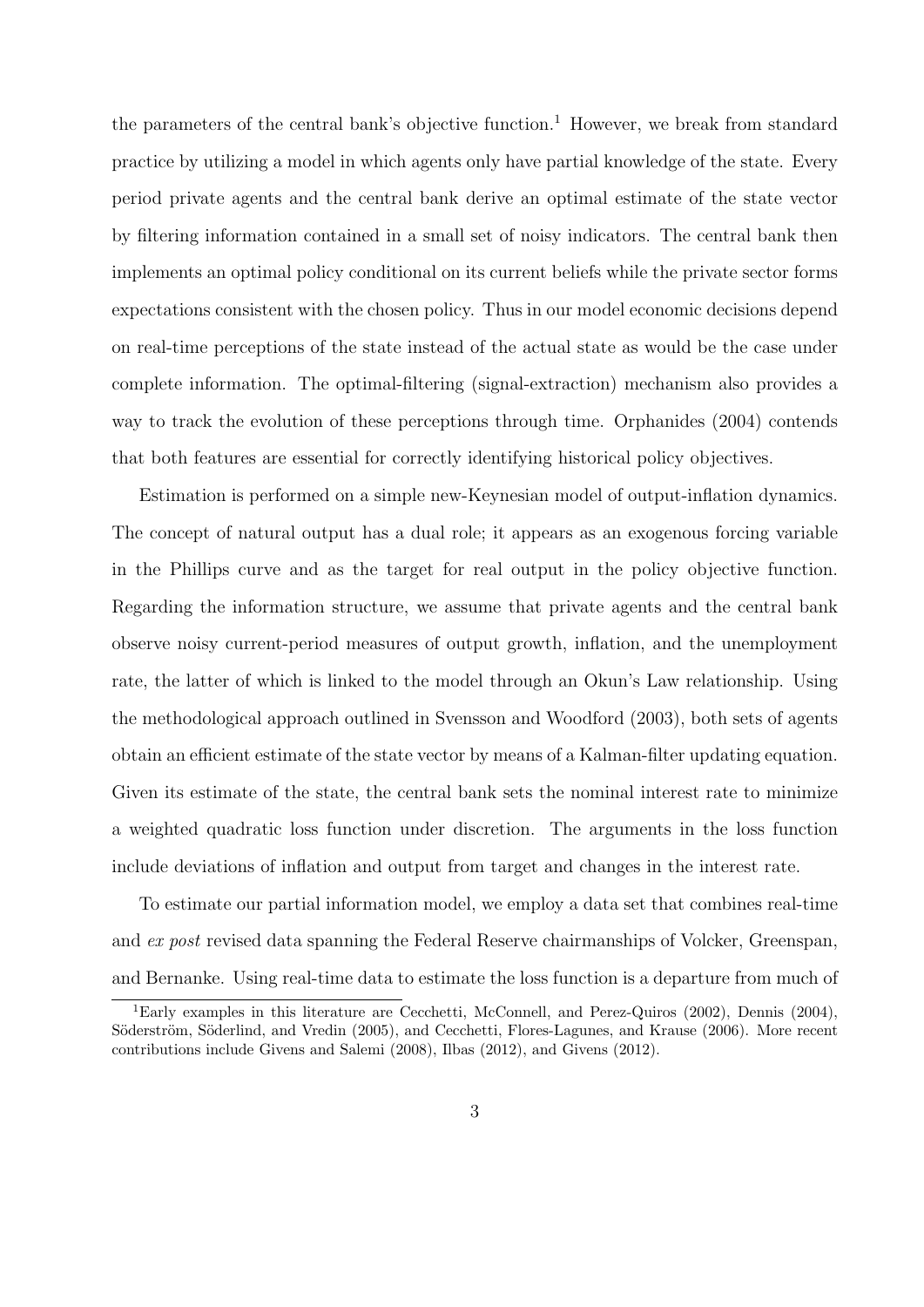the extant literature that relies exclusively on revised data (e.g., Dennis, 2006; Ilbas, 2012). In those studies omitting noisy real-time data makes sense because agents are assumed to know the true value of the state at each point in time. By contrast, our model recognizes a distinction between the true state variables and the group of indicators that agents observe in real time. The consistent approach here is to identify the former with ex post revised data but the latter with data that was actually available when past decisions were made.

In short, the goal of this paper is to underscore the empirical consequences of placing information constraints on a model with optimal monetary policy. To fully achieve that goal, we take a page from the previous literature by estimating a second model that differs only in its assumption that agents have complete knowledge of the state of the economy. We then report those estimates alongside our benchmark estimates obtained under partial information. Comparing results across the two models clarifies the effect that informational assumptions have on estimates of the structural parameters and loss function weights.

Our findings suggest that uncertainty about the state has a major impact on inferences concerning the output objective in the policy loss function. Under partial information the weight on the output gap term (i.e., the gap between actual output and the natural rate) relative to inflation exceeds one-fourth and is statistically significant. Under complete information the relative weight on output gap stability is small and not significantly different from zero, echoing results from previous studies that disregard informational frictions altogether.

Estimates of the policy equation reveal that conflict between fitting the observed interest rate path and satisfying the restrictions imposed by discretionary policy is greatly diminished in the partial information version of our model. We base this conclusion on various tests of the hypothesis that policy was optimal during the sample period. Specifically, we employ a likelihood ratio test as well as the Bayesian information criterion and a related pseudo-posterior odds ratio to assess the fit of the optimal-policy model compared to a nested alternative that leaves the policy equation free. Results from all three show that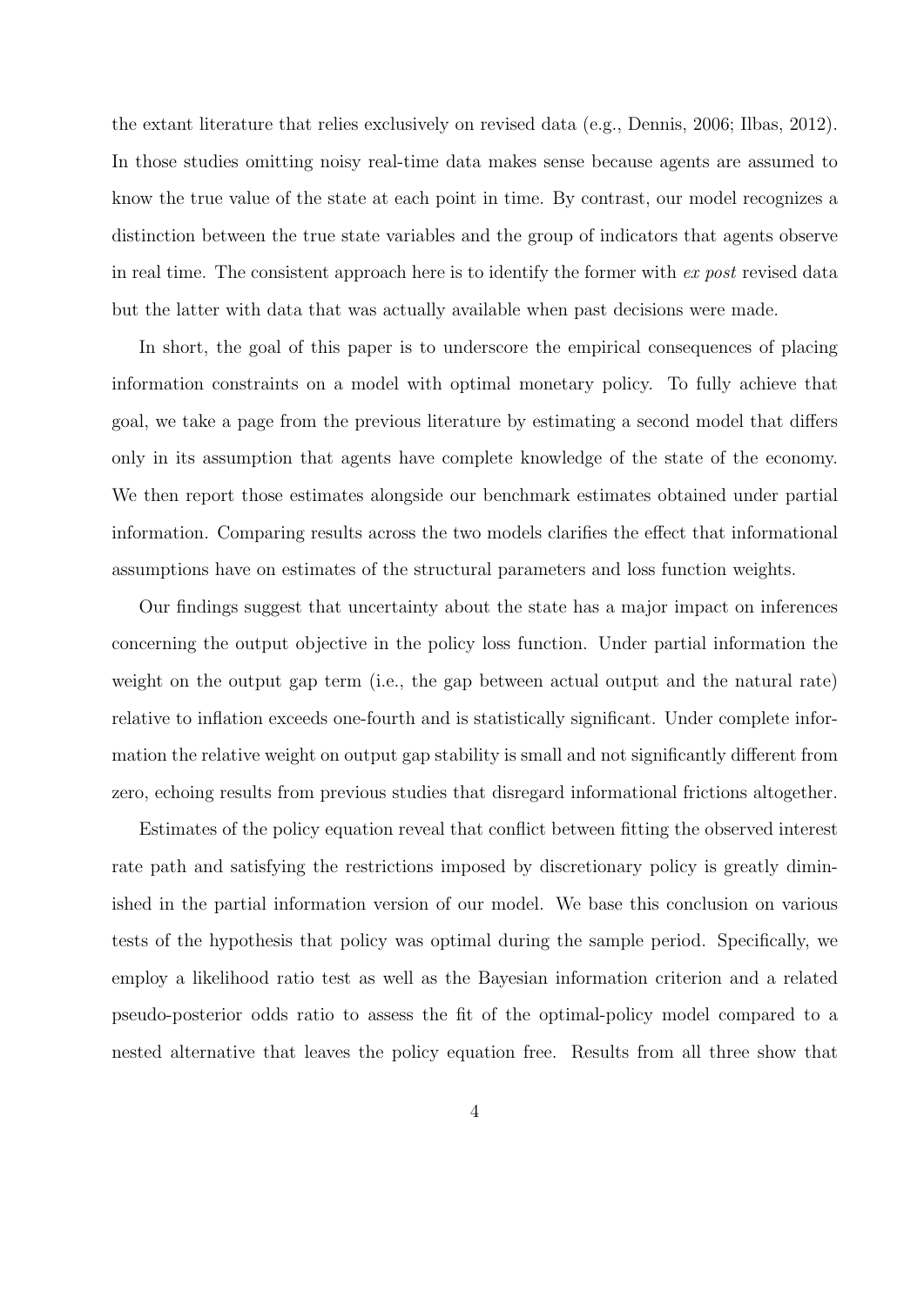the discrepancy between the two policies is considerably smaller in a partial information framework, implying that optimal and historical monetary policy are more easily reconciled under partial information than under complete information.

A key step in establishing the validity of our partial information mechanism is checking whether the uncertainties are sufficient to generate meaningful perception errors over time. If the estimated model tells us that real-time perceptions of the state were never far from the true state, then accounting for partial information may offer scant improvement over full information in efforts to identify historical policy motives. We perform this check by estimating past output gap and inflation misperceptions with the Kalman smoother. Estimates reveal that beliefs about the state were at times very different from reality, particularly with regard to the output gap. Moreover, variance decompositions show that output gap misperceptions were mainly driven by shocks to the natural rates of output and unemployment while inflation misperceptions were largely the result of cost-push shocks and indicator noise.

#### 1.1 Related Literature

Our paper is part of a growing literature that incorporates partial information into a new-Keynesian framework. Dotsey and Hornstein (2003) and Coenen, Levin, and Wieland (2005) assess the information content of money using models calibrated to US and euro area data, respectively. Both studies find that money provides little information about the state of the economy that is useful for stabilization policy. Ehrmann and Smets (2003) and Cukierman and Lippi (2005) characterize optimal policy under conditions where the true value of natural output is unknown. The information problem causes agents to make systematic prediction errors when estimating the output gap, which in turn biases the policy setting away from a full information benchmark.<sup>2</sup> Dellas (2006) and Collard and Dellas (2010) show that

<sup>&</sup>lt;sup>2</sup>Aoki (2003) studies optimal monetary policy under similar conditions and finds that partial information justifies a more cautious response to noisy indicators.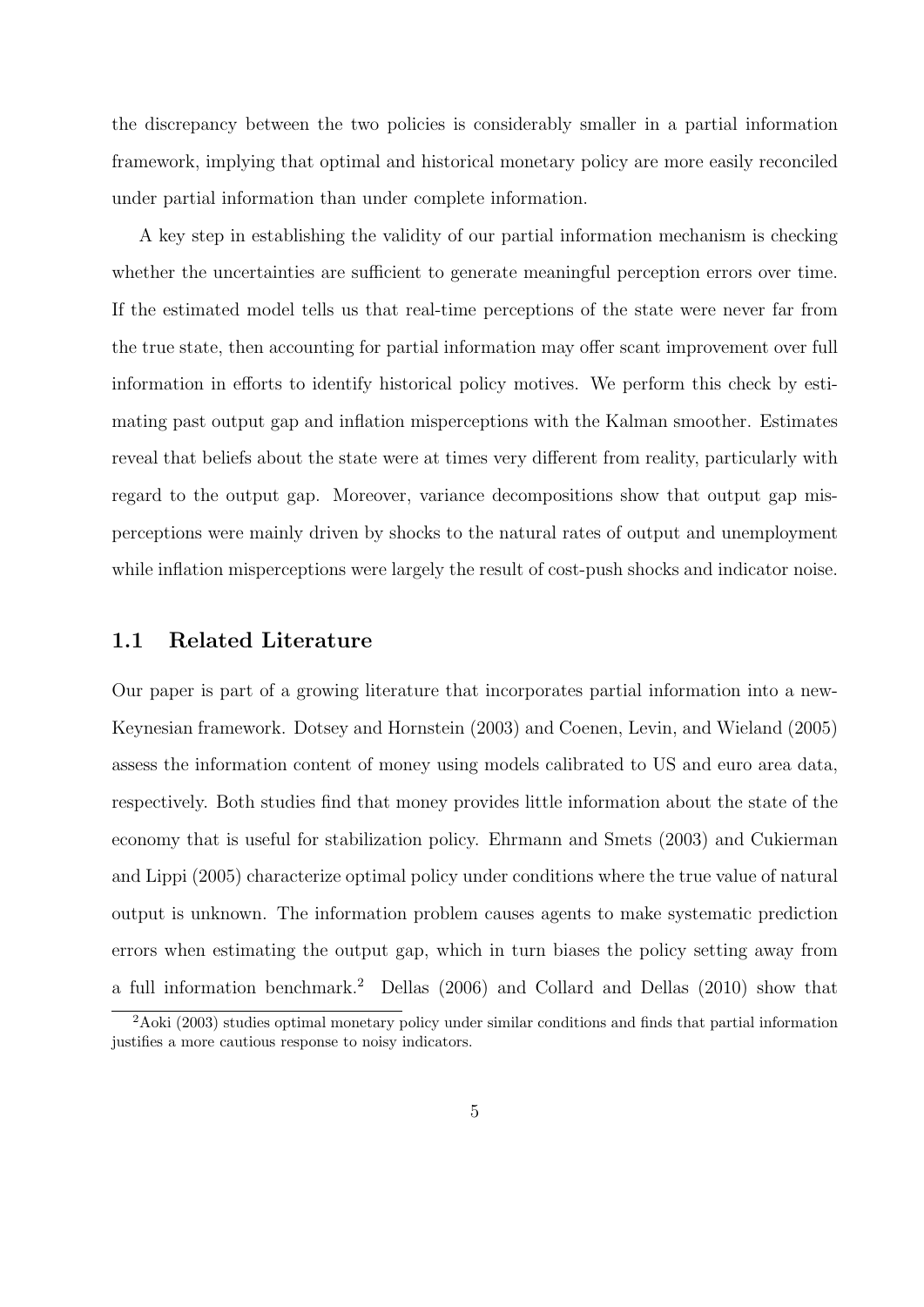mismeasurement of the state along with a forecasting rule derived from the Kalman filter helps the new-Keynesian model produce an inertial response of inflation to monetary shocks. Collard, Dellas, and Smets (2009) use Bayesian methods to estimate a DSGE model with the same type of information structure. They find that partial information acts as an endogenous propagation mechanism and improves the fit of the model in terms of log likelihood.

The paper that is perhaps closest to ours is Lippi and Neri (2007). They too estimate a model with partial information and optimal discretionary policy, but our analysis differs from their's in many important ways. First, we estimate our model with US data, whereas Lippi and Neri estimate on euro area data. Second, Lippi and Neri only report estimates under partial information because their main emphasis is on comparing the signal quality of real money balances and unit labor costs. Our task is to examine the implications of partial information per se, so we also consider a complete information model and report the two sets of estimates side-by-side. Third, Lippi and Neri estimate their model with ex post revised data alone. We use both real-time and ex post revised data simultaneously during estimation. Exploiting the information present in real-time data should yield a more accurate depiction of historical policy, as argued by Orphanides (2001) and Croushore (2011).

Few studies in this literature employ real-time data during the course of estimation. Neri and Ropele (2011) is a recent example of one that does. They apply Bayesian methods to estimate a new-Keynesian model with partial information  $\dot{a}$  la Svensson and Woodford (2003). There are two key areas in which our paper departs from their's. First, Neri and Ropele represent policy with a Taylor rule and use the estimated model to compute the implied output gap-inflation volatility tradeoff facing the European Central Bank. We restrict policy to be the outcome of optimal discretion in order to recover the weights in the Federal Reserve's loss function. Second, Neri and Ropele estimate partial and complete information versions of their model using either ex post revised or real-time data separately. They do not consider a version that uses both types of data at the same time.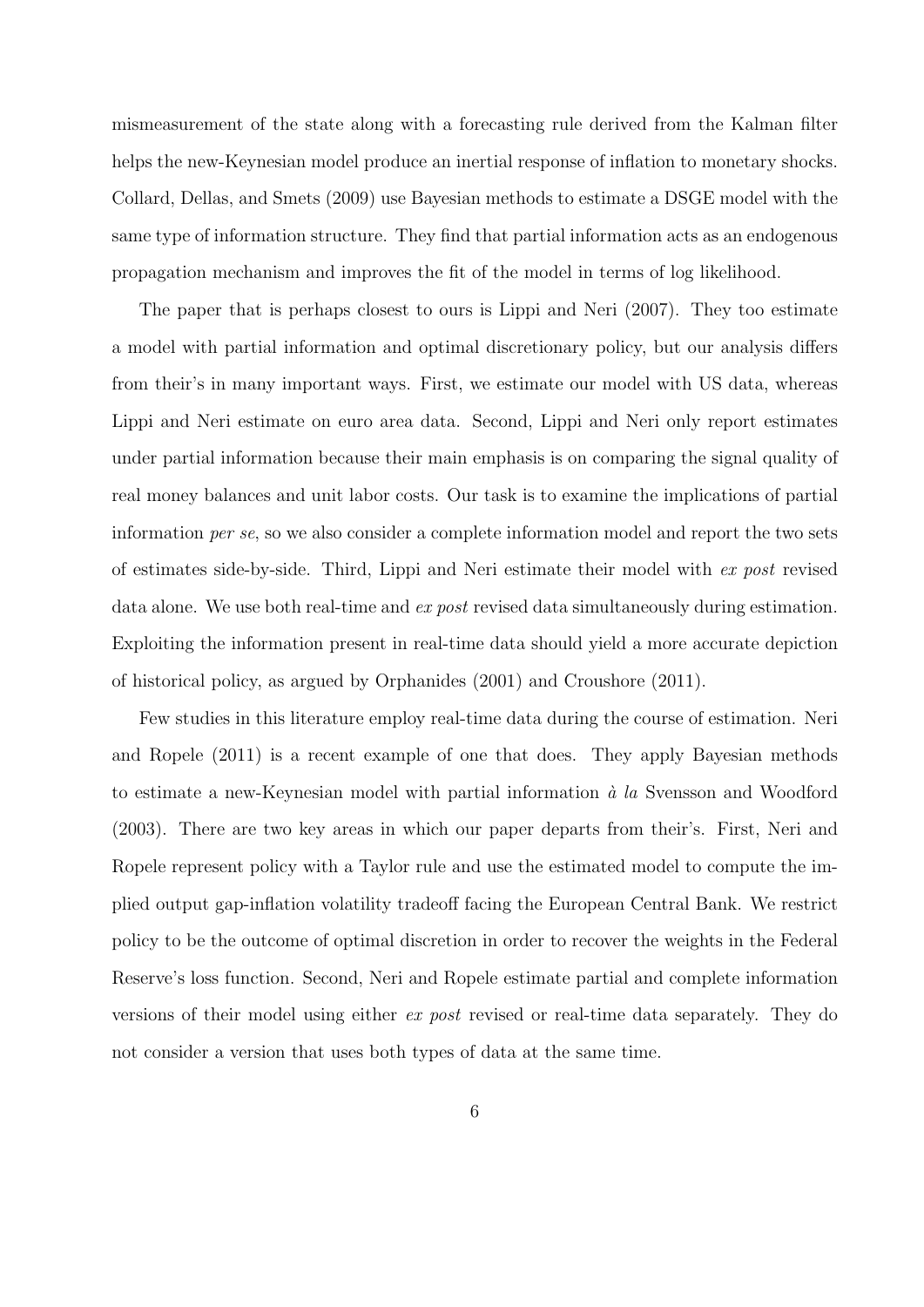### 2 An Empirical Model with Partial Information

This section presents a new-Keynesian model with partial information and optimal discretionary policy. We define partial information as the inability of economic agents to perfectly observe the state. Thus the information problem is restricted to items in the state vector; the model and its parameters are known with certainty. Each period agents update their beliefs with the arrival of new information (i.e., data) on the indicator variables, which include measures of output growth, inflation, and the unemployment rate. The economic structure consists of an IS equation, a Phillips curve, a stochastic process for natural output, an Okun's Law relationship, and a loss function describing the stabilization goals of monetary policy.

#### 2.1 The IS Equation

The aggregate demand component of the model is characterized by an IS equation

$$
y_t = \phi y_{t+1|t-1} + (1 - \phi)[\beta y_{t-1} + (1 - \beta)y_{t-2}] - \sigma(i_{t-1} - \pi_{t|t-1}) + \varepsilon_{y,t},
$$
(1)

where  $y_t$  is real output,  $i_t$  is the one-period nominal interest rate,  $\pi_t$  is the inflation rate, and  $\varepsilon_{y,t}$  is a demand shock, assumed to be *i.i.d.*  $N(0, \sigma_y^2)$ . For any variable  $z_t$ ,  $z_{\tau|t}$  denotes  $E[z_{\tau}|\Omega_t]$ , the expected value (optimal prediction) of  $z_{\tau}$  conditional on the date-t information set  $\Omega_t$ . In our model the policymaker and private agents have symmetric information.

When  $\phi = 1$  Eq. (1) resembles the modern new-Keynesian specification of aggregate demand based on the consumption Euler equation, in which  $\sigma$  is the intertemporal elasticity of substitution (e.g., Rotemberg and Woodford, 1997). Augmenting the IS equation with lags ( $\phi$  < 1) represents a departure from strict micro-foundations but is necessary to capture persistent aspects of the data, as discussed by Estrella and Fuhrer (2002). Following Rudebusch (2002), Eq. (1) contains an explicit lag in the transmission from the ex ante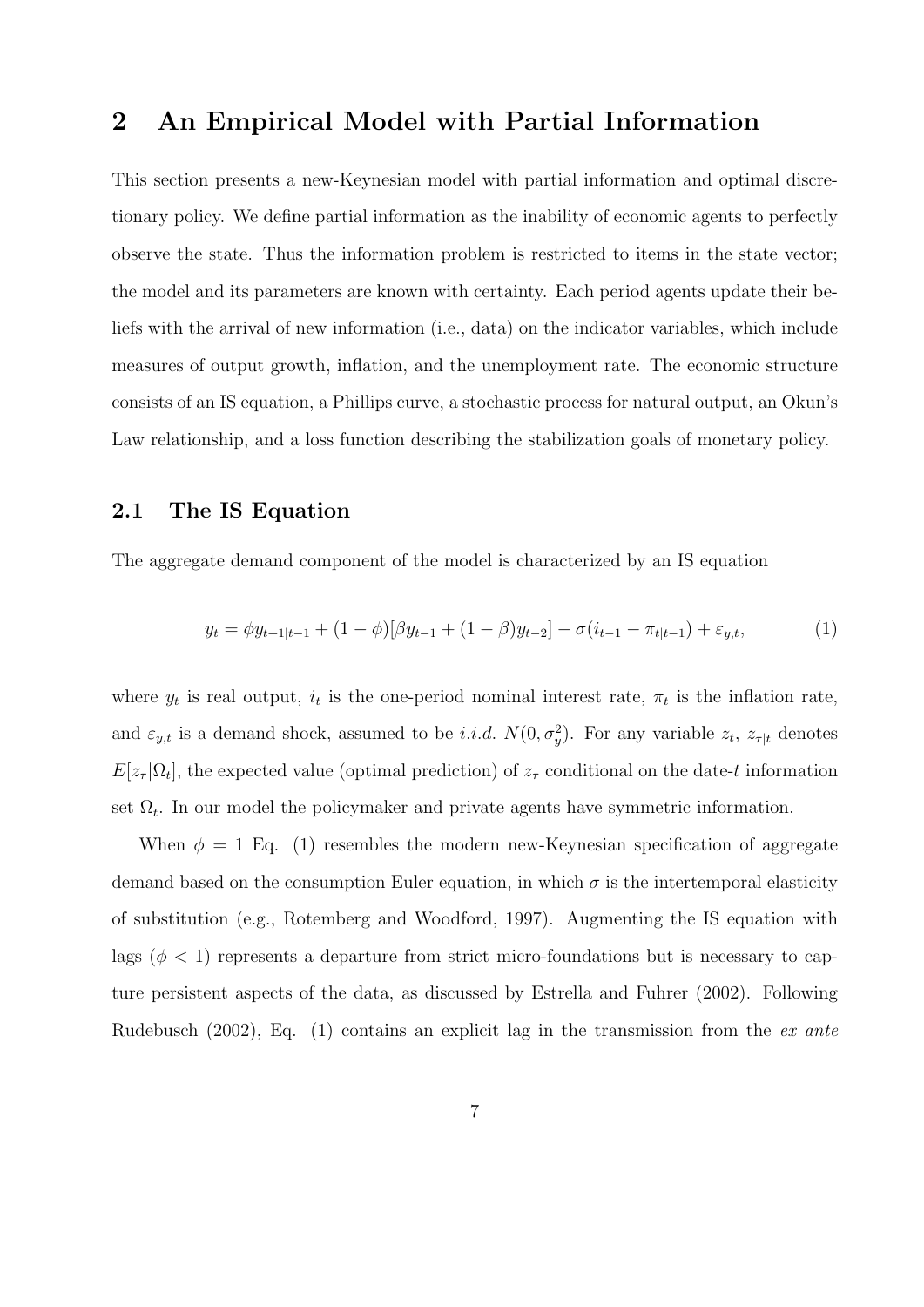real interest rate to output and on the information set for expectations formation. Svensson (1997) asserts that these kinds of adjustment and processing lags, which together give rise to a delayed reaction of output to changes in policy, are crucial aspects of monetary policy that should feature prominently in models of inflation targeting.

### 2.2 The Phillips Curve

Inflation dynamics are governed by a Phillips curve

$$
\pi_t = \alpha \pi_{t+1|t-1} + (1 - \alpha) \pi_{t-1} + \kappa (y_{t-1} - y_{t-1}^n) + \varepsilon_{\pi, t},
$$
\n(2)

which relates inflation to past and expected future inflation and the output gap, defined as the deviation of actual output from its natural level. The conceptual framework for Eq. (2) is a model of monopolistically competitive firms that adjust prices infrequently. The cyclical factor determining the size of price adjustments is real marginal cost, which varies proportionately with the output gap under certain conditions (e.g., Woodford, 2003). In such an environment, parameter  $\kappa$  is inversely related to the duration of price fixity. The variable  $\varepsilon_{\pi,t}$  is viewed as an exogenous "cost-push" shock and is assumed to be *i.i.d.*  $N(0, \sigma_{\pi}^2)$ .

The rationale for including lagged inflation  $(\alpha < 1)$  is mainly empirical. Fuhrer (1997) argues that purely forward-looking Phillips curves produce "jump" dynamics for inflation that are at odds with the type of inertial responses evident in the data. As in Rudebusch (2002), we embed a transmission lag from the output gap to inflation and an information lag in the dating of expectations. The combination of these two ensures that current inflation is predetermined and that policy changes affect prices by altering expected future inflation one period before being transmitted through the output gap.<sup>3</sup>

Natural output  $y_t^n$  plays a central role in the model, both as a driving force for inflation <sup>3</sup>A shift in  $i_t$  has an immediate impact on  $\pi_{t+2|t}$ , which in turn affects the equilibrium value of  $\pi_{t+1}$ .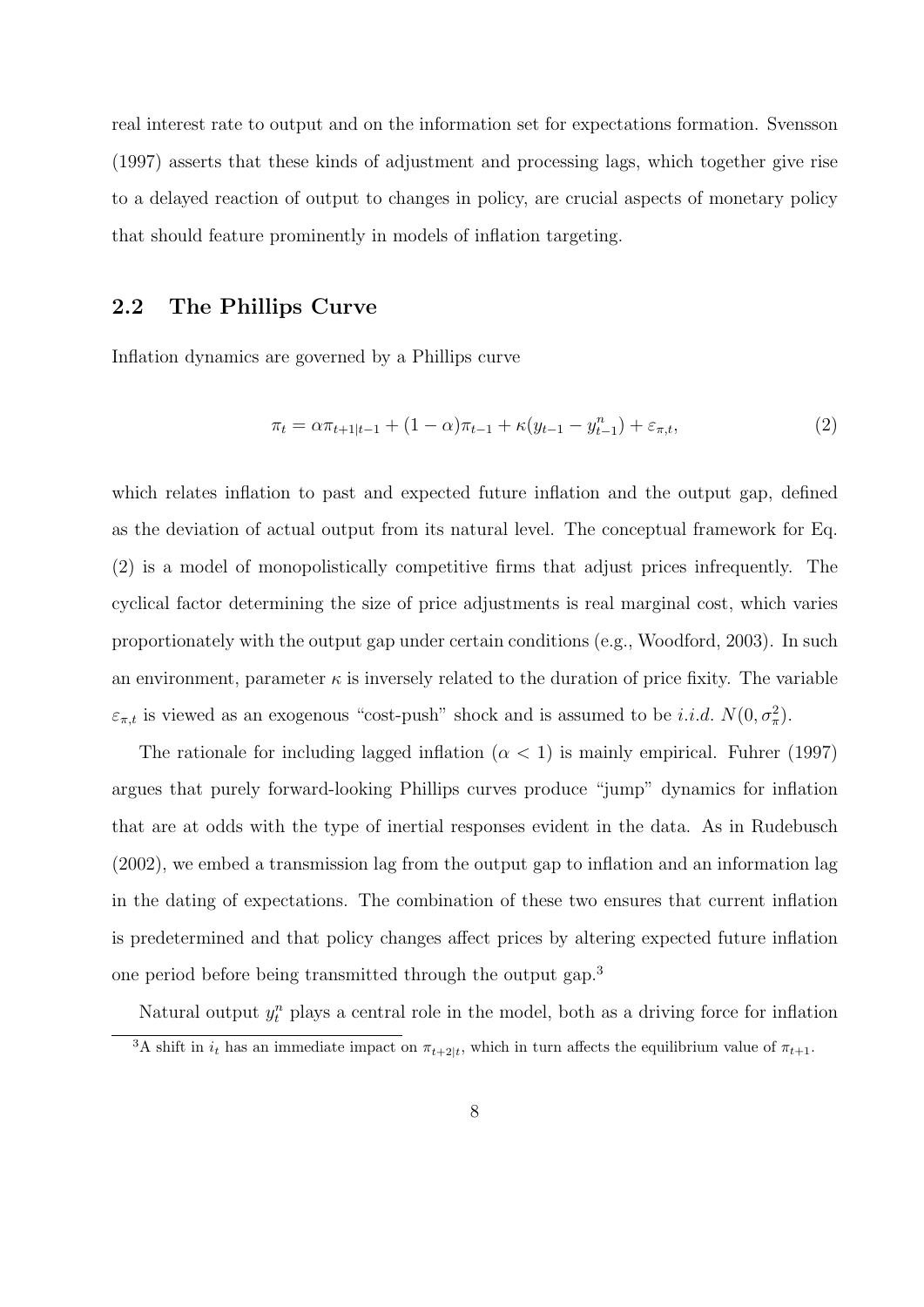and as a target for monetary policy. As is standard in the new-Keynesian literature, we view natural output as the level that prevails in the absence of sticky prices and market power. The key difference here is that agents do not observe  $y_t^n$  directly, but instead must estimate it every period by solving a particular signal-extraction problem. Although values of  $y_t^n$  are unseen, its stochastic process is known with certainty. Specifically, natural output follows

$$
y_t^n = \theta y_{t-1}^n + \varepsilon_{n,t} + \eta_y \varepsilon_{y,t},\tag{3}
$$

where  $|\theta|$  < 1. Fluctuations in  $y_t^n$  originate from two different shocks. The first shock,  $\varepsilon_{n,t}$ , immediately affects the state of natural output and is assumed to be *i.i.d.*  $N(0, \sigma_n^2)$ . Numerous studies interpret this kind of shock as a productivity innovation (e.g., Clarida, Galí, and Gertler, 1999). The second shock is the demand shock,  $\varepsilon_{y,t}$ , which enters the law of motion for  $y_t^n$  with coefficient  $\eta_y \geq 0$ . In a general equilibrium setting with nominal rigidities, natural output is driven by supply (productivity) and demand shocks, the latter of which can be attributed to things like shifts in consumer preferences (e.g., Erceg, Henderson, and Levin, 2000). Permitting correlation between natural output and aggregate demand shocks is consistent with the theoretical framework that underlies this class of models.

#### 2.3 Okun's Law

The data used to estimate simple new-Keynesian models is usually limited to measures of real output, inflation, and a nominal interest rate (e.g., Lubik and Schorfheide, 2004; Lindé, 2005). In the real world, however, central banks and market participants forecast the state by filtering information from numerous economic variables that are not always present in stylized models (e.g., Boivin and Giannoni, 2006). To partially capture this dynamic, we augment Eqs. (1) - (3) with an equation linking the unemployment rate, a key indicator of cyclical conditions, to the output gap. This allows unemployment data to be used by agents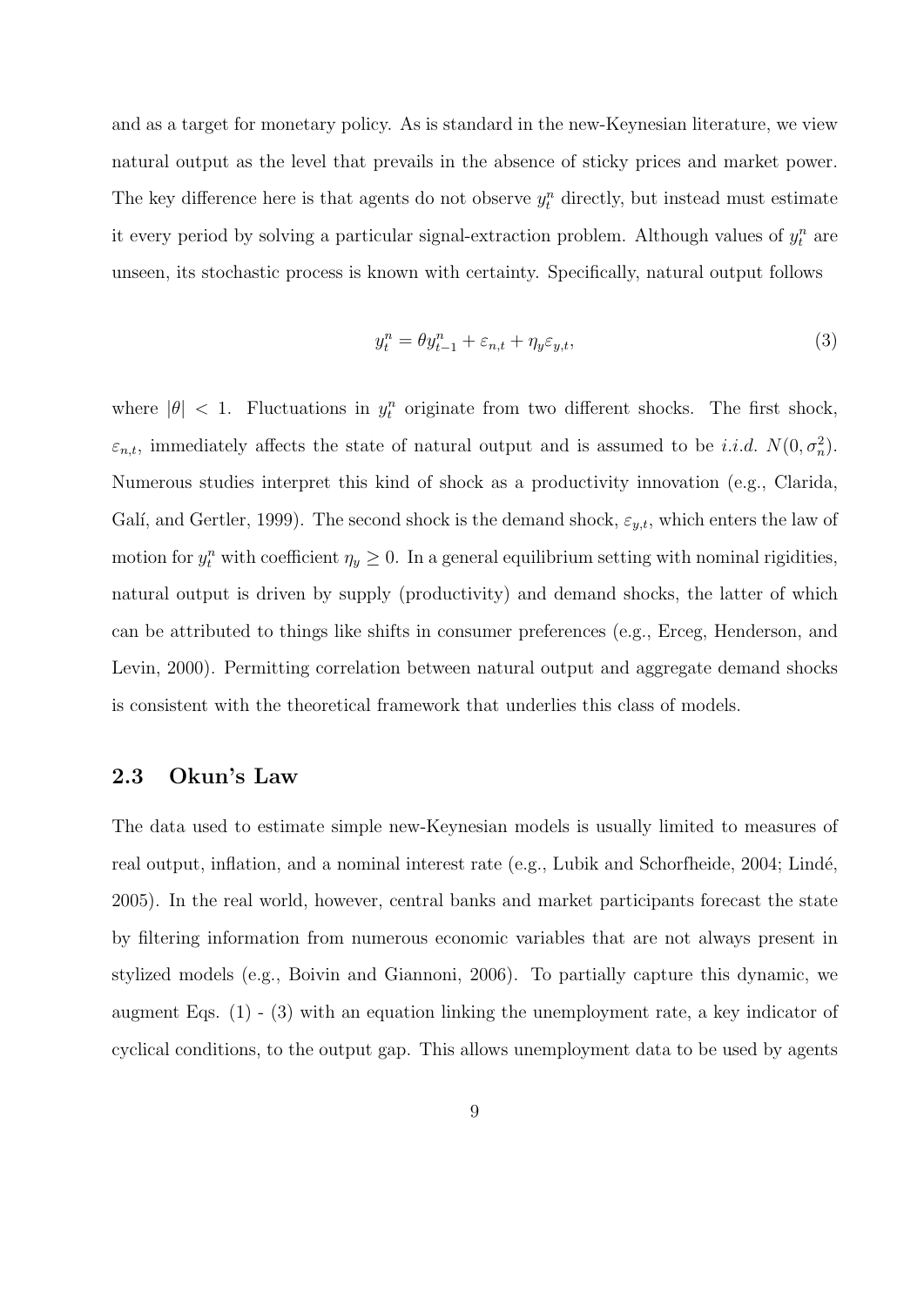for signal extraction and by the econometrician for estimating the structural parameters.

Unemployment enters the model by means of an Okun's Law relationship

$$
u_t - u_t^n = -\chi(y_t - y_t^n),\tag{4}
$$

where  $u_t$  and  $u_t^n$  are the actual and natural rates of unemployment. Natural unemployment is understood to be the rate at which there is no incipient pressure on inflation stemming from imbalances between  $y_t$  and  $y_t^n$ . Eqs. (2) and (4) imply that when  $u_t = u_t^n$ , the only forces acting on inflation are "cost-push" shocks.<sup>4</sup> Like  $y_t^n$ , we assume that  $u_t^n$  is not observable, but its stochastic process is part of  $\Omega_t$ . We follow Staiger, Stock, and Watson (2001) in describing natural unemployment as a random walk:  $u_t^n = u_{t-1}^n + \varepsilon_{u,t}$ , and  $\varepsilon_{u,t}$  is *i.i.d.*  $N(0, \sigma_u^2)$ .

When there is no uncertainty about the state of the economy, unemployment is irrelevant for policy since it has no causal role in the dynamics of other variables and is not an argument in the loss function (see below). In the more realistic case where uncertainty exists, however, unemployment may carry useful information on unobservable components of the state that are important for stabilization, such as the natural level of output. It follows that changes in the unemployment rate that are thought to reflect movements in payoff-relevant variables indirectly affect the dynamics of the model by inducing shifts in the policy instrument.

#### 2.4 The Loss Function

The central bank selects  $i_t$  each period to minimize the loss function

$$
\mathcal{L}_t = E\left[ (1-\delta) \sum_{j=0}^{\infty} \delta^j \{ \pi_{t+j}^2 + \lambda_y (y_{t+j} - y_{t+j}^n)^2 + \lambda_i (i_{t+j} - i_{t+j-1})^2 \} \Big| \Omega_t \right],
$$
 (5)

<sup>4</sup>Our definition of natural unemployment differs somewhat from the long-run concept of Friedman (1968) and Phelps (1968), who describe it as the unemployment rate to which an economy would converge given structural features of the labor market. While our model does not explain the determinants of long-run unemployment, the fact that the Phillips curve coefficients on past and future inflation sum to one implies that it is consistent with the Phelps-Friedman natural rate hypothesis.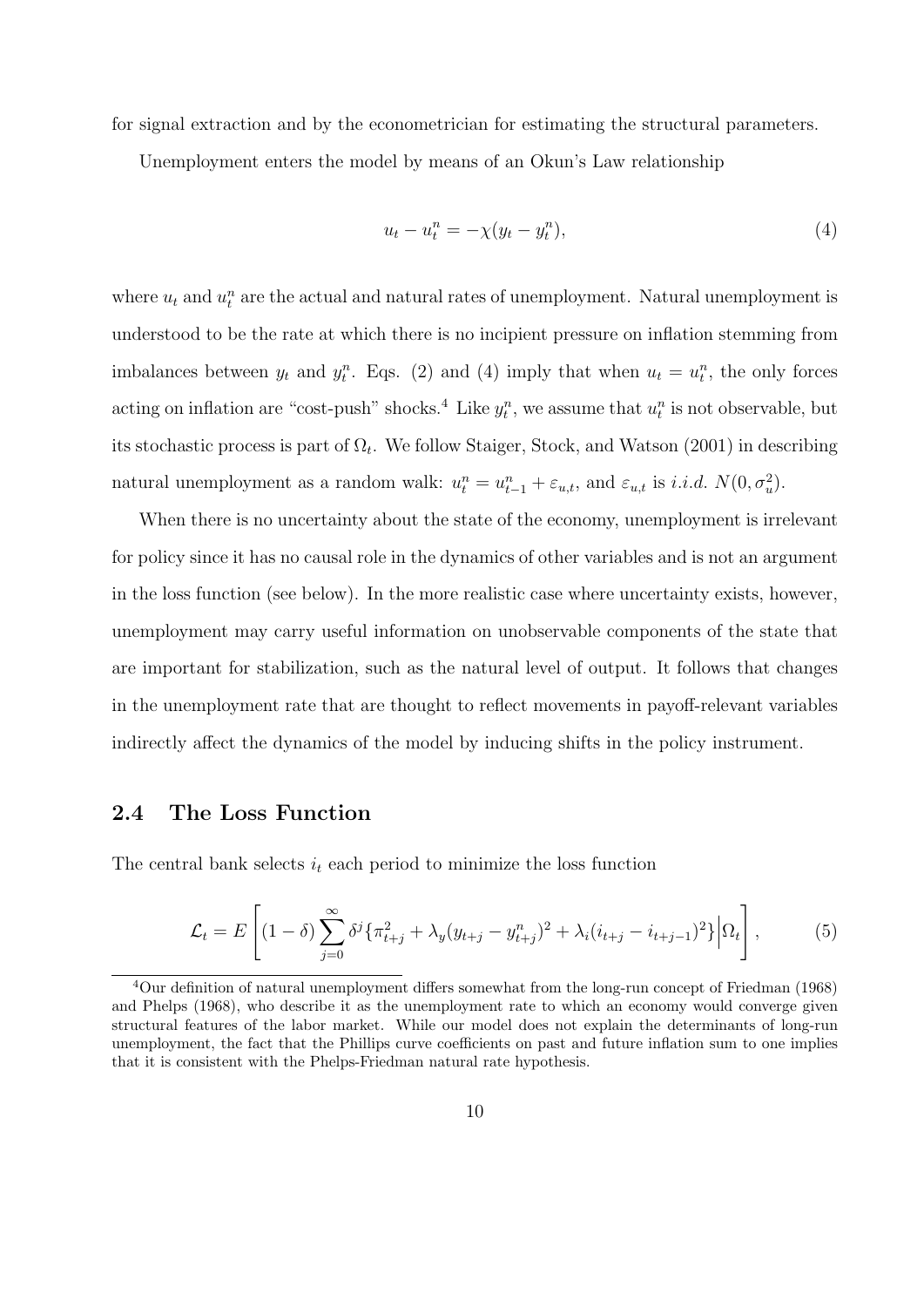where  $\delta \in (0,1)$ . Eq. (5) embodies the preferences of a policymaker whose goals are to stabilize inflation and output around their target values and to achieve a smooth path for the interest rate. The inflation target is assumed to be constant and is normalized to zero. The time-varying output target is given by the natural level of output  $y_t^n$ . The "smoothing" term  $\lambda_i (i_{t+j} - i_{t+j-1})^2$ , which penalizes big swings in the policy instrument, is empirically compelling because it helps account for the serial correlation apparent in interest rate data (e.g., Söderström *et al.*, 2005). Parameters  $\lambda_y \geq 0$  and  $\lambda_i \geq 0$  are the weights on the output gap and interest-rate smoothing objectives relative to inflation. Together they characterize the preferences of monetary policy since their values determine how much the central bank trades off one stabilization goal for another. The loss function weights are the key objects of interest in this paper. As such, they are treated as free parameters that are to be estimated jointly with the coefficients of the structural model.

### 2.5 The Indicator Variables

Economic agents have limited information on the state of the economy. At the beginning of each period, they receive signals on three variables from which they must infer the true value of the full state vector. The first two signals, or indicators, are noisy measures of output growth and inflation represented by

$$
\Delta y_t^o = \Delta y_t + v_{g,t} \tag{6}
$$

$$
\pi_t^o = \pi_t + v_{p,t},\tag{7}
$$

where  $v_{q,t}$  and  $v_{p,t}$  are measurement shocks that capture the noise in the observations of  $\Delta y_t$ and  $\pi_t$  first released (e.g., by a statistical agency) in period  $t$ <sup>5</sup>. We allow for possible serial

 $5\Delta$  denotes the first difference operator.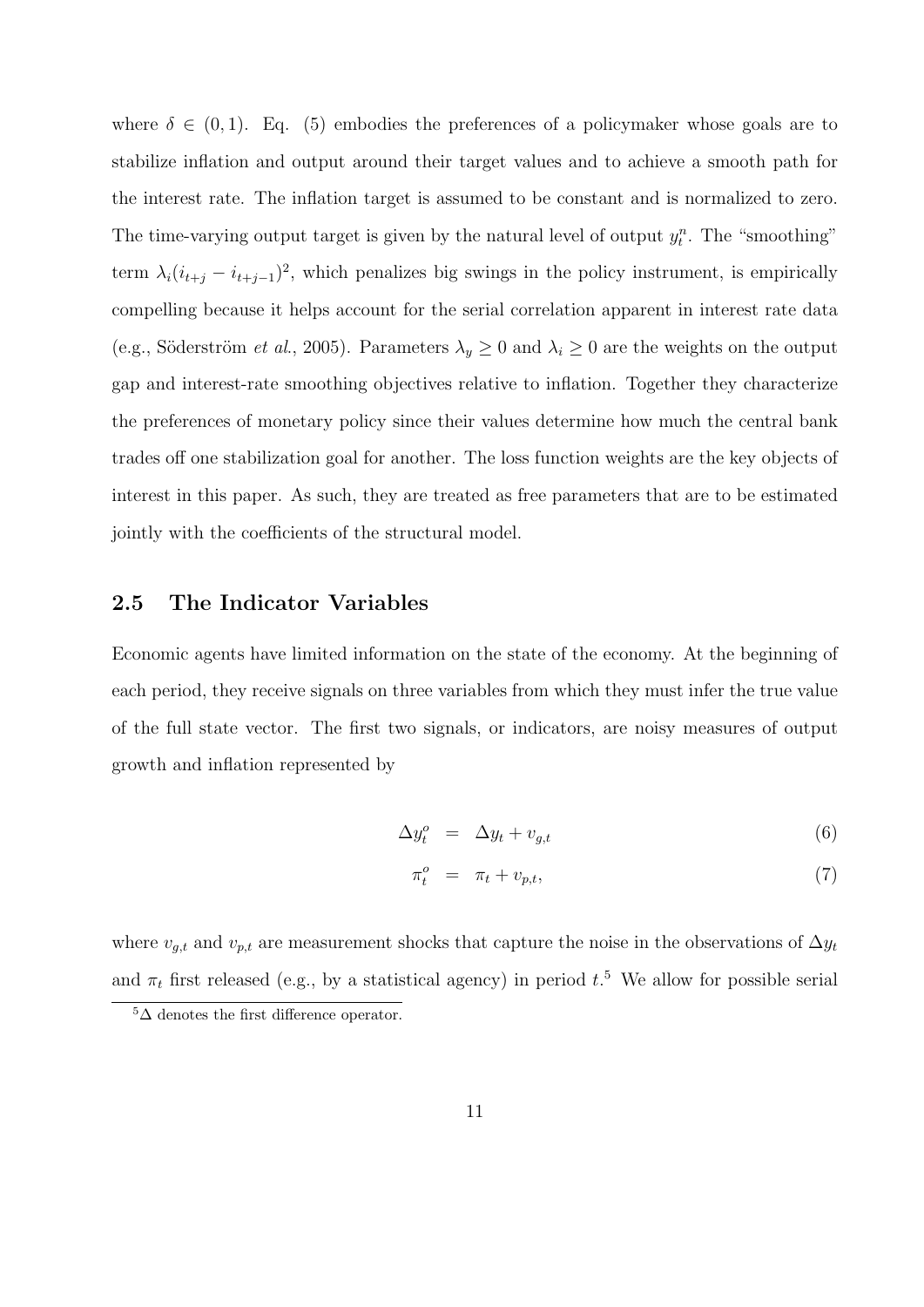correlation in the measurement errors by modeling them as autoregressive processes

$$
v_{g,t} = \rho_g v_{g,t-1} + \varepsilon_{g,t} \tag{8}
$$

$$
v_{p,t} = \rho_p v_{p,t-1} + \varepsilon_{p,t},\tag{9}
$$

where  $|\rho_g| < 1$ ,  $|\rho_p| < 1$ ,  $\varepsilon_{g,t} \sim i.i.d. N(0, \sigma_g^2)$ , and  $\varepsilon_{p,t} \sim i.i.d. N(0, \sigma_p^2)$ .

Measurement shocks affect the information problem that agents confront in a significant way. Suppose that  $\sigma_g = \sigma_p = 0$ , implying that the true values of output and inflation were observable. It is clear from the IS equation that market participants and the central bank would be able to perfectly derive aggregate demand shocks each period. Furthermore, the only uncertainty surrounding inflation would be in distinguishing cost-push shocks from shocks to natural output. When both indicators are contaminated with noise (i.e.,  $\sigma_g$ ,  $\sigma_p$ ) 0), identifying the sources of aggregate fluctuations is more challenging and subject to greater uncertainty. An observed change in output growth could be due to a demand shock or a measurement shock. Similarly, an increase in inflation could be the result of rising output, declining natural output, a cost-push shock, or a positive measurement shock. Given their knowledge of the economy, information-constrained agents assign certain probabilities to each of these scenarios in forming an optimal estimate of the state.

The third indicator is the unemployment rate  $u_t$ . Because it depends on the true output gap via Okun's Law, unemployment can have significant information content in a setting where agents receive noisy signals on output growth and inflation and natural output is unknown. However,  $u_t$  also varies in response to unobserved shifts in the natural rate of unemployment  $u_t^n$ , which degrades the quality of the information it provides on current output gap conditions. In fact, observations on  $u_t$  are uninformative in the course of forecasting the state if the variance of  $u_t^n$  is large. This turns out to be the case in our model because the natural rate follows a random walk, implying that the variance of  $u_t^n$  is unbounded. As a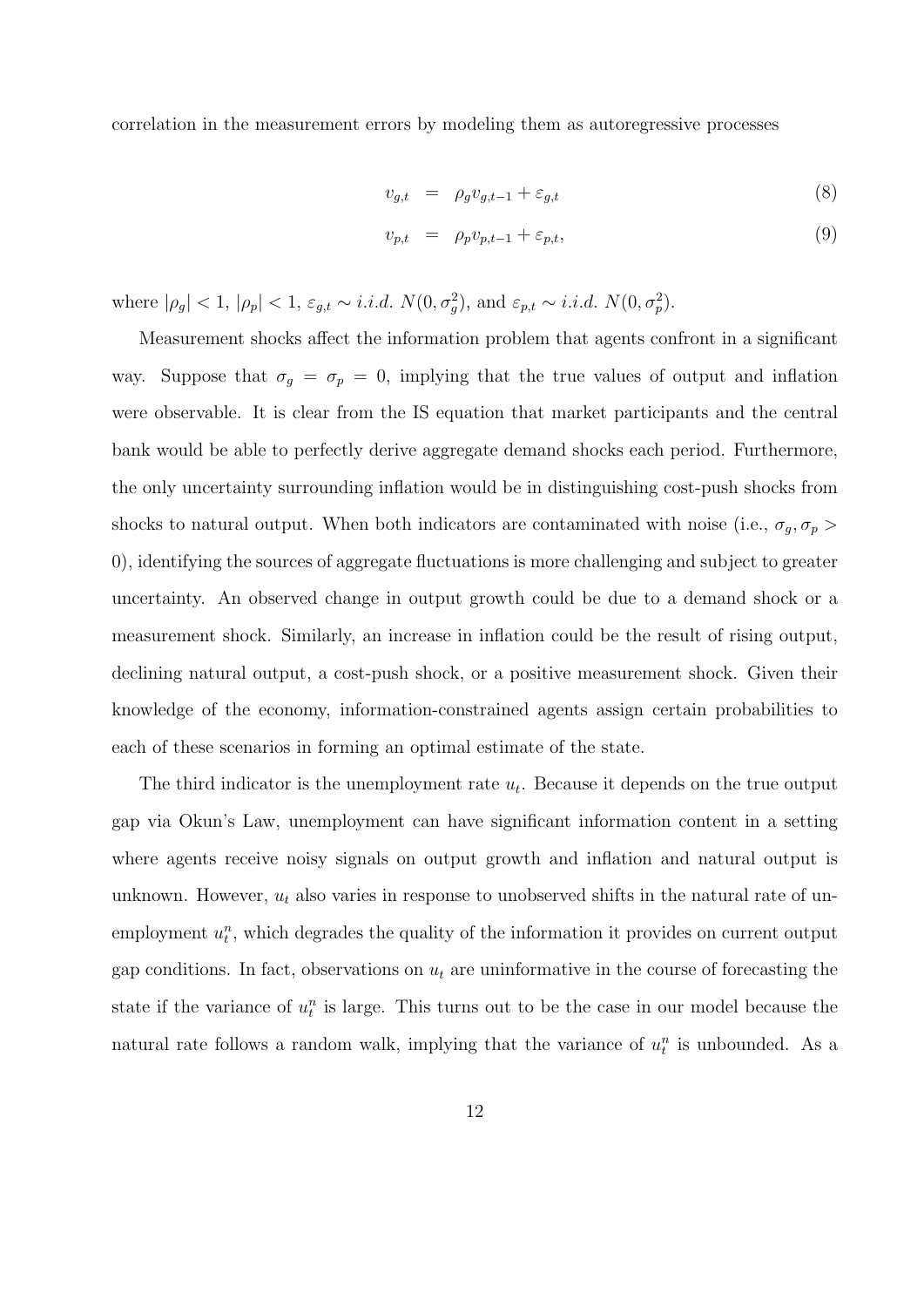practical matter, we first difference Eq. (4) to obtain

$$
\Delta u_t = -\chi(y_t - y_t^n) + \chi(y_{t-1} - y_{t-1}^n) + \varepsilon_{u,t},
$$
\n(10)

and assume that agents observe the *change* in the unemployment rate  $\Delta u_t$ . Knowledge of  $\Delta u_t$  is potentially valuable since fluctuations in  $\varepsilon_{u,t}$  are stationary. Thus one implication of modeling  $u_t^n$  as a random walk process is that the information content of the unemployment rate actually resides in the first difference of this series.

### 3 Optimal Policy and Signal Extraction

Using the notation in Svensson and Woodford (2003), we express the model compactly as

$$
\begin{bmatrix} X_{t+1} \\ \Gamma x_{t+1|t} \end{bmatrix} = A^1 \begin{bmatrix} X_t \\ x_t \end{bmatrix} + A^2 \begin{bmatrix} X_{t|t} \\ x_{t|t} \end{bmatrix} + Bi_t + \begin{bmatrix} N\varepsilon_{t+1} \\ \mathbf{0}_{2\times 1} \end{bmatrix},
$$
(11)

where  $X_t = [y_t \ \pi_t \ y_t^n \ y_{t-1} \ i_{t-1} \ y_{t-1}^n \ \varepsilon_{u,t} \ v_{g,t} \ v_{p,t}]'$  are the date-t predetermined variables,  $x_t = [y_{t+1|t} \ \pi_{t+1|t}]'$  are the date-t forward-looking variables,  $i_t$  is the policy instrument, and  $\varepsilon_{t+1} = [\varepsilon_{y,t+1} \varepsilon_{\pi,t+1} \varepsilon_{n,t+1} \varepsilon_{y,t+1} \varepsilon_{g,t+1} \varepsilon_{p,t+1}]'$  are the *i.i.d.* shocks with covariance matrix  $\Sigma$ . The parameters of the model appear as elements of the matrices  $A^1$ ,  $A^2$ ,  $B$ ,  $\Gamma$ , and  $N$ .<sup>6</sup>

The policymaker and the private sector do not have full information about the state of the economy, that is, about the individual elements of  $X_t$  and  $x_t$ . Instead, they only observe the indicator variables, collected in a vector  $Z_t$ , which can be used to form optimal predictions of  $X_t$  and  $x_t$  at each point in time. In this model the indicators are related to the state by

$$
Z_t = DX_t,\tag{12}
$$

 $6$ Appendix A shows how Eqs. (1) - (10) can be mapped into the general linear-quadratic form used by Svensson and Woodford (2003).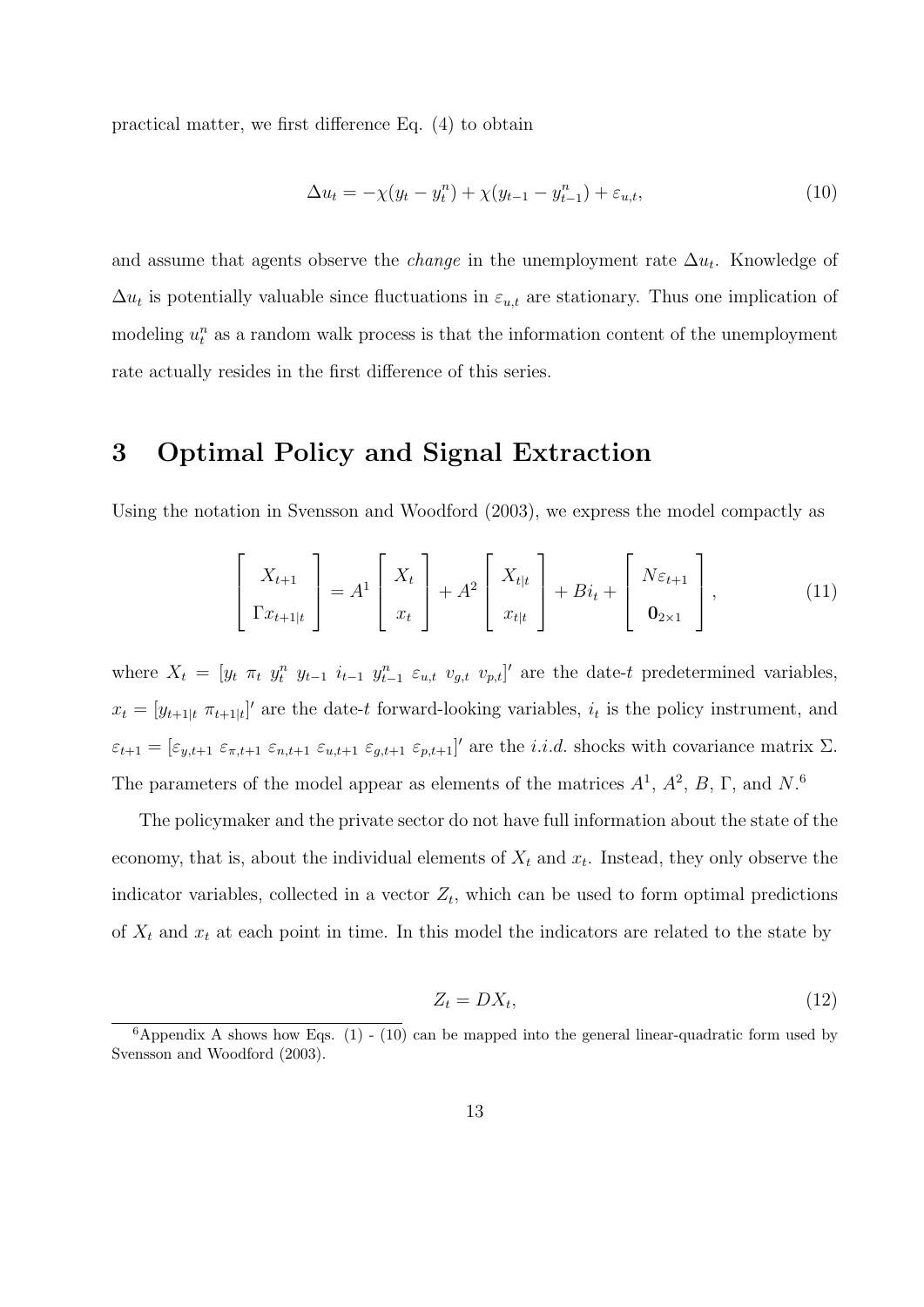where  $Z_t = [\Delta y_t^o \ \pi_t^o \ \Delta u_t]'$  and D is a  $(3 \times 9)$  selection matrix.<sup>7</sup> The information set available to agents in period t is thus  $\Omega_t \equiv \{Z_\tau, \tau \leq t; A^1, A^2, B, \Gamma, N, D, \Sigma, \delta, \lambda_y, \lambda_i\}.$ 

Eq. (12) is a special case of the general formulation used by Svensson and Woodford (2003) in which  $Z_t$  contains both predetermined and forward-looking variables. Forwardlooking indicators complicate the signal-extraction problem because they depend, by definition, on expected future endogenous variables. These expectations, in turn, depend on an estimate of the state, which is itself a function of the indicators. The authors develop new techniques to handle this circularity issue and present the results in terms of a modified Kalman filter.<sup>8</sup> In our model all of the indicator variables are predetermined. As a result, the standard Kalman filter is sufficient for computing optimal forecasts of the state vector.<sup>9</sup>

#### 3.1 Optimization under Discretion

The central bank conducts optimal monetary policy under discretion. As such, it minimizes the loss function period-by-period subject to Eq. (11) conditional on  $\Omega_t$ . The equilibrium is one in which the policy functions depend only on current predetermined variables.

Svensson and Woodford (2003) show that the policy setting and estimates of the forwardlooking variables depend linearly on current estimates of the predetermined variables,

$$
i_t = FX_{t|t}, \tag{13}
$$

$$
x_{t|t} = GX_{t|t}, \tag{14}
$$

<sup>&</sup>lt;sup>7</sup>Note that  $v_{q,t}$  and  $v_{p,t}$  are embedded in  $X_t$  rather than appearing as explicit shocks to Eq. (12).

<sup>8</sup>These findings extend work by Pearlman, Currie, and Levine (1986) showing that estimation of the state can be obtained by means of a Kalman filter in forward-looking models with partial symmetric information.  $9A$  case involving forward-looking indicators is examined in Appendix C, where we estimate a version of

the model that removes all transmission and information lags so that current output and inflation are no longer predetermined. The estimation results are broadly similar to the ones reported in section 5.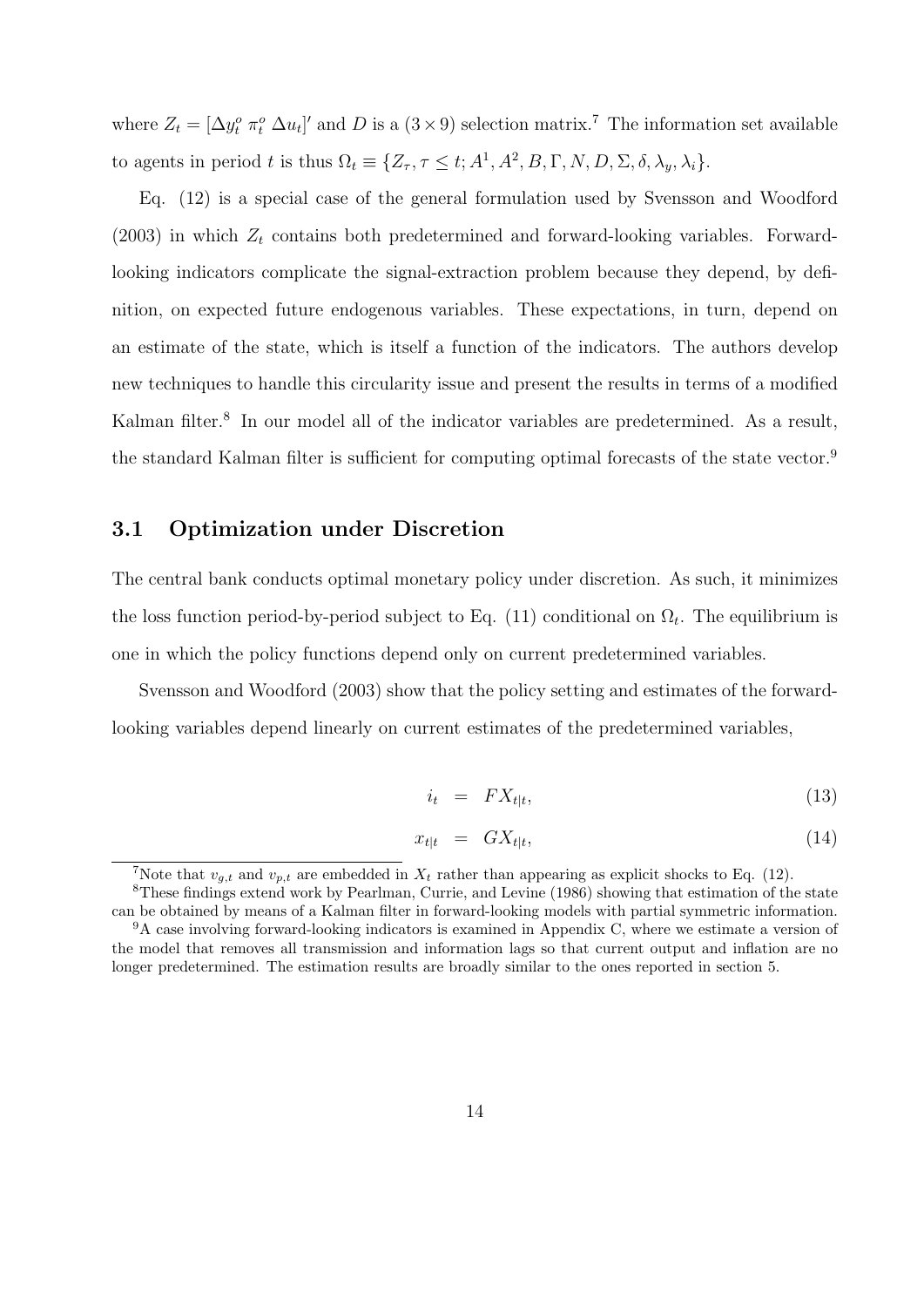where  $F$  solves a particular matrix Ricatti equation,  $G$  is a fixed point of the relation

$$
G = (A_{22} - \Gamma G A_{12})^{-1} [(\Gamma G A_{11} - A_{21}) + (\Gamma G B_1 - B_2) F],
$$

and  $\{A_{11}, A_{12}, A_{21}, A_{22}, B_1, B_2\}$  are the partitions of  $A \equiv A^1 + A^2$  and B with dimensions conformable to  $X_t$  and  $x_t$ . Substituting Eq. (14) into the lower block of Eq. (11) gives

$$
x_t = G^1 X_t + G^2 X_{t|t},\tag{15}
$$

with  $G^1 = -(A_{22}^1)^{-1}A_{21}^1$  and  $G^2 = G - G^1$ . It follows that predetermined variables obey

$$
X_{t+1} = HX_t + JX_{t|t} + N\varepsilon_{t+1},\tag{16}
$$

where  $H = A_{11}^1 + A_{12}^1 G^1$  and  $J = A_{12}^1 G^2 + A_{11}^2 + A_{12}^2 G + B_1 F$ .

### 3.2 Optimal Filtering

To fully characterize the dynamics of the endogenous variables, the law of motion for  $X_{t|t}$ must be specified. Since none of the forward-looking variables are observable, estimates of the predetermined variables can be obtained from a standard Kalman filter. The recursive updating equation expressed in terms of innovations to  $X_t$  is given by

$$
X_{t|t} = X_{t|t-1} + KD(X_t - X_{t|t-1}),
$$
\n(17)

where the steady-state gain matrix  $K = PD'(DPD')^{-1}$ . The matrix P is the covariance of the prediction error  $X_t - X_{t|t-1}$  which satisfies  $P = H[P - PD'(DPD')^{-1}DP]H' + N\Sigma N'$ .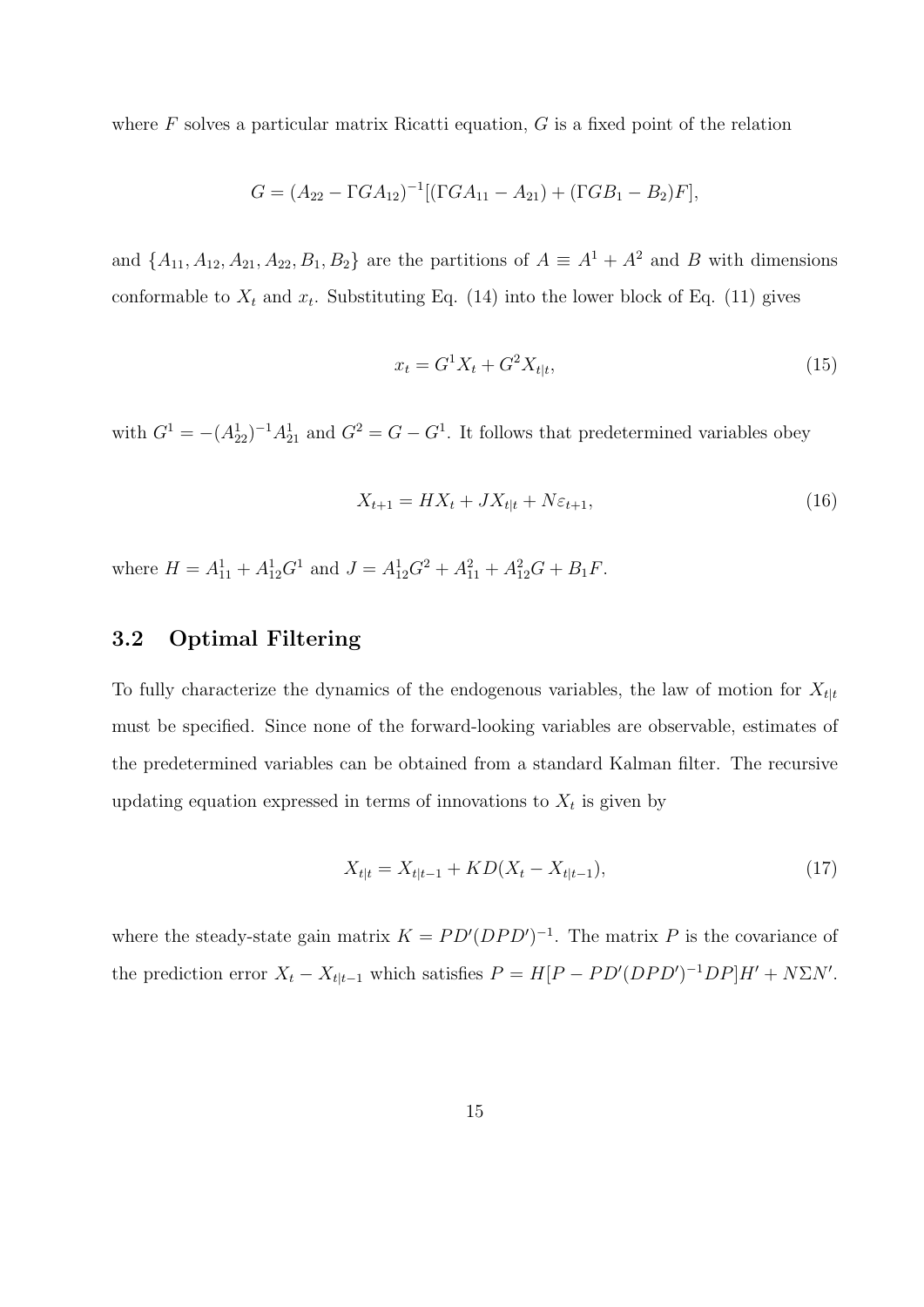Finally, taking conditional expectations of Eq. (16) gives

$$
X_{t+1|t} = (H+J)X_{t|t},\tag{18}
$$

which completes the description of equilibrium dynamics under partial information.<sup>10</sup>

A benefit of modeling the optimal-filtering problem is that it provides an estimate of the Kalman gain matrix.<sup>11</sup> The elements of this matrix correspond to the weights agents put on innovations in the various indicators when revising their forecasts of the predetermined variables. In other words,  $K$  describes how new information is used in updating beliefs about the state. Interestingly, the filtering weights can be determined without reference to the policymaker's control problem. Note that the equations for  $K$  and  $P$  imply that the gain matrix depends on  $A^1$ , D, N, and  $\Sigma$  but not on  $\lambda_y$ ,  $\lambda_i$ , or  $\delta$ . This illustrates the well-known separation principle in linear-quadratic models with partial information (e.g., LeRoy and Waud, 1977). Specifically, the best estimate of the state is independent of the chosen policy.

### 4 Estimation Strategy

The equilibrium under partial information admits a state-space representation that can be estimated with maximum likelihood using the Kalman filter (e.g., Harvey, 1989). As in Lippi and Neri (2007), the state vector appropriate for estimation is formed by augmenting the predetermined variables  $X_t$  with conditional forecasts  $X_{t|t-1}$ . Thus for our model the state is an  $(18 \times 1)$  object  $\mathbf{s}_t \equiv [X'_t \; X'_{t|t-1}]'$  whose dynamics are governed by a transition equation

$$
\mathbf{s}_{t+1} = \mathbf{M}\mathbf{s}_t + \mathbf{N}\boldsymbol{\varepsilon}_{t+1}.\tag{19}
$$

 $10$ Appendix A provides a derivation of the Kalman-filter updating equation for this model.

<sup>&</sup>lt;sup>11</sup>An estimate of the gain matrix K is presented in Appendix D along with a brief discussion of the results.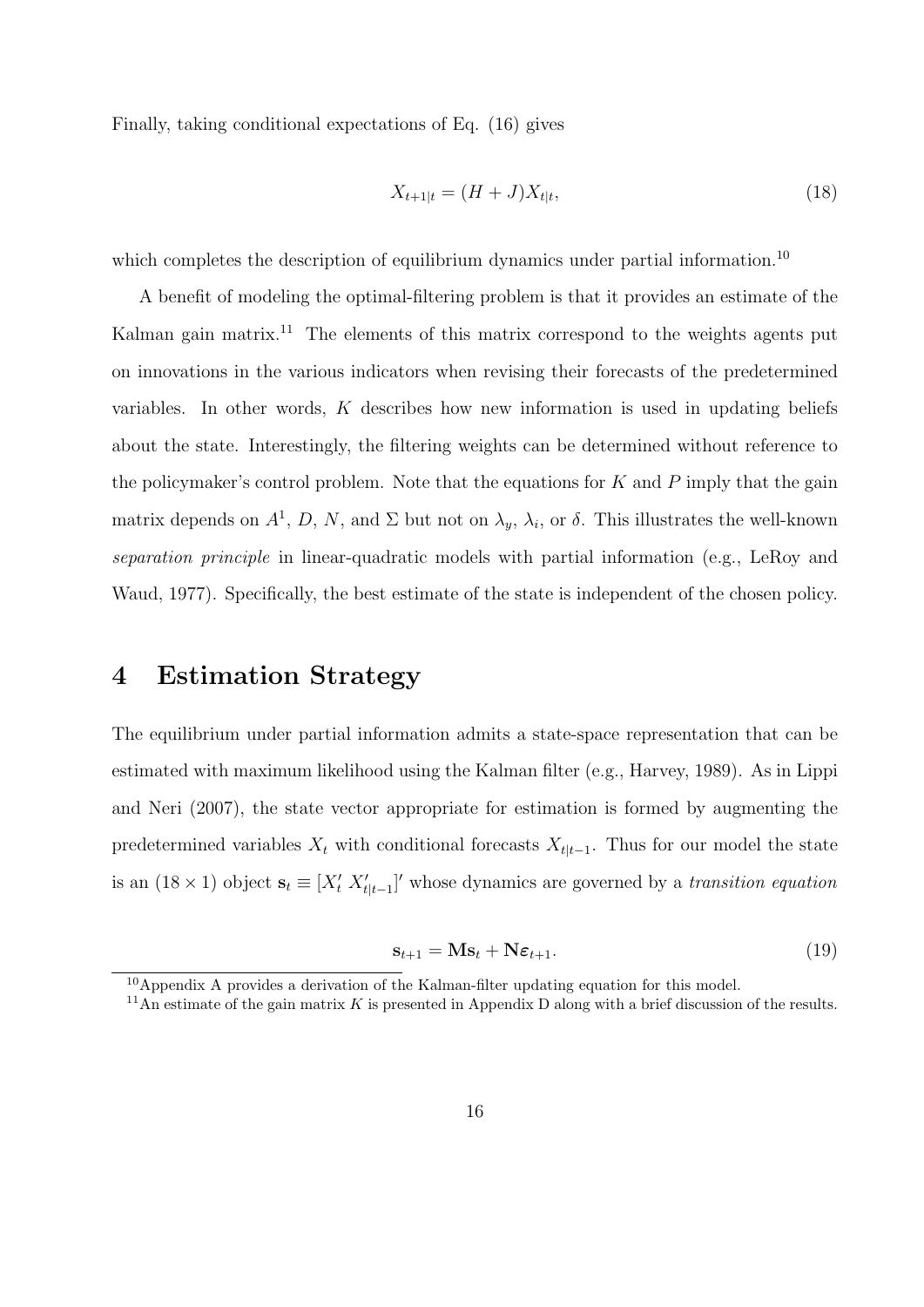Elements of the  $(18\times18)$  matrix **M** and the  $(18\times6)$  matrix **N** are functions of the structural parameters, and  $\varepsilon_{t+1} = [\varepsilon_{y,t+1} \varepsilon_{\pi,t+1} \varepsilon_{n,t+1} \varepsilon_{y,t+1} \varepsilon_{g,t+1} \varepsilon_{p,t+1}]'$  is a vector of guassian shocks. Estimation requires modeling the joint evolution of  $X_t$  and  $X_{t|t-1}$  since these two vectors are determined simultaneously by Eqs. (16) and (18) after substituting out  $X_{t|t}$  using Eq. (17).

Closing the state-space model is a measurement equation linking variables observed by the econometrician to the state  $s_t$ . Unlike economic agents who only observe the indicators  $Z_t = [\Delta y_t^o \ \pi_t^o \ \Delta u_t]'$  along with the policy rate  $i_t$ , we assume that the econometrician sees not just  $Z_t$  and  $i_t$  but also the true values of output growth  $\Delta y_t$  and inflation  $\pi_t$ . This is a departure from Lippi and Neri (2007) and Neri and Ropele (2011) who require that economic agents and the econometrician always observe the same data.

Our choice to give the researcher an expanded data set that includes  $\Delta y_t$  and  $\pi_t$  recognizes the distinction between economic decision making, a process carried out in real time, and model estimation, which is an exercise in retrospection. It is well known that real-time data, a concept made explicit in our model through the role of indicators, are often revised as more comprehensive information becomes available and as measurement techniques improve. With the benefit of hindsight, the econometrician should be able to condition estimation on revised data even though such data would not have been accessible to agents in real time. Below we argue that ex post revised data, while not perfect, are the best available measures of the true variables that the structural model seeks to explain but that agents never fully observe.

Defining  $\mathbf{y}_t \equiv [\Delta y_t^o \ \pi_t^o \ \Delta u_t \ i_t \ \Delta y_t \ \pi_t]'$ , the measurement equation takes the form

$$
\mathbf{y}_t = \mathbf{T}\mathbf{s}_t + \mathbf{u}_t. \tag{20}
$$

Elements of the  $(6 \times 18)$  matrix **T** are reduced-form coefficients and  $\mathbf{u}_t \equiv [0 \ 0 \ 0 \ u_{i,t} \ 0 \ 0]^{\prime}$ .<sup>12</sup> The variable  $u_{i,t}$  is a measurement shock with distribution *i.i.d.*  $N(0, \sigma_i^2)$ ; it represents the

<sup>&</sup>lt;sup>12</sup> Appendix A shows how to derive Eqs. (19) and (20) and how to construct matrices **M**, **N**, and **T**.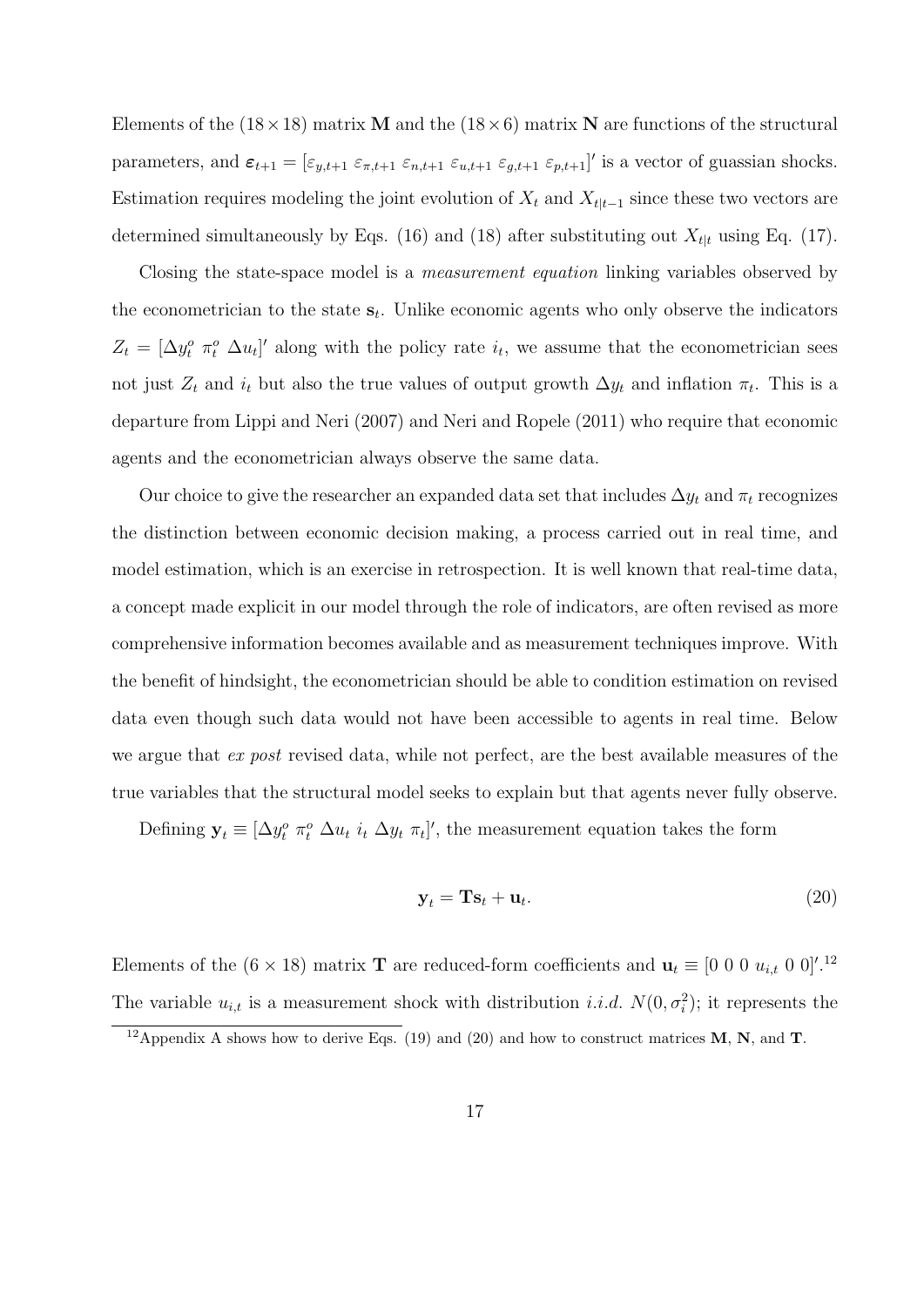"stochastic wedge" between the sample interest rate and the rate prescribed by optimal discretion. The role of  $u_{i,t}$  is to circumvent the stochastic singularity that would occur if the observed interest rate responded only to  $s_t$  (e.g., Ingram, Kocherlakota, and Savin, 1994).

Estimation requires data for the variables in  $y_t$  observed by agents and those seen exclusively by the econometrician. In choosing  $\Delta y_t^o$  and  $\pi_t^o$ , we follow Orphanides (2001) who argues that real-time data accurately represent the information that was available to policymakers and market participants who were around at the time economic decisions were being made. Our data source is the Real-Time Data Set for Macroeconomists published by the Federal Reserve Bank of Philadelphia.<sup>13</sup> We define  $\Delta y_t^o$  as the annualized first difference of the log of seasonally-adjusted real output (ROUTPUTQvQd), converted to per-capita terms by subtracting the log growth rate of the civilian noninstitutional population. In constructing this series, we take the last output growth calculation from each "vintage" of data published (quarterly) over the sample period. Using the same procedure, readings on the annualized first difference of the log of the seasonally-adjusted output deflator (PQvQd) provide our measure of  $\pi_t^{o.14}$ 

The data used to assemble real-time measures of output growth and inflation undergo a continual process of revision in the months and years following their initial release (e.g., Croushore and Stark, 2001). As a result, the "true" values of these concepts remain unknown for a long time after the date of first publication. In light of this fact, we assume that observations of  $\Delta y_t$  and  $\pi_t$  correspond to "final" published data, that is, the complete time series as recorded in the latest available release.<sup>15</sup> Of course, even final data is subject to

<sup>13</sup>http://www.philadelphiafed.org/research-and-data/real-time-center/real-time-data/

<sup>&</sup>lt;sup>14</sup>We have assumed that error-prone measures of output growth and inflation are observed by agents contemporaneously, even though preliminary data from the national income and product accounts is actually released with a one-quarter lag. We estimated a version of the model that accounts for the publication lag by setting  $Z_t = [\Delta y_{t-1}^o \ \pi_{t-1}^o \ \Delta u_t]'$ . The results were very similar to the ones reported here.

<sup>15</sup>We choose not to model the nature or timing of data revisions in this paper. Instead, the cumulative effect of the full history of revisions to any given data point are encapsulated in our model by the measurement shocks  $v_{q,t}$  and  $v_{p,t}$ , defined as the difference between real-time observations of output growth and inflation and their final values. Although agents are unable to perfectly infer  $v_{q,t}$  and  $v_{p,t}$  like the econometrician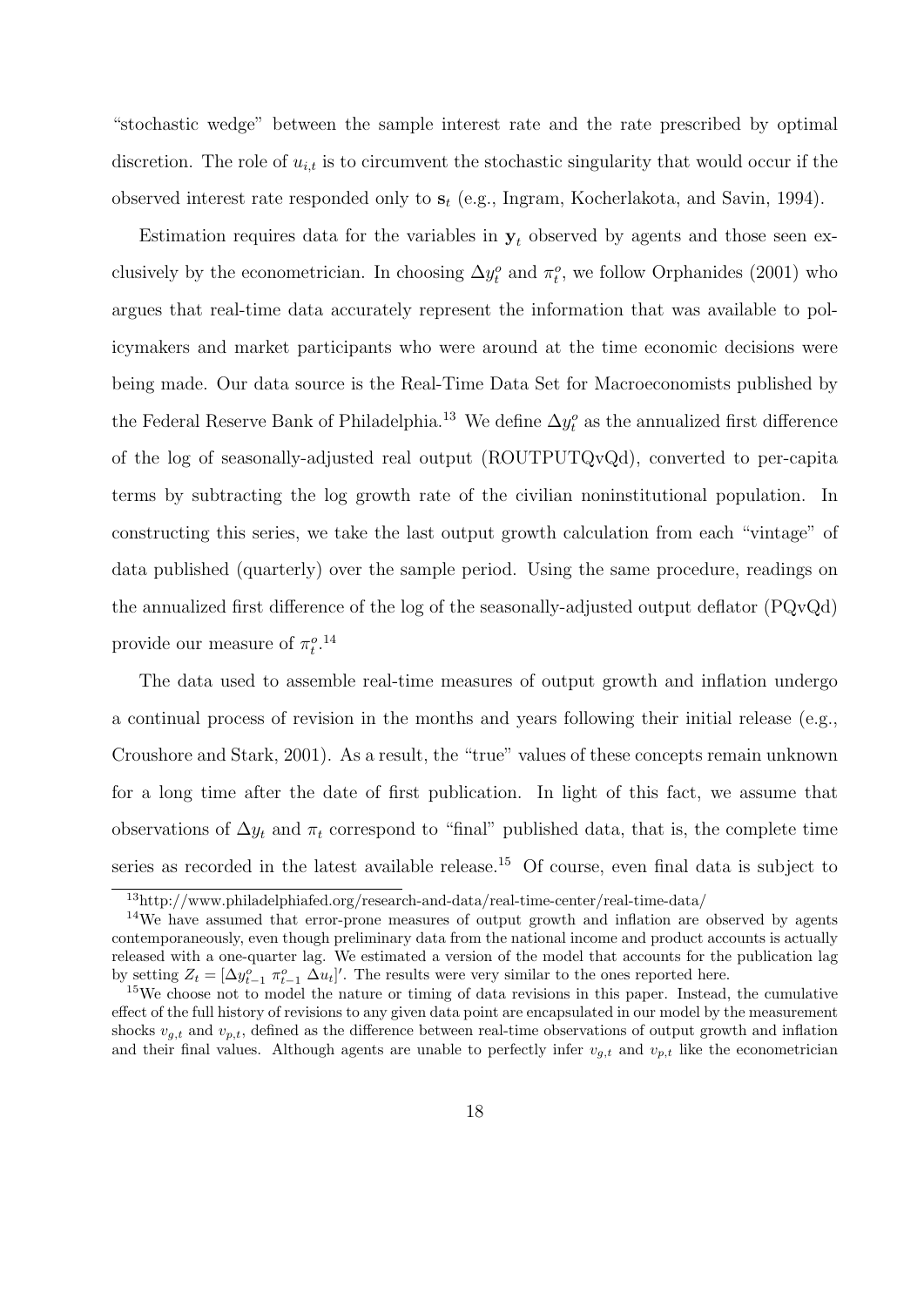uncertainty and will likely be revised again in the future. Nevertheless, we view it as offering the most reliable account of the true historical profiles of output growth and inflation.<sup>16</sup>

Finally, the information structure implies that private agents and the econometrician have the same data on unemployment and the nominal interest rate. Our measure for  $i_t$  is the annual yield on three-month US Treasury bills. For the unemployment series we use the seasonally-adjusted civilian unemployment rate (RUC). Our assumption that agents observe the true value of  $\Delta u_t$  in real time is based on reports showing that revisions to unemployment data are usually small, infrequent, and confined to seasonal factors (e.g., Kozicki, 2004).

Fig. 1 plots the historical time series for the variables in the econometrician's data set. Each one has been de-meaned prior to estimation, except for  $\Delta u_t$  whose sample mean is very near zero to begin with. Observations on output growth, inflation, and the interest rate are therefore interpreted as annual percentage points less their sample averages. Readings on  $\Delta u_t$  are expressed as percentage-point changes in the quarterly unemployment rate. Rather than display the actual series for  $\Delta y_t^o$  and  $\pi_t^o$ , Fig. 1 plots the differences between real-time and final revised values for output growth and inflation. Viewing the real-time data in this way makes it easier to spot periods where large ex post revisions occurred.

Our sample period runs from 1979:Q3 - 2010:Q1, dates that span the Federal Reserve chairmanships of Paul Volcker, Alan Greenspan, and Ben Bernanke. The conventional wisdom is that a fundamental shift in US monetary policy occurred soon after Volcker's appointment in August 1979. Since we do not address the possibility of structural breaks in the policy parameters, we estimate our model over a period of time that can be plausibly characterized as having a stable monetary regime.

can, they have complete knowledge of their stochastic properties when forecasting the state.

<sup>&</sup>lt;sup>16</sup>The series for  $\Delta y_t$  and  $\pi_t$  are based on historical data published during the final quarter of 2010. At the time of writing, the 2010:Q4 vintage was the most up-to-date and allowed for two consecutive revisions to the last observation in our sample.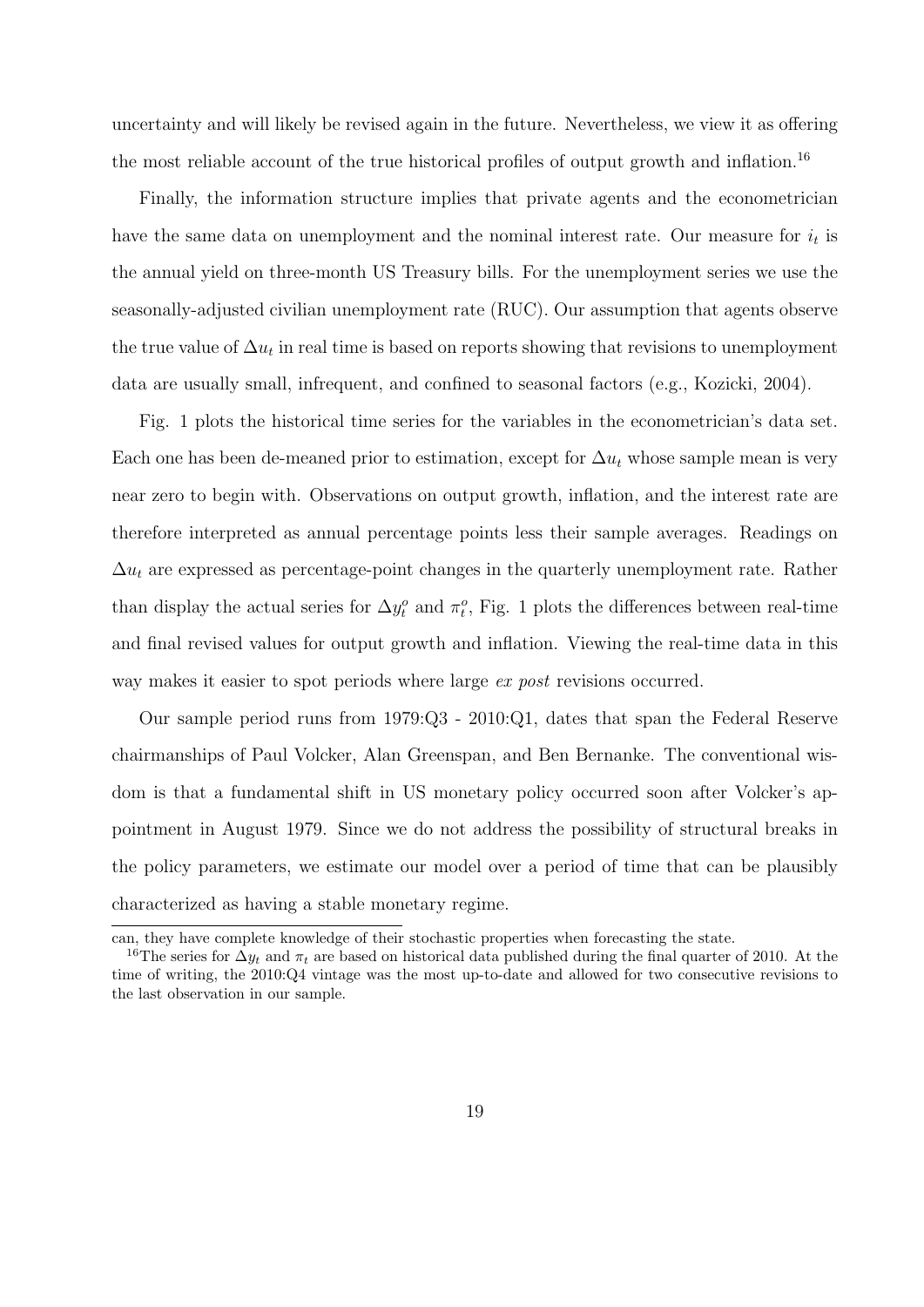#### 4.1 A Model with Complete Information

Throughout the paper we will be comparing results of the partial information model to those from a version that assumes complete information. Under complete information agents have full knowledge of the state of the economy at all times. This is accomplished by setting the matrix  $D$  in Eq. (12) equal to the identity matrix, so that the true values of all predetermined variables are seen each period.<sup>17</sup> Clearly, full information obviates the signal-extraction problem used to track agents' beliefs when information is incomplete. As a result, the equilibrium with discretionary policy can be found by applying standard solution methods for linear-quadratic control problems without a filtering component (e.g., Söderlind, 1999).

Another difference between partial and complete information concerns the data used for estimation. When agents know the true values of  $\Delta y_t$  and  $\pi_t$ , the measurement shocks in Eqs. (6) and (7) vanish (i.e.,  $\sigma_g = \sigma_p = 0$ ). Using real-time data on output growth and inflation along with the true values as recorded in the latest data vintage would render the model stochastically singular because  $\Delta y_t^o = \Delta y_t$  and  $\pi_t^o = \pi_t$  in this case. Consequently, we drop  $\Delta y_t^o$  and  $\pi_t^o$  from the measurement equation and estimate the model using only data on unemployment, the interest rate, and the revised series for output growth and inflation.

### 5 Empirical Findings

### 5.1 Parameter Estimates

Table 1 displays maximum-likelihood estimates and standard errors of the parameters appearing in Eqs.  $(1)$  -  $(10)$ .<sup>18</sup> The first column presents estimates for the benchmark model under partial information. The second column presents estimates for the case in which the

 $17A$  more detailed exposition of the complete information model can be found in Appendix B.

<sup>&</sup>lt;sup>18</sup>Robust standard errors are computed as the square roots of the diagonal elements of the variancecovariance matrix proposed by White (1982).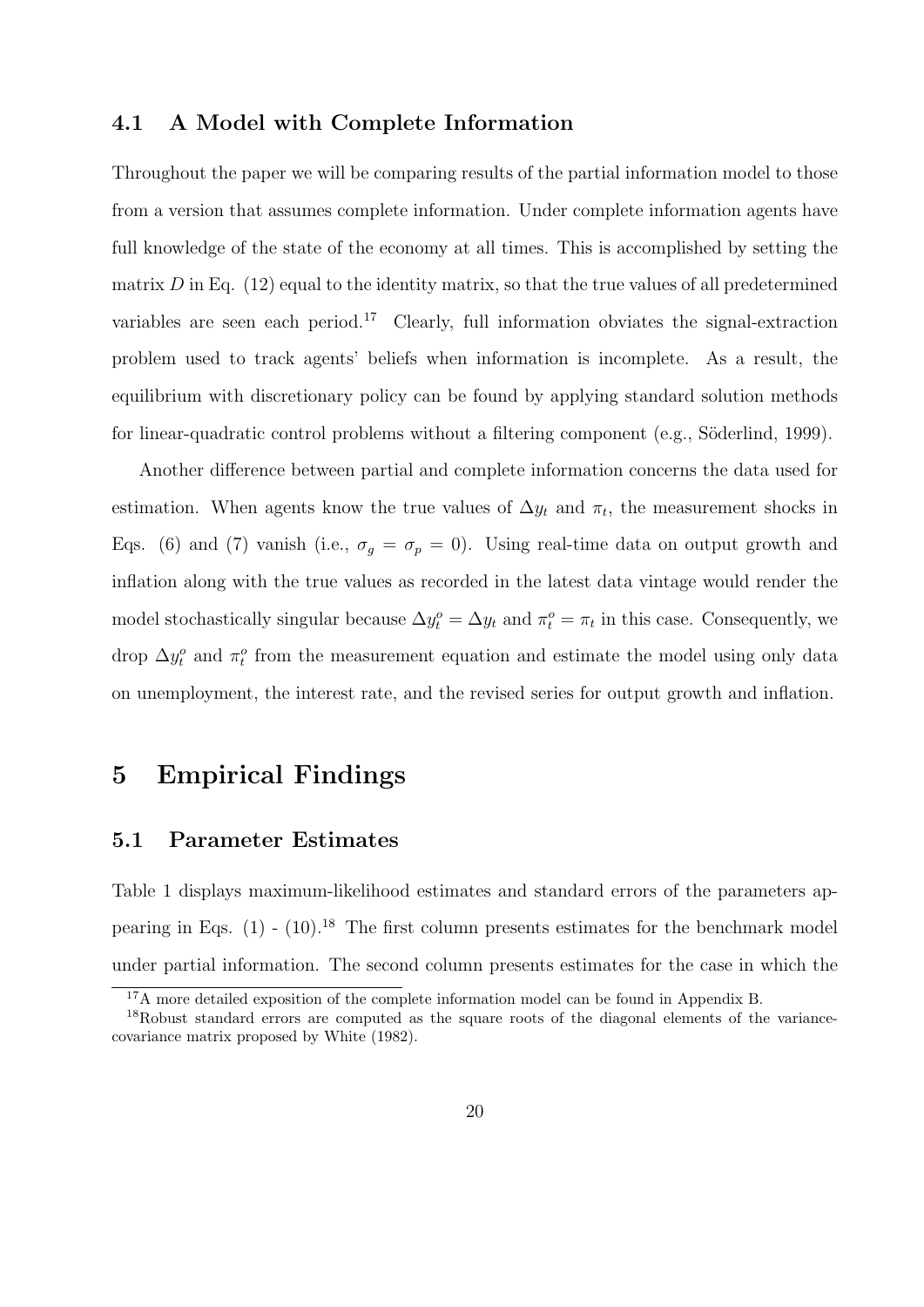policymaker and private agents have complete information on the state of the economy.

There are many similarities but also some important differences between estimates of the partial and complete information models. Looking first at the structural shocks, estimates of  $\sigma_y$  and  $\sigma_{\pi}$  indicate that demand shocks are about one-third less volatile than cost-push shocks in both models. Estimates of  $\sigma_n$ , however, reveal that shocks to natural output are almost twice as volatile under partial information. Moreover, the impact of demand shocks on natural output as measured by  $\eta_y$  is weaker when agents have limited information. The estimate of  $\eta_y$  is 0.32 in this case compared to 0.46 under full information. Regarding shocks to the natural rate of unemployment, the estimate of  $\sigma_u$  is 0.08 under partial information but 0.17 under complete information. Both are statistically significant despite their small size relative to other shocks in the model.

Estimating the partial information model with real-time data enables us to identify the measurement shocks  $v_{g,t}$  and  $v_{p,t}$  in Eqs. (6) and (7). Estimates of  $\sigma_g$  and  $\sigma_p$  reveal that the noise component of  $\pi_t^o$  is larger on average than that of  $\Delta y_t^o$ . Both estimates are also statistically significant and of the same order of magnitude as the "fundamental" shocks entering the IS equation and the Phillips curve. We also find little evidence of serial correlation. Estimates of  $\rho_g$  and  $\rho_p$  are in the neighborhood of zero and statistically insignificant.

The partial and complete information models have fairly similar implications for the IS and Phillips curves but differ somewhat with regard to Okun's Law. Estimates of  $\phi$ , for example, are close to one-third, implying that both lagged and expected future output play a key role in the IS equation. Estimates of  $\sigma$ , the interest-rate elasticity of output, are small but significant only in the partial information case. Estimates of  $\alpha$  are around one-half, which suggests that past and future inflation are equally important for explaining current inflation in the Phillips curve. Estimates of the output gap elasticity  $\kappa$  are small and imprecise but within the range typical of the literature (e.g., Kiley, 2007). Finally, the estimate of the Okun coefficient  $\chi$  is 0.38 under partial information, which is about 20 percent smaller than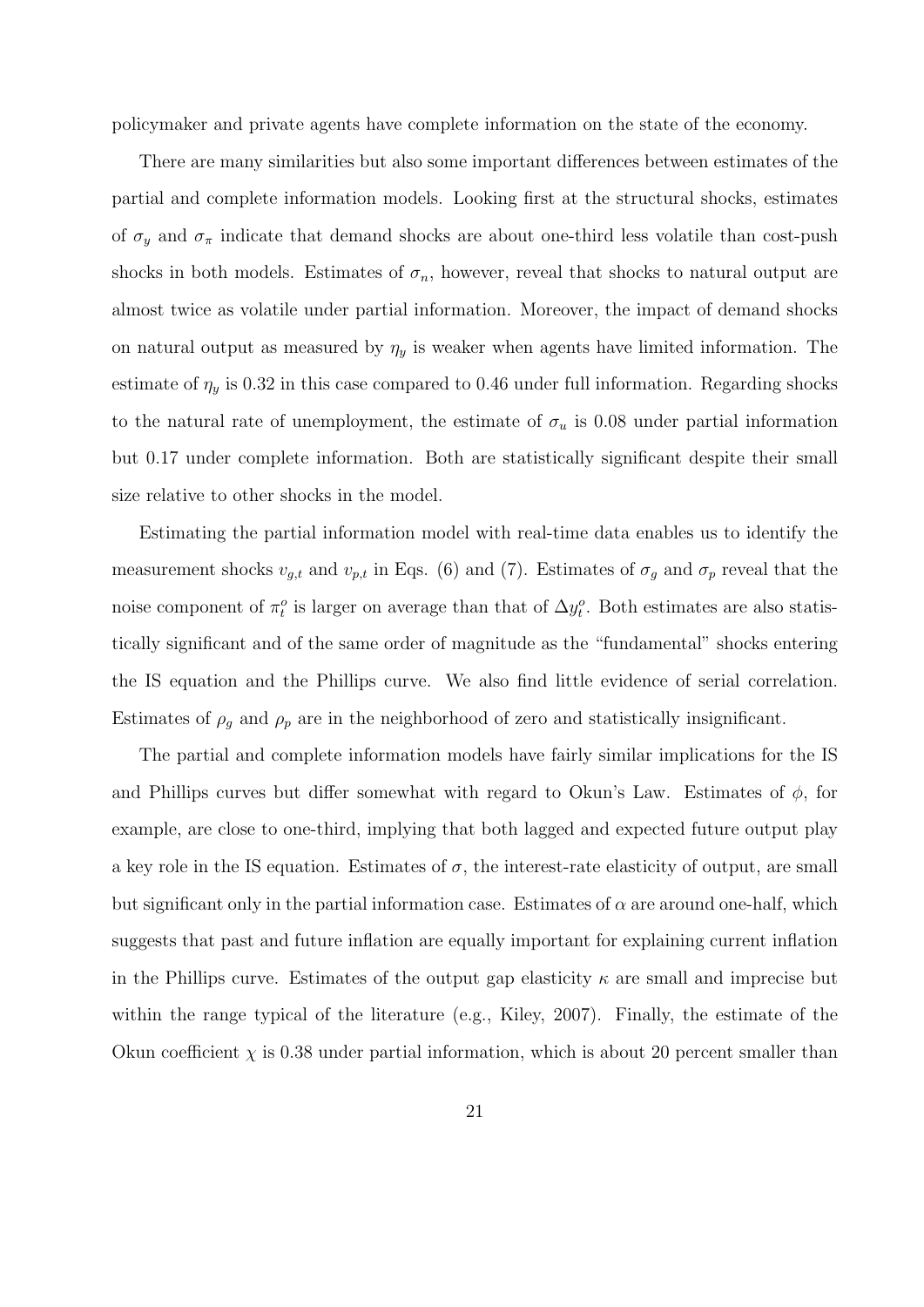the corresponding estimate under complete information.

Turning to the loss function, the estimate of  $\lambda_i$  is 0.76 in the partial information model but only 0.16 under complete information.<sup>19</sup> Although the difference between the estimates may be economically significant, the standard errors suggest that neither is statistically different from zero. Our results contrast those reported by Dennis  $(2004)$ , Söderström et al. (2005), and Dennis (2006) showing that optimal and observed policy actions can be reconciled with a large and significant weight on interest-rate smoothing, albeit in a full information environment. Incorporating limited information in the present model evidently helps raise the smoothing penalty. Nevertheless, the uncertainty surrounding our estimate of  $\lambda_i$  makes it difficult to draw precise conclusions about the past concern for interest-rate smoothing as an explicit policy goal. Studies that find similar evidence include Favero and Rovelli (2003), Salemi (2006), and Givens (2012).

Where information restrictions have a more clear-cut impact is on inferences concerning the output gap objective. The estimate of  $\lambda_y$  under partial information is 0.27 with a standard error of 0.12, while under complete information the estimate is 0.15 and the standard error 0.50. Thus macroeconomic outcomes, if viewed from the perspective of the partial information model, are consistent with the notion that policymakers place significant weight on stabilizing the output gap. This is an important result because it points to a different interpretation of historical policy motives than would otherwise emerge had we confined our analysis to the case of full information. It may also provide an answer for why studies often find  $\lambda_y$  to be insignificant (e.g., Dennis, 2006; Salemi, 2006) despite public statements from leading central bankers suggesting that output and inflation are independently important as exemplified by the Federal Reserve's "dual mandate" (e.g., Mishkin, 2007). Our findings suggest that it could be due to the failure of these studies to account for the type of

<sup>&</sup>lt;sup>19</sup>We fix the discount factor  $\delta = 0.99$  prior to estimation. Stress tests showed that the remaining estimates are not overly sensitive to small variations in  $\delta$  for either model.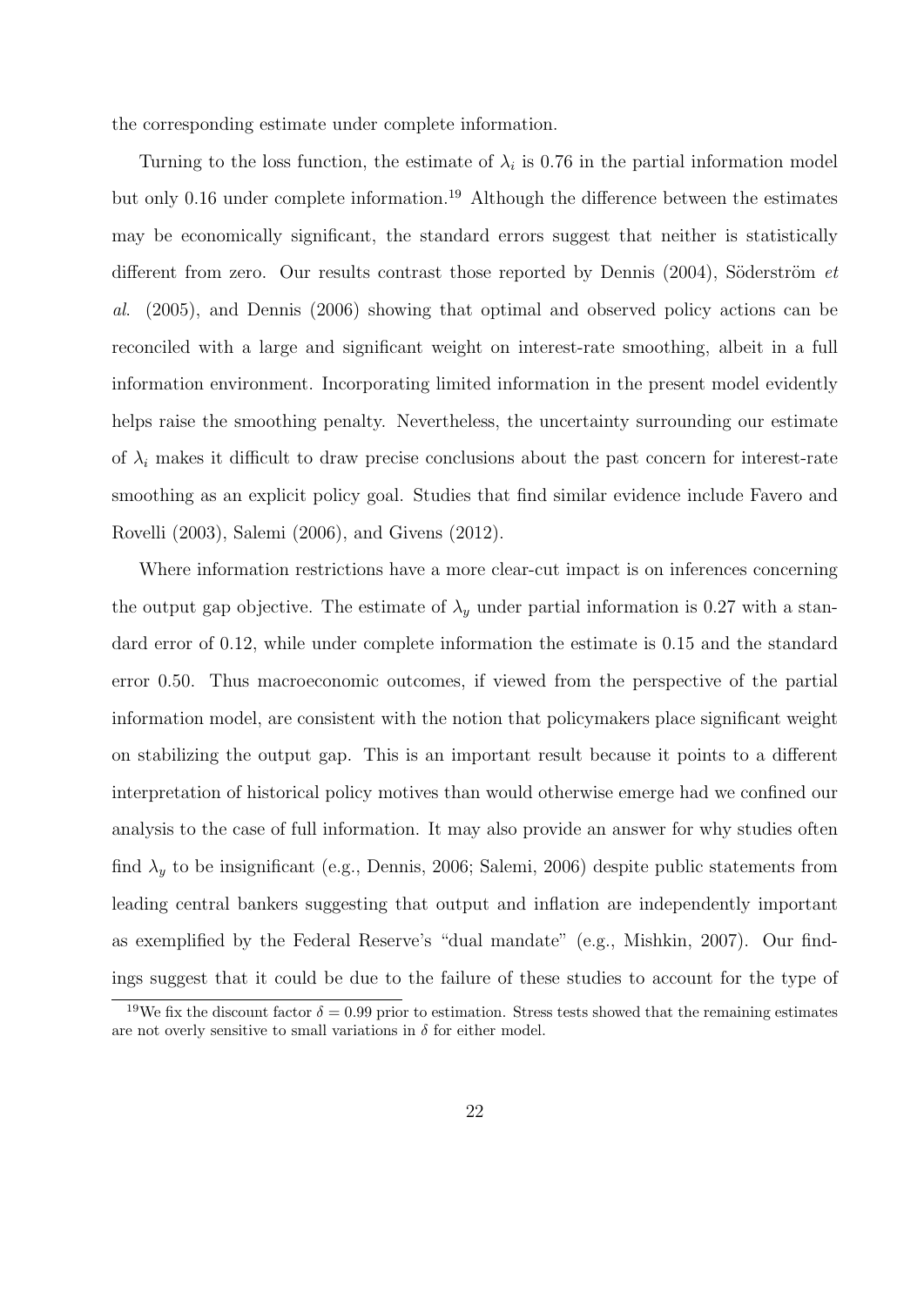information constraints that policymakers face in real time.

To further assess the significance of the output stabilization goal, we conduct likelihood ratio tests of the hypothesis that  $\lambda_y = 0$ . Significance tests that rely on standard errors can be distorted by inaccuracies in evaluating the Hessian. When estimates of the restricted model are available, a likelihood ratio test is preferred because it does not reference standard errors. Columns three and four of Table 1 report estimates for the partial and complete information models under the restriction  $\lambda_y = 0.^{20}$  Omitting the output gap under partial information lowers log likelihood from −671.25 to −675.56, producing a chi-square statistic of 8.61 (pvalue  $< 0.01$ ). Applying the same procedure to the complete information model generates a chi-square statistic of 0.08 (p-value is 0.78). The hypothesis that  $\lambda_y = 0$  is therefore rejected by the data in the partial information case. By contrast, the complete information model appears to fit the data equally well with or without an output gap term in the loss function.

To recap, we find that incorporating uncertainty into the model in the form of a partially observed state changes the estimates of certain parameters in a significant way. Chief among them is the relative weight on the output gap in the central bank's loss function, which is nearly twice as large and far more precise under partial information than under complete information. Estimates of some of the non-policy parameters are also sensitive to the information structure, notably the Okun coefficient and the variances of the shocks to natural output and unemployment. Taken together, our results lend support to the central argument put forward by Orphanides (2001) and illustrate the importance of basing historical analysis on realistic assumptions about the information available to decision makers in real time.

<sup>&</sup>lt;sup>20</sup>In the complete information model the null hypothesis is  $\lambda_y = 1$ e-5. Initial attempts at estimating the model with  $\lambda_y = 0$  caused  $(\kappa, \lambda_i) \to (0, 0)$ , producing an indeterminate equilibrium under discretionary policy. We found that  $\lambda_y = 1$ e-5 was small enough to form inferences about the statistical contribution of  $\lambda_{y}$  without causing our estimates to drift into the indeterminacy region of the parameter space.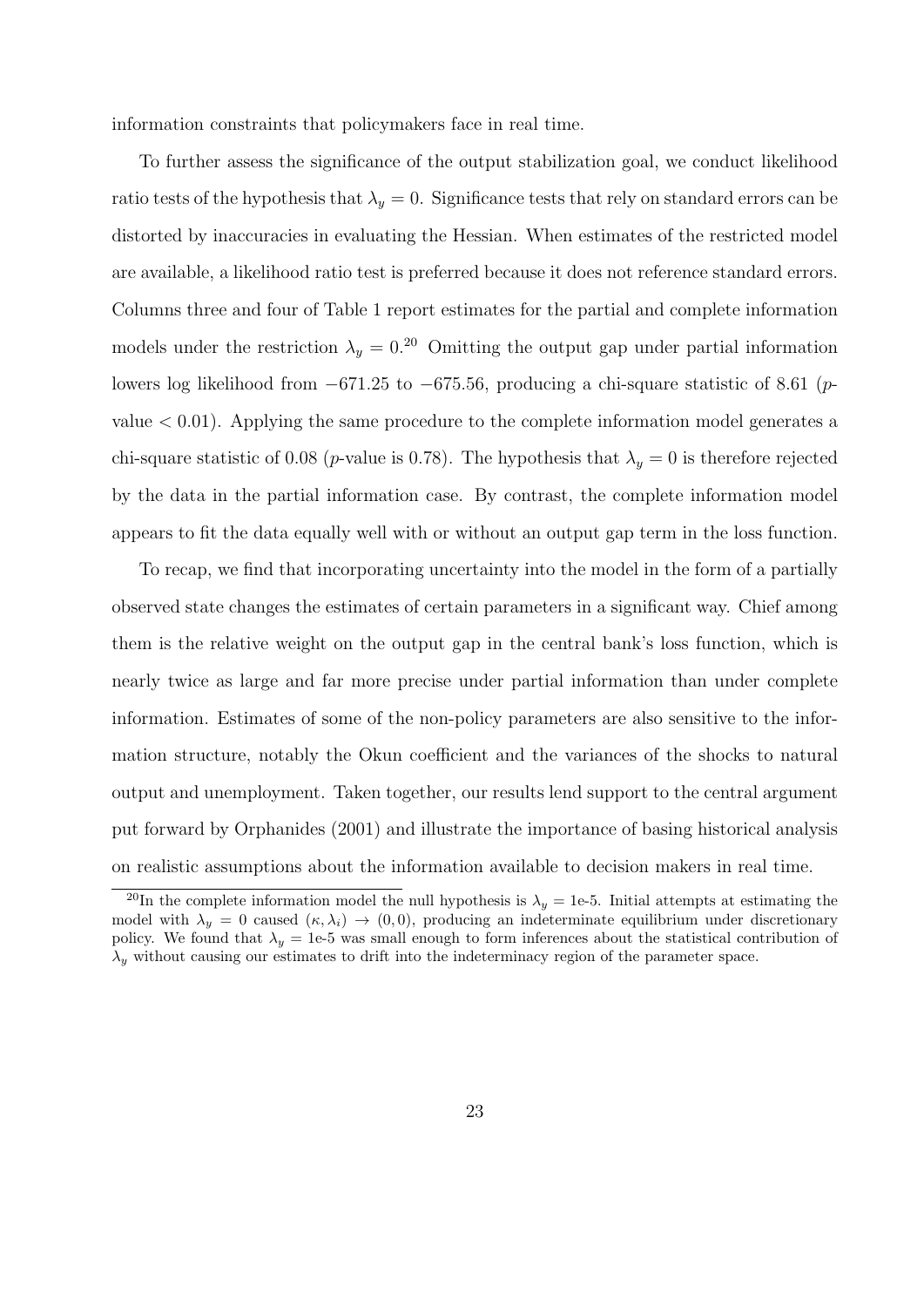### 5.2 Tests of Policy Optimality

A central task of this paper is to determine whether our partial information framework can resolve the conflict between optimal policy and observed policy that has been frequently reported in the literature (e.g., Rudebusch, 2001; Dennis, 2006; Salemi, 2006). One way to accomplish this is to formally test the parameter restrictions implied by discretionary policy in both the partial and complete information models. This involves estimating the model once with the optimal-policy restrictions imposed and once with those restrictions relaxed and then testing whether the model fits the data equally well in the two cases. If accounting for imperfect information helps to reconcile historical and optimal policy, we should find it harder (in a statistical sense) to reject the optimality hypothesis under partial information than under complete information.

To organize a valid test of the optimal-policy restrictions, we estimate a version of the model that does not force central bank actions to be the product of loss minimization. Specifically, we replace Eq. (5) with an unconstrained rule for the interest rate that fixes distinct response coefficients to the predetermined variables comprising the state. This arrangement nests optimal discretion as a special case since the latter results from conditioning estimation on the requirement that policy-rule coefficients jointly minimize the loss function. Table 2 displays estimates of the policy coefficients under partial and complete information. In both cases we report the unrestricted estimates, obtained by relaxing the coefficient restrictions tied to loss minimization, as well as the optimal coefficients implied by discretionary policy.<sup>21</sup>

It is immediately clear that the discrepancy between optimal and unrestricted policy is much smaller in the partial information case than in the complete information case. Under partial information optimal responses to perceived inflation and the lagged interest rate are nearly identical to their unrestricted counterparts. The policy restrictions also do not appear to have a significant effect on responses to perceived levels of current and past out-

<sup>&</sup>lt;sup>21</sup>Standard errors of the discretionary coefficients are obtained using the delta method.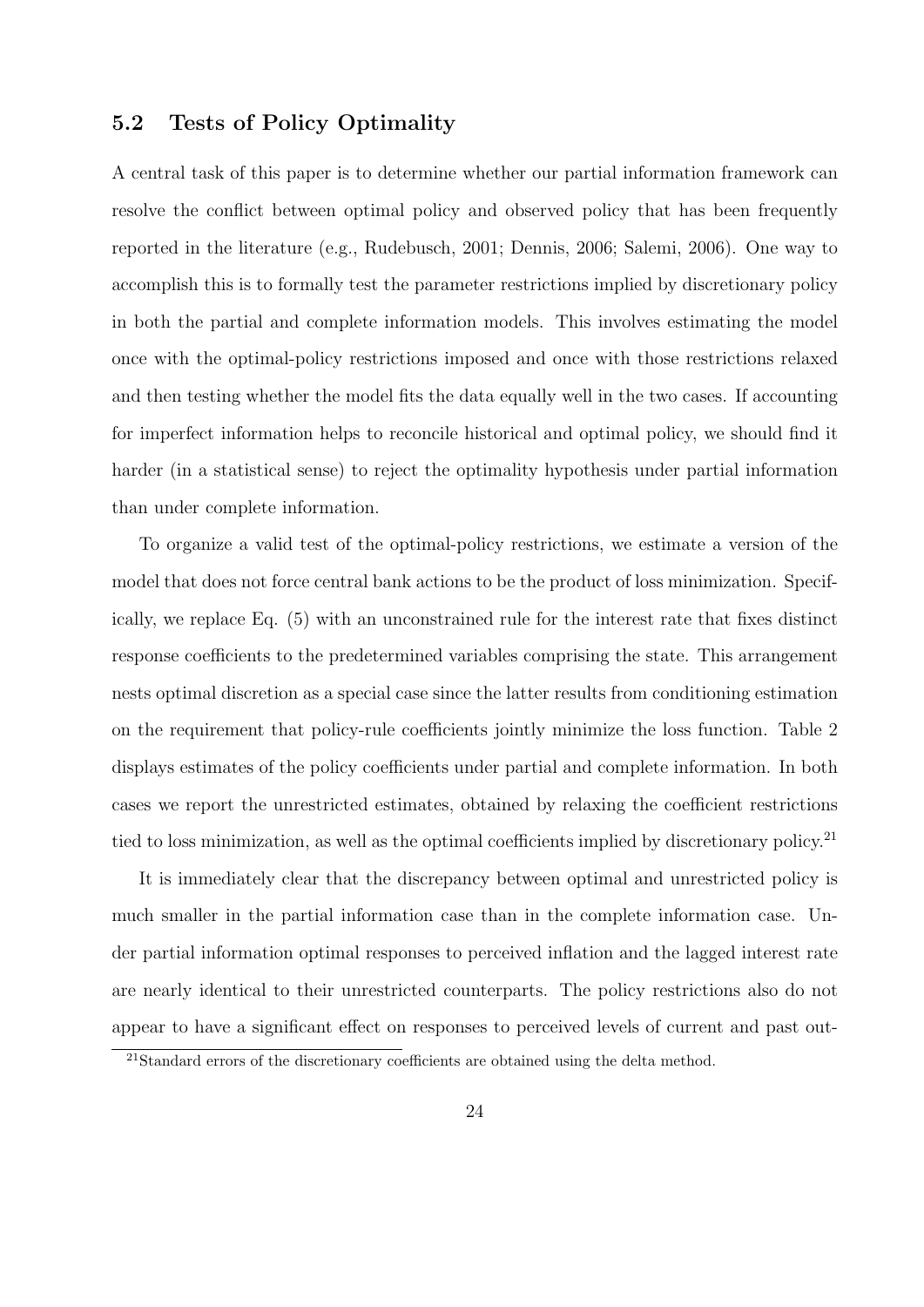put. Responses to perceived changes in natural output, however, are a bit smaller (less accommodative) under optimal policy than under an unrestricted policy.

The picture is very different in the complete information case, where imposing optimal policy substantially alters some of the coefficient estimates. For example, discretion calls for a much weaker countercyclical response to output and tighter monetary conditions following a rise in natural output.

The tension between fitting the data and satisfying the optimal-policy criteria can also be seen in estimates of the structural parameters reported in Table 3. Notice there are only a few parameters in the partial information case for which the estimates recovered under discretion are significantly different from those associated with the unrestricted policy. These include the shocks to natural output  $\sigma_n$  and unemployment  $\sigma_u$  and perhaps the IS parameters  $\phi$  and β. The contrast is more prominent under complete information. Notably, estimates of  $φ$  and  $\beta$  point to greater forward-looking emphasis in the IS curve when policy is unconstrained, and estimates of  $\sigma_n$  and  $\theta$  indicate less volatility and persistence in shocks to natural output.

Because the models in each comparison group are nested, we can evaluate the optimalpolicy hypothesis using a likelihood ratio test. Under partial information log likelihood is  $-665.59$  when policy is unrestricted compared to  $-671.25$  when it is optimal. Since there are 5 free policy-rule coefficients in the former but only 2 loss function weights in the latter, discretion places 3 restrictions on the model. Thus the chi-square statistic is  $11.32$  (*p*-value is 0.0101), indicating that the data reject the optimality hypothesis at the 5% significance level but not at the 1% level. Under complete information the policy restrictions decrease log likelihood from −406.90 to −445.17, producing a chi-square statistic of 76.53 (p-value  $< 0.0001$ ). We therefore reject the null with a high degree of confidence in this case.

Another way to evaluate the optimal-policy hypothesis is with the Bayesian information criterion. The  $BIC$  has a couple of advantages over a likelihood ratio test. First, it penalizes log likelihood according to the number of free parameters in the model. This often makes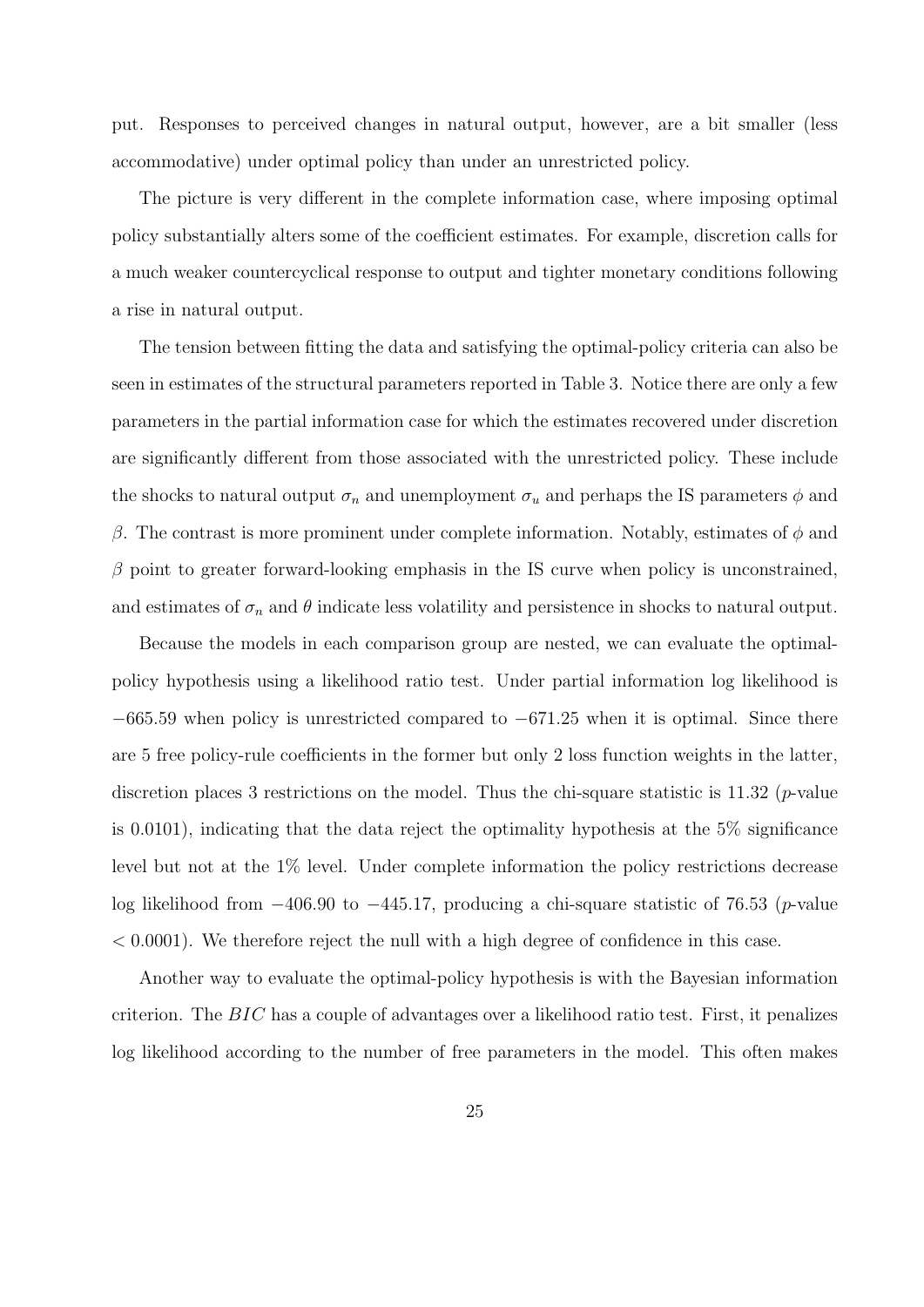the BIC a more robust indicator of fit since it is always possible to increase likelihood by adding parameters, even though such a procedure may lead to overfitting instead of actual gains in predictive performance. Second, the  $BIC$  is asymptotically equivalent to the Bayes estimator under certain conditions (e.g., Schwarz, 1978), thereby providing a measure of the model's posterior odds. As explained by Kiley (2007), a pseudo-posterior probability can be formed by using the BIC as a substitute for marginal likelihood in the ratio

$$
\mathcal{M}(j) = \frac{\exp(BIC(j))}{\sum_{h=1}^{m} \exp(BIC(h))},\tag{21}
$$

where  $\mathcal{M}(j)$  denotes the conditional probability of some candidate model j among the m different models being considered. Although it has a Bayesian interpretation, the pseudoodds ratio depends only on the discrepancy between the approximating model and the data, adjusted for degrees of freedom, and not on any prior beliefs about the parameter or model space. This follows from the implicit use of equal model priors in the formation of  $\mathcal M$  and from the independence between the BIC and priors over the parameters of each model.

Log likelihood, the BIC, and the posterior model probabilities are displayed in Table 3. Under partial information the BIC is  $-718.53$  for the unrestricted policy but  $-716.97$  for optimal discretion. Between these two candidates, the pseudo-odds criterion points to an 83% probability of the discretionary model given the available data. The opposite occurs under complete information. Loosening the optimal-policy restrictions raises the BIC from −481.26 to −450.21, resulting in a near zero posterior probability of the discretionary model.

The results presented in this section echo the findings of Rudebusch (2001) who shows that incorporating real-time uncertainty about the output gap and inflation is critical in efforts to interpret historical policy as the outcome of a loss minimization problem. Interestingly, the similarities emerge despite some important conceptual and methodological differences between our two studies. One difference is that Rudebusch uses a simple two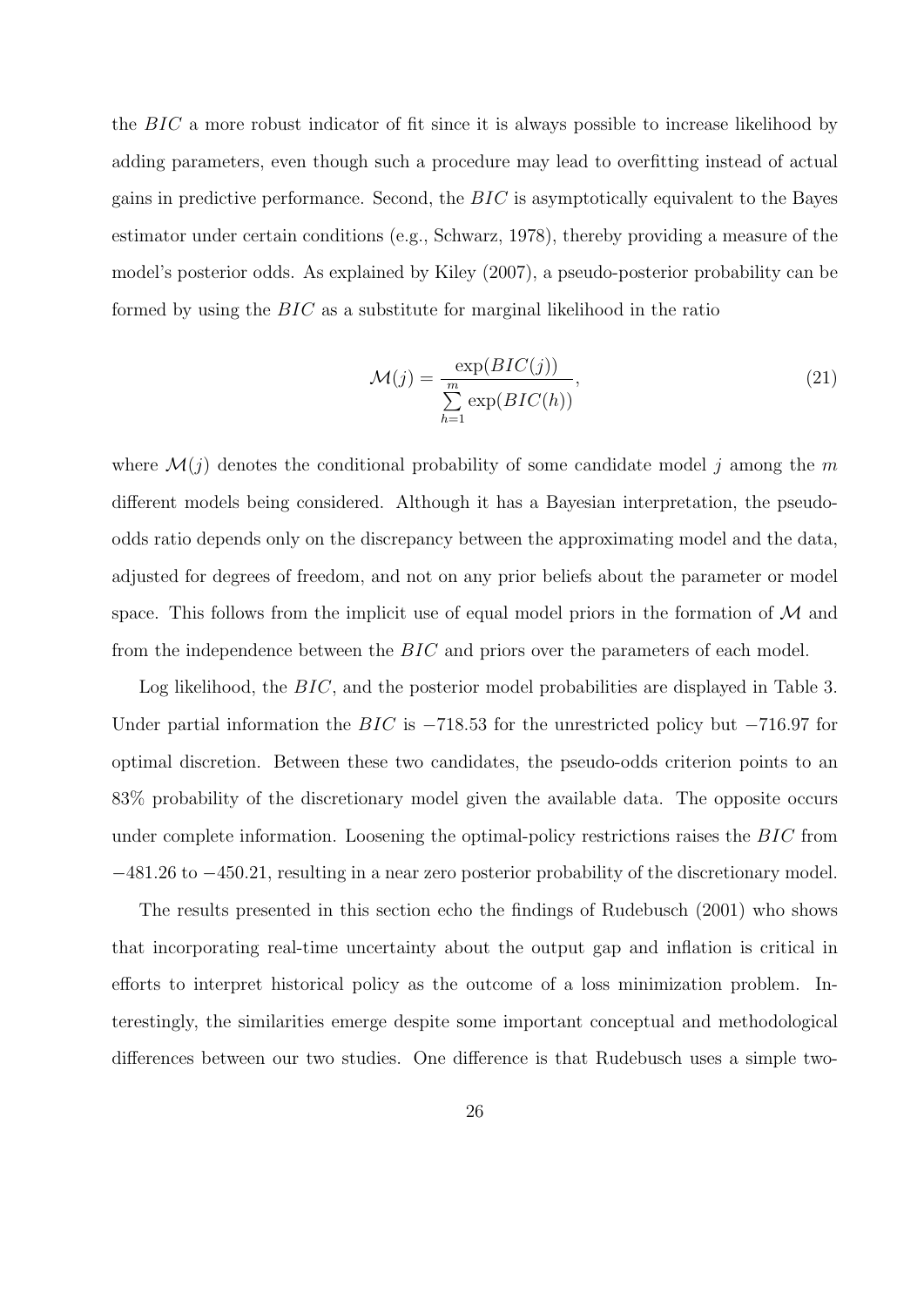parameter Taylor rule to characterize monetary policy, whereas we consider a wider class of policies in which the interest rate reacts to all of the variables in the state vector.<sup>22</sup> Our paper also differs in the procedure for identifying the best-fitting optimal policy. Rudebusch derives optimal Taylor-rule coefficients using a fixed structural model and loss function for the central bank and then searches over the right mix of uncertainties until the resulting policy coefficients match the historical ones. By contrast, we impose on the underlying model a specific information constraint and then search over eligible values of the structural parameters and loss function weights for the combination that maximizes log likelihood.

#### 5.3 Historical Misperceptions

Our decision to model the central bank's information problem recognizes the fact that policymakers face considerable uncertainty about the state of the economy in real time. Under such conditions policy actions will reflect current perceptions of the state rather than its true value. Correctly interpreting historical policy, so the argument goes, requires that one take into account how those perceptions have evolved through time. Yet, implicit in this argument is the assumption that beliefs about the state are often far from reality; if not, policy behavior would be very similar to the behavior suggested by estimates based on revised data and perfect information. It follows that if agents' perception errors are negligible, using a model that distinguishes the true state from real-time estimates of the state may not be important for obtaining valid inferences of the structural parameters and loss function weights. We investigate this concern by deriving historical estimates of the misperceptions that actually occurred over the sample period as seen through the partial information model. A quantitative assessment of the size and nature of those misperceptions can provide evidence on whether incorporating partial information as described above is critical for the type

 $22$ Excluding a constant intercept term, the policy rule used in Rudebusch (2001) can be obtained in our model by restricting  $\gamma_y = -\gamma_n$  and  $\gamma_{yy} = \gamma_i = 0$ .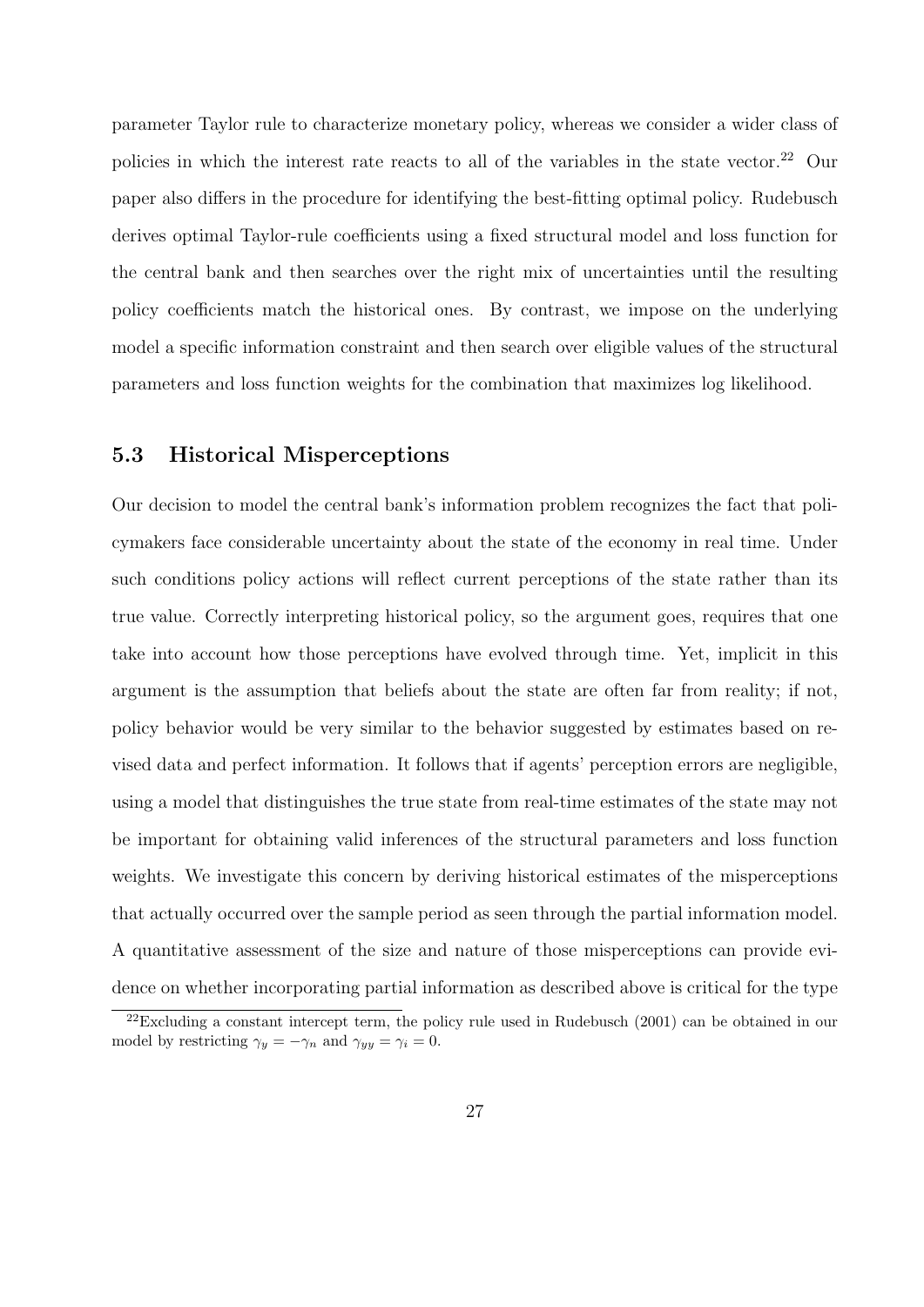of policy analysis carried out in this paper.

In estimating the path of historical misperceptions, we focus on two variables that jointly summarize most of the information in the state vector: the output gap and inflation.<sup>23</sup> To be clear, by misperceptions we mean differences between the true paths of the output gap and inflation,  $\{q_t, \pi_t\}_{t=1}^T$ , and the paths *perceived* by agents in the model,  $\{q_{t|t}, \pi_{t|t}\}_{t=1}^T$ . We use the fixed interval Kalman smoother as described in de Jong (1989) on Eqs. (19) and (20) to estimate both the true and perceived series from 1979:Q3 to 2010:Q1. Unlike the "one-sided" estimates produced by the standard Kalman filter, the smoother generates "twosided" estimates that reflect data contained in the full sample. We denote the sequence of these estimates as  $\{\hat{q}_t, \hat{\pi}_t, \hat{q}_{t|t}, \hat{\pi}_{t|t}\}_{t=1}^T$ . Thus for any period t, the estimated output gap misperception is given by  $\hat{q}_{t|t} - \hat{q}_t$  and the inflation misperception by  $\hat{\pi}_{t|t} - \hat{\pi}_t$ .

Figs. 2 and 3 plot the actual and perceived estimates of the output gap and inflation, respectively, as well as the corresponding real-time perceptions errors. Summary statistics on each of these series are reported in Table 4. Regarding the output gap, our estimates point to significant variation in agents' misperceptions over time, ranging from −1.59 percentage points in 1999:Q4 to 0.45 in 2010:Q1. Estimates of  $q_{t|t} - q_t$  also appear to exhibit substantial serial correlation. The first-order autocorrelation coefficient of this series is 0.93, meaning that errors in forecasting the output gap tended to persist for many periods. Indeed, from the end of the 1991 recession to the beginning of the most recent "Great Recession," agents underestimated the output gap by no less than  $0.49$  percentage points every quarter.<sup>24</sup>

Real-time estimates of the output gap are also clearly biased in the Volcker-Greenspan-Bernanke era. The mean difference between  $\hat{q}_{t|t}$  and  $\hat{q}_t$  is  $-0.78$  percentage points, indicating that monetary authorities systematically underestimated prevailing output gap conditions.

<sup>&</sup>lt;sup>23</sup>In this section we denote the output gap as  $q_t \equiv y_t - y_t^n$ .

 $^{24}$ This finding lends empirical support to the theoretical results in Cukierman and Lippi (2003) demonstrating that retrospective errors in forecasting the output gap are generally serially correlated in models with optimal monetary policy and partial symmetric information.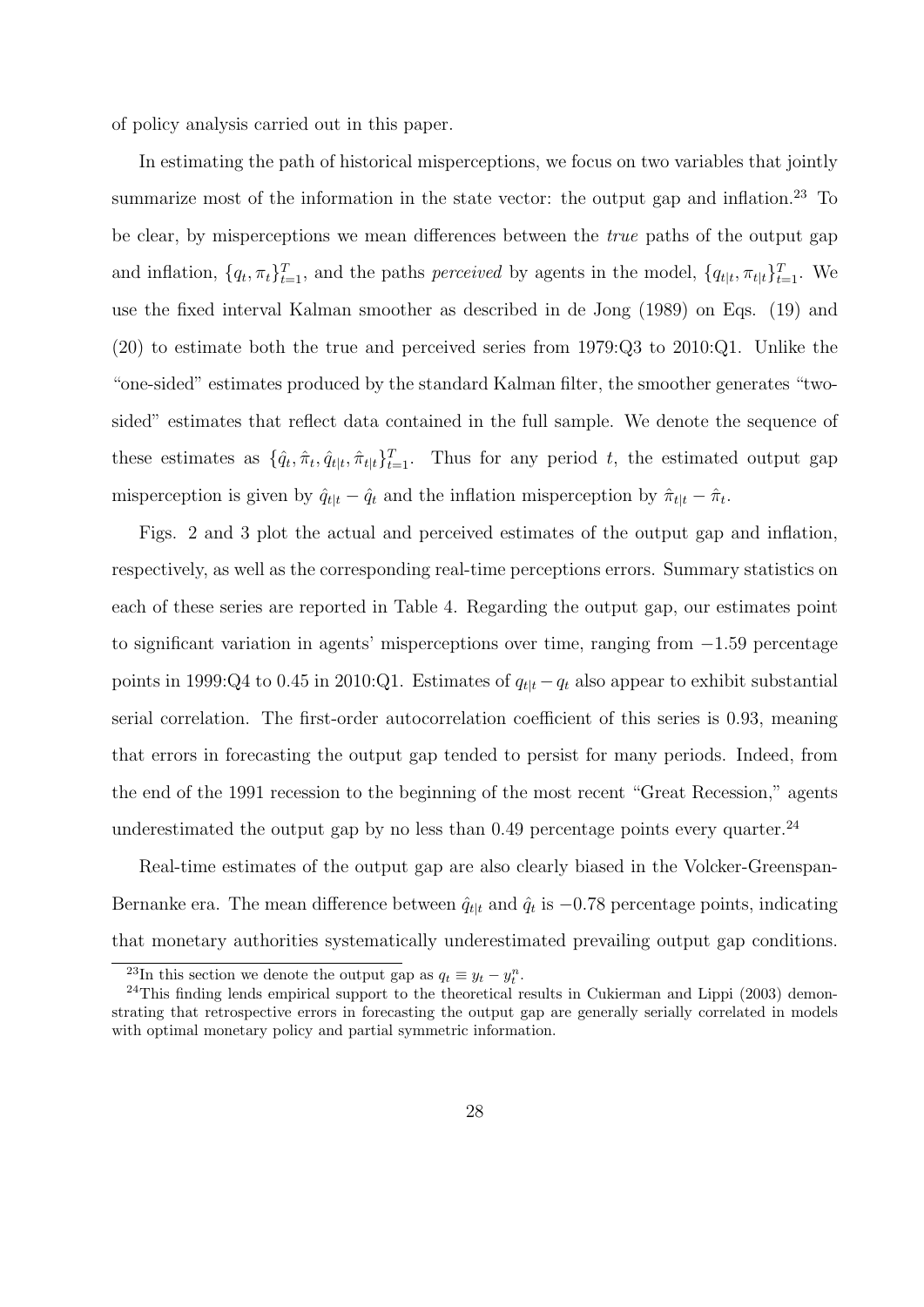This result is consistent with the evidence in Orphanides (2003, 2004) showing that the Federal Reserve's assessment of the output gap in real time was uniformly lower than its true value as recognized *ex post* throughout the 1980s and early 1990s. Our estimates suggest that this bias continued until 2009:Q3. Finally, it is worth noting that fluctuations in the perception errors tend to be cyclical. Estimates of  $q_{t|t} - q_t$  peak (in absolute value) at the end of expansions and shrink during recessions.

Estimates of actual and perceived inflation displayed in Fig. 3 reveal a different pattern of misperceptions than those surrounding the output gap. For example, there is little indication of any bias or serial correlation in estimates of the inflation misperceptions. The average spread between  $\hat{\pi}_{t|t}$  and  $\hat{\pi}_t$  in the sample is only 0.01 percentage points, and the autocorrelation coefficient of  $\hat{\pi}_{t|t} - \hat{\pi}_t$  is 0.28. Nevertheless, errors in forecasting inflation were considerable at times, reaching highs of 2.52 percentage points in 2008:Q4 and lows of −2.07 in 1981:Q1. The overall volatility of  $\hat{\pi}_{t|t} - \hat{\pi}_t$  is nontrivial; the standard deviation of this series is 0.72 percent. Interestingly, our findings are again quite comparable to the historical account of the Federal Reserve's outlook for inflation as documented in Orphanides (2003, 2004). During the 1980s and 1990s, it was not uncommon for real-time estimates of inflation to be off by 1 or 2 percentage points. However, records also show that the Fed did not make systematic errors like they did in forecasting the output gap, and inflation misperceptions typically vanished after a few quarters.

An advantage of using a structural model to estimate historical misperceptions is that it allows one to identify the economic shocks most responsible for the observed variation. The papers written by Orphanides are largely silent on this matter because real-time concepts are constructed ex ante from primary source data and without reference to an explicit model. In particular, misperceptions are obtained by subtracting real-time data published in the Federal Reserve's Greenbook from corresponding  $ex$  post revised data.<sup>25</sup> As a result,

<sup>&</sup>lt;sup>25</sup>The Greenbook is prepared by the Federal Reserve Board staff before each meeting of the Federal Open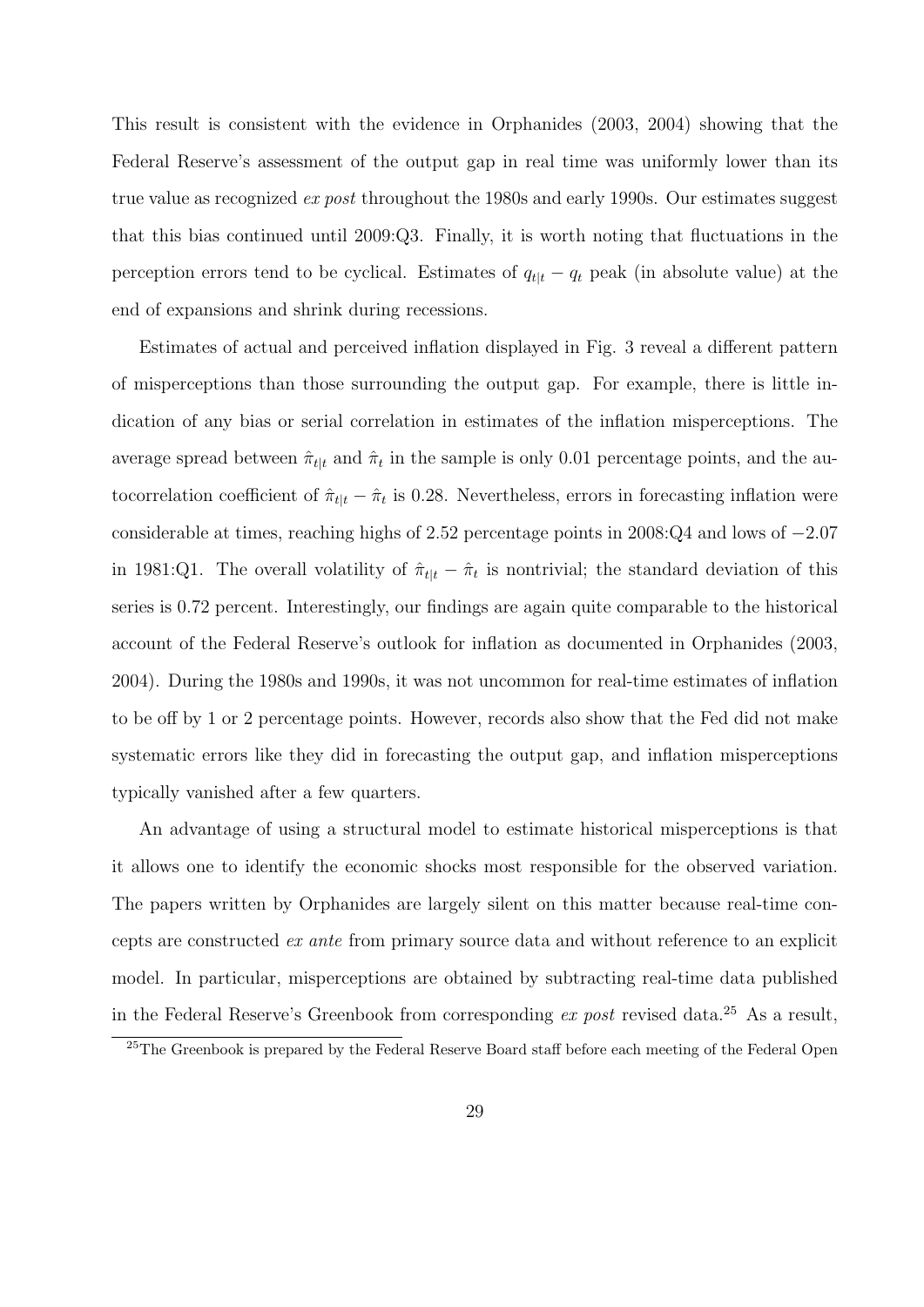Orphanides can only speculate on the key determinants of historical variation in the perception errors. In our setup agents process incoming data efficiently when forecasting the state. Misperceptions are thus endogenous and depend on the underlying model as well as the quality of information extracted from the indicators. This feature makes the partial information model a useful device for examining the contribution of individual shocks to the variability of policy misperceptions over time.

Table 5 decomposes the variances of  $q_{t|t} - q_t$  and  $\pi_{t|t} - \pi_t$  into shares attributed to each of the model's six orthogonal shocks. Decompositions are reported at one-year, three-year, and ten-year forecast horizons. The results indicate that shocks to the natural rates of output and unemployment account for 90 to 95 percent of the short and long-run variance of output gap misperceptions. Demand shocks and the noise component of output growth jointly explain the remaining 5 to 10 percent. Cost-push shocks and the noise in observed inflation, on the other hand, have little impact on mismeasurement of the output gap in real time. In contrast to the output gap, errors in forecasting inflation are driven almost entirely by cost-push shocks and inflation noise. The other four shocks account for a negligible fraction of the prediction error variance at usual business cycle frequencies.

### 6 Concluding Remarks

This paper reports estimates from a new-Keynesian model of output-inflation dynamics with optimal discretionary policy under two different assumptions about the structure of information. In the first case market participants and the central bank only have partial (symmetric) knowledge about the underlying state of the economy. Each period they form an optimal estimate of the state by filtering the information contained in a small set of noisy indicator variables. In the the second case agents are assumed to have complete knowledge Market Committee. It reports projections for the current and future macroeconomic outlook, which are

made available to the public after a five-year lag.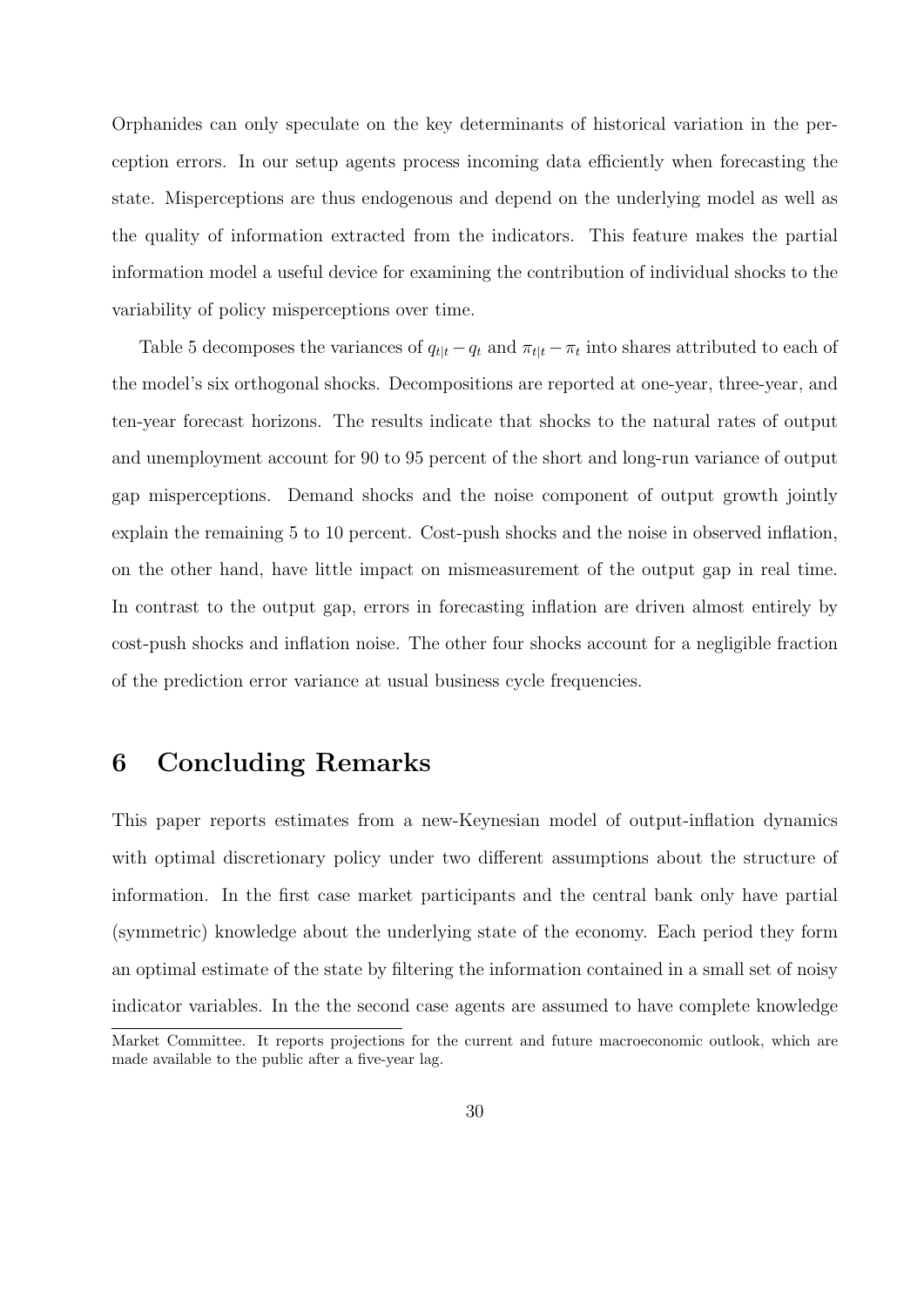of the state at all times. We estimate these two versions of the model separately using a maximum-likelihood procedure with quarterly US data spanning the chairmanships of Volcker, Greenspan, and Bernanke. Examining both sets of estimates side-by-side sheds light on the various ways in which accounting for informational limitations modifies our understanding of the economic structure and, in particular, the objectives of monetary policy.

Our results show that partial information changes estimates of the Federal Reserve's loss function and helps reconcile the conflict between optimal and observed policy over the sample. Specifically, the weight on output gap stability relative to inflation is large and significant under partial information but small and imprecise under full information. A likelihood-based assessment of the restrictions imposed by optimal discretion indicates that partial information also improves the fit of the optimal-policy model in comparison to a nested alternative that leaves policy unrestricted. In other words, optimal and historical policy appear to be more compatible under partial information than under complete information.

To evaluate the economic significance of our findings, we use the Kalman smoother on the partial information model to recover historical estimates of both the true and perceived values of the output gap and inflation. Estimates reveal that past perceptions of the state were at times a far cry from reality. Moreover, real-time perception errors, particularly those associated with the output gap, were likely to persist for many quarters. This divergence between the perceived state and the true state exposes the magnitude of informational problems that policymakers face and, therefore, the importance for proper historical analysis of building realistic forms of uncertainty into macroeconometric models of optimal policy.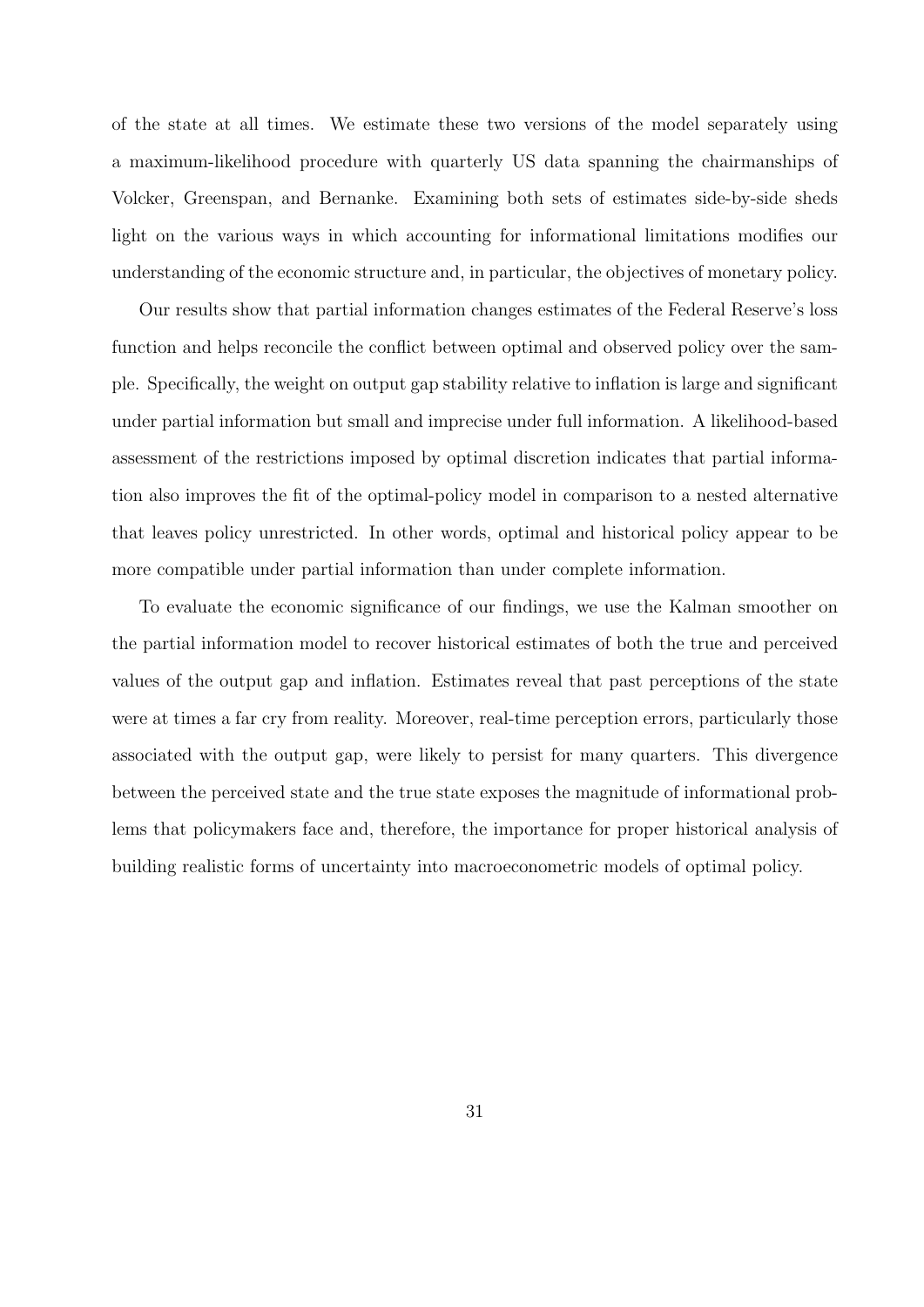### References

- Aoki, Kosuke. "On the Optimal Monetary Policy Response to Noisy Indicators." Journal of Monetary Economics, April 2003, 50(3), pp. 501-23.
- Boivin, Jean and Giannoni, Marc. "DSGE Models in a Data-Rich Environment." NBER Working Paper No. 12772, December 2006.
- Cecchetti, Stephen G.; Flores-Lagunes, Alfonso and Krause, Stefan. "Has Monetary Policy Become More Efficient? A Cross-Country Analysis." The Economic Journal, April 2006, 116(511), pp. 408-33.
- Cecchetti, Stephen G.; McConnell, Margaret M. and Perez-Quiros, Gabriel. "Policymakers' Revealed Preferences and the Output-Inflation Variability Tradeoff: Implications for the European System of Central Banks." The Manchester School, June 2002, 70(4), pp. 596-618.
- Clarida, Richard; Galí, Jordi and Gertler, Mark. "The Science of Monetary Policy: A New Keynesian Perspective." Journal of Economic Literature, December 1999, 37(4), pp. 1661-707.
	- . "Monetary Policy Rules and Macroeconomic Stability: Evidence and Some Theory." The Quarterly Journal of Economics, February 2000, 115(1), pp. 147-80.
- Coenen, Günter; Levin, Andrew and Wieland, Volker. "Data Uncertainty and the Role of Money as an Information Variable for Monetary Policy." European Economic Review, May 2005, 49(4), pp. 975-1006.
- Collard, Fabrice and Dellas, Harris. "Monetary Misperceptions, Output, and Inflation Dynamics." Journal of Money, Credit and Banking, March/Arpil 2010, 42(2-3), pp. 483- 502.
- Collard, Fabrice; Dellas, Harris and Smets, Frank. "Imperfect Information and the Business Cycle." Journal of Monetary Economics, October 2009, 56(S), pp. 38-56.
- Croushore, Dean. "Frontiers of Real-Time Data Analysis." Journal of Economic Literature, March 2011, 49(1), pp. 72-100.
- Croushore, Dean and Stark, Tom. "A Real-Time Data Set for Macroeconomists." Journal of Econometrics, November 2001, 105(1), pp. 111-30.
- Cukierman, Alex and Lippi, Francesco. "Endogenous Monetary Policy with Unobserved Potential Output." *Journal of Economic Dynamics and Control*, November 2005, 29(11), pp. 1951-83.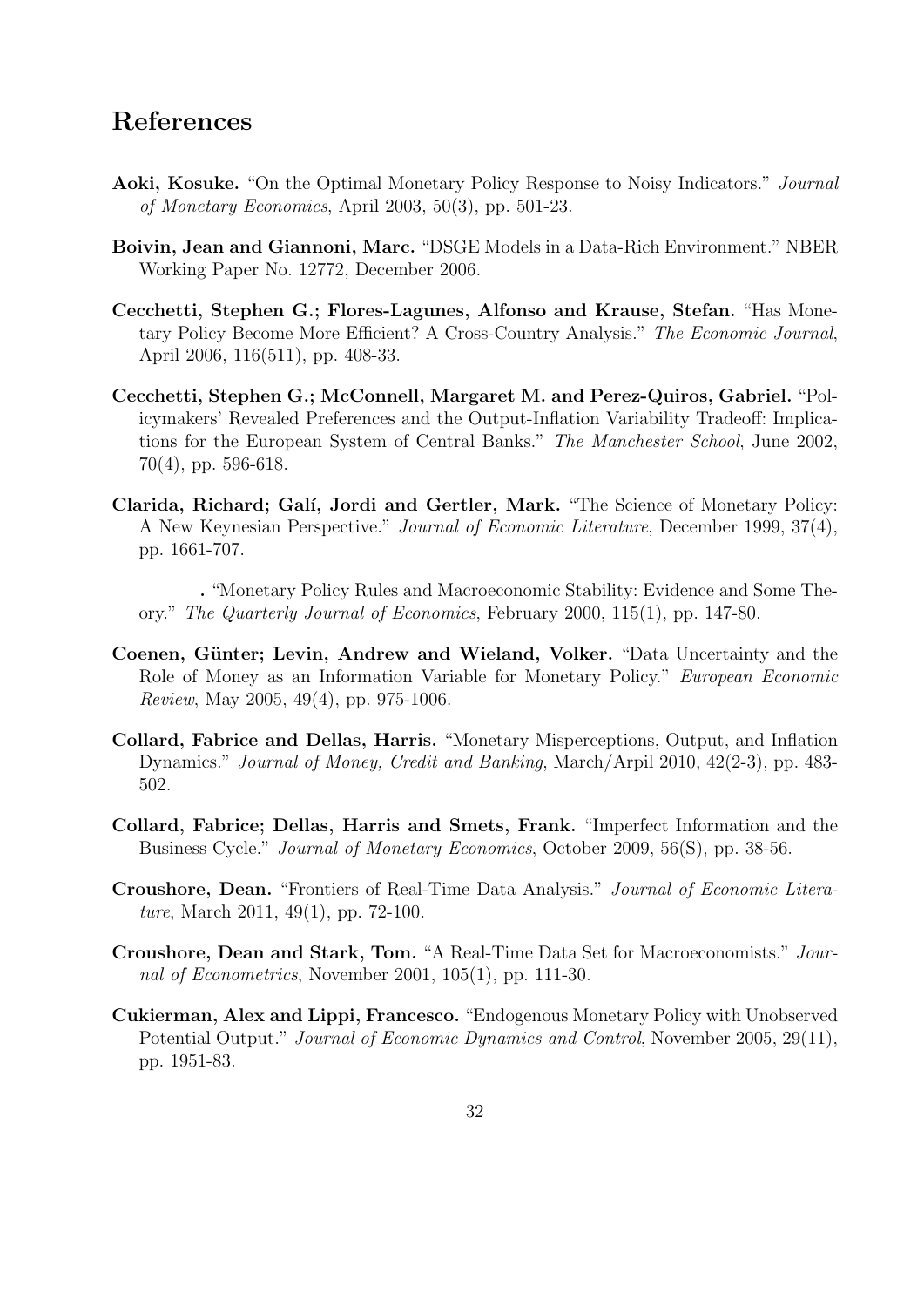- de Jong, Piet. "Smoothing and Interpolation with the State-Space Model." Journal of the American Statistical Association, December 1989, 84(408), pp. 1085-8.
- Dellas, Harris. "Monetary Shocks and Inflation Dynamics in a New Keynesian Model." Journal of Money, Credit and Banking, March 2006, 38(2), pp. 543-51.
- Dennis, Richard. "Inferring Policy Objectives from Economic Outcomes." Oxford Bulletin of Economics and Statistics, September 2004, 66(S1), pp. 735-64.

. "The Policy Preferences of the US Federal Reserve." Journal of Applied Econometrics, January 2006, 21(1), pp. 55-77.

- Dotsey, Michael and Hornstein, Andreas. "Should a Monetary Policymaker Look at Money?" Journal of Monetary Economics, April 2003, 50(3), pp. 547-79.
- Ehrmann, Michael and Smets, Frank. "Uncertain Potential Output: Implications for Monetary Policy." Journal of Economic Dynamics and Control, July 2003, 27(9), pp. 1611-38.
- Erceg, Christopher J.; Henderson, Dale W. and Levin, Andrew T. "Optimal Monetary Policy with Staggered Wage and Price Contracts." Journal of Monetary Economics, October 2000, 46(2), pp. 281-313.
- Estrella, Arturo and Fuhrer, Jeffrey C. "Dynamic Inconsistencies: Counterfactual Implications of a Class of Rational-Expectations Models." The American Economic Review, September 2002, 92(4), pp. 1013-28.
- Favero, Carlo A. and Rovelli, Riccardo. "Macroeconomic Stability and the Preferences of the Fed: A Formal Analysis, 1961-96." Journal of Money, Credit and Banking, August 2003, 35(4), pp. 545-56.
- Friedman, Milton. "The Role of Monetary Policy." The American Economic Review, March 1968, 58(1), pp. 1-17.
- Fuhrer, Jeffrey C. "The (Un)Importance of Forward-Looking Behavior in Price Specifications." Journal of Money, Credit and Banking, August 1997, 29(3), pp. 338-50.
- Givens, Gregory E. "Estimating Central Bank Preferences under Commitment and Discretion." forthcoming in the Journal of Money, Credit and Banking, May 2012.
- Givens, Gregory E. and Salemi, Michael K. "Generalized Method of Moments and Inverse Control." Journal of Economic Dynamics and Control, October 2008, 32(10), pp. 3113-47.
- Harvey, Andrew C. Forecasting, Structural Time Series Models and the Kalman Filter. Cambridge, UK: Cambridge University Press, 1989.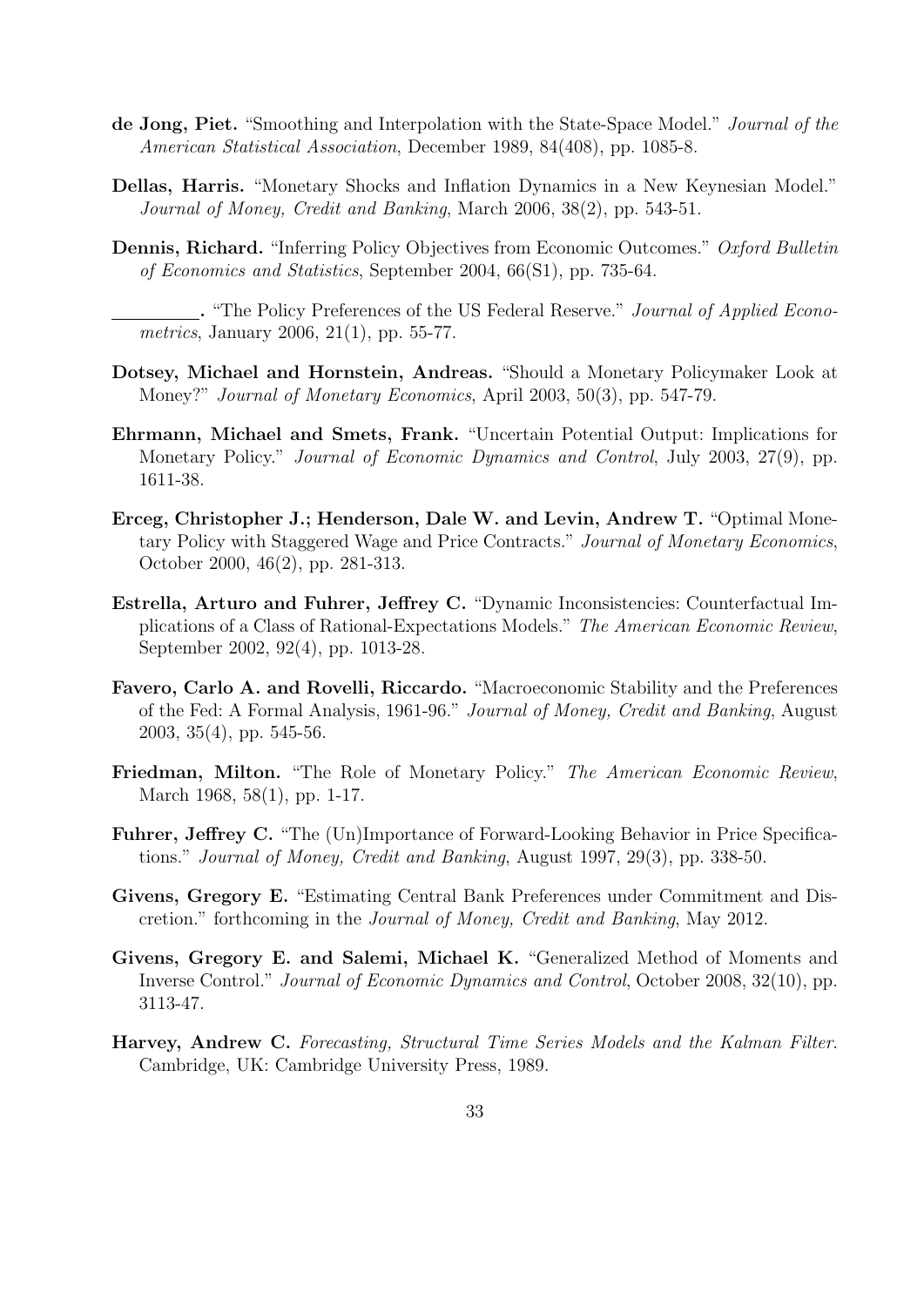- Ilbas, Pelin. "Revealing the Preferences of the US Federal Reserve." Journal of Applied Econometrics, April/May 2012, 27(3), pp. 440-73.
- Ingram, Beth Fisher; Kocherlakota, Narayana R. and Savin, N. E. "Explaining Business Cycles: A Multiple-Shock Approach." Journal of Monetary Economics, December 1994, 34(3), pp. 415-28.
- Kiley, Michael T. "A Quantitative Comparison of Sticky-Price and Sticky-Information Models of Price Setting." Journal of Money, Credit and Banking, February 2007, 39(S1), pp. 101-25.
- Kozicki, Sharon. "How Do Data Revisions Affect the Evaluation and Conduct of Monetary Policy?" Economic Review, Federal Reserve Bank of Kansas City, 2004, Q I, pp. 5-38.
- Kuttner, Kenneth N. "Estimating Potential Output as a Latent Variable." Journal of Business and Economic Statistics, July 1994, 12(3), pp. 361-8.
- LeRoy, Stephen F. and Waud, Roger N. "Applications of the Kalman Filter in Short-Run Monetary Control." International Economic Review, February 1977, 18(1), pp. 195- 207.
- Lindé, Jesper. "Estimating New-Keynesian Phillips Curves: A Full Information Maximum Likelihood Approach." Journal of Monetary Economics, September 2005, 52(6), pp. 1135- 49.
- Lippi, Francesco and Neri, Stefano. "Information Variables for Monetary Policy in an Estimated Structural Model of the Euro Area." Journal of Monetary Economics, May 2007, 54(4), pp. 1256-70.
- Lubik, Thomas A. and Schorfheide, Frank. "Testing for Indeterminacy: An Application to U.S. Monetary Policy." The American Economic Review, March 2004, 94(1), pp. 190- 217.
- Mishkin, Frederic S. "Monetary Policy and the Dual Mandate." Speech at Bridgewater College, Bridgewater, Virginia, April 2007.
- Neri, Stefano and Ropele, Tiziano. "Imperfect Information, Real-Time Data and Monetary Policy in the Euro Area." forthcoming in The Economic Journal, November 2011.
- Orphanides, Athanasios. "Monetary Policy Rules Based on Real-Time Data." The American Economic Review, September 2001, 91(4), pp. 964-85.

. "Monetary Policy Rules and the Great Inflation." American Economic Review Papers and Proceedings, May 2002, 92(2), pp. 115-20.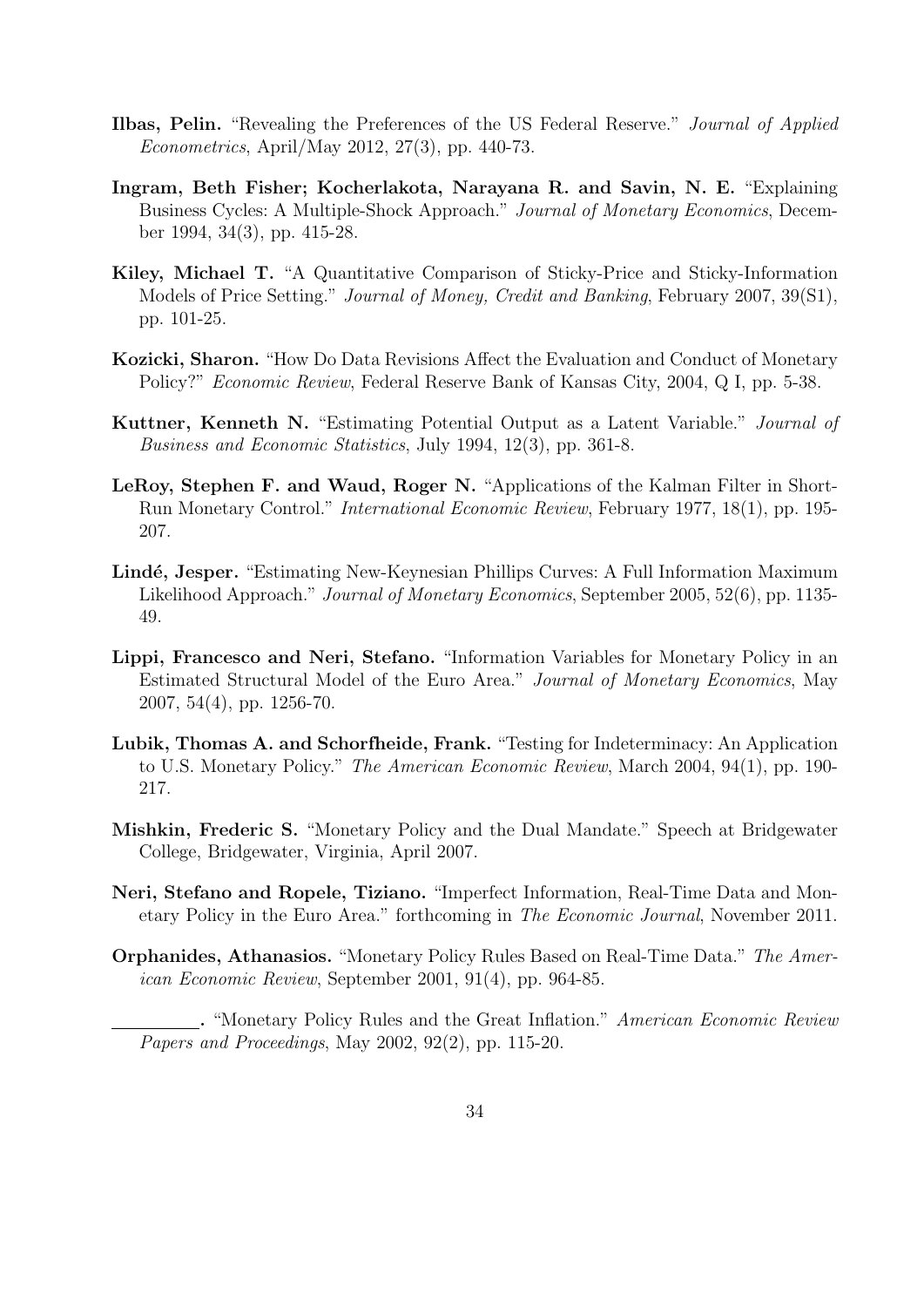. "Monetary Policy Evaluation with Noisy Information." Journal of Monetary Economics, April 2003, 50(3), pp. 605-31.

. "Monetary Policy Rules, Macroeconomic Stability, and Inflation: A View from the Trenches." Journal of Money, Credit and Banking, April 2004, 36(2), pp. 151-75.

- Orphanides, Athanasios and van Norden, Simon. "The Unreliability of Output-Gap Estimates in Real Time." The Review of Economics and Statistics, November 2002, 84(4), pp. 569-83.
- Ozlale, Umit. "Price Stability vs. Output Stability: Tales of Federal Reserve Administrations." Journal of Economic Dynamics and Control, July 2003, 27(9), pp. 1595-610.
- Pearlman, Joseph; Currie, David and Levine, Paul. "Rational Expectations Models with Partial Information." *Economic Modelling*, April 1986, 3(2), pp. 90-105.
- Phelps, Edmund S. "Money-Wage Dynamics and Labor-Market Equilibrium." Journal of Political Economy, July/August 1968, 76(4), pp. 678-711.
- Rotemberg, Julio J. and Woodford, Michael. "An Optimization-Based Econometric Framework for the Evaluation of Monetary Policy," in Ben S. Bernanke and Julio J. Rotemberg, eds., NBER Macroeconomics Annual. Cambridge, MA: MIT Press, 1997, pp. 297-346.
- Rudebusch, Glenn D. "Is the Fed Too Timid? Monetary Policy in an Uncertain World." The Review of Economics and Statistics, May 2001, 83(2). pp. 203-17.

. "Assessing Nominal Income Rules for Monetary Policy with Model and Data Uncertainty." The Economic Journal, April 2002, 112(479), pp. 402-32.

- Salemi, Michael K. "Revealed Preference of the Federal Reserve: Using Inverse-Control Theory to Interpret the Policy Equation of a Vector Autoregression." Journal of Business and Economic Statistics, October 1995, 13(4), pp. 419-33.
	- . "Econometric Policy Evaluation and Inverse Control," Journal of Money, Credit and Banking, October 2006, 38(7), pp. 1737-64.
- Schwarz, Gideon. "Estimating the Dimension of a Model." The Annals of Statistics, March 1978, 6(2), pp. 461-4.
- Söderlind, Paul. "Solution and Estimation of RE Macromodels With Optimal Policy." European Economic Review, April 1999, 43(4-6), pp. 813-23.
- Söderström, Ulf; Söderlind, Paul and Vredin, Anders. "New-Keynesian Models and Monetary Policy: A Reexamination of the Stylized Facts." The Scandinavian Journal of Economics, September 2005, 107(3), pp. 521-46.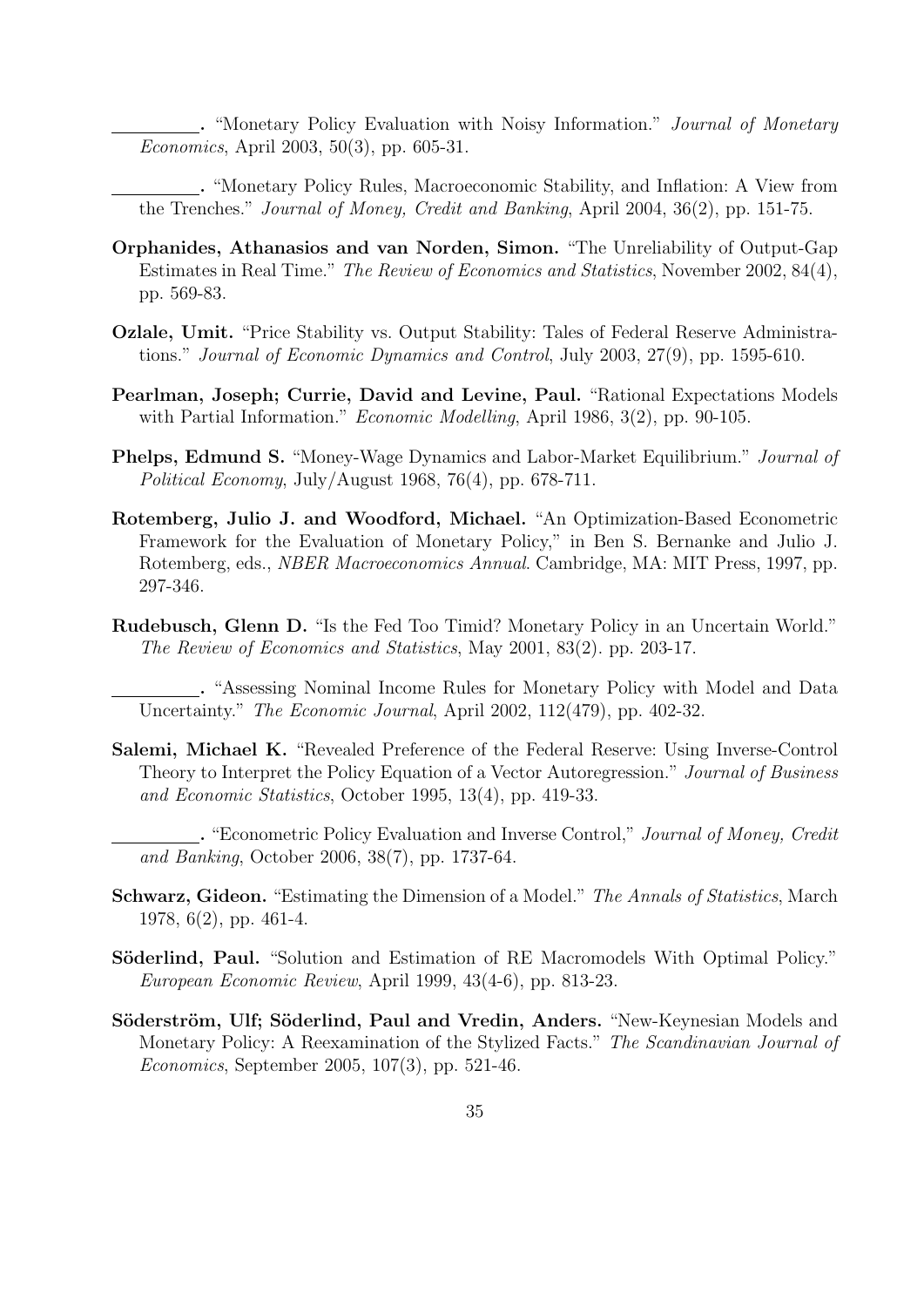- Staiger, Douglas; Stock, James H. and Watson, Mark W. "Prices, Wages and the U.S. NAIRU in the 1990s." NBER Working Paper No. 8320, June 2001.
- Svensson, Lars E.O. "Inflation Forecast Targeting: Implementing and Monitoring Inflation Targets." European Economic Review, June 1997, 41(6), pp. 1111-46.
- Svensson, Lars E.O. and Woodford, Michael. "Indicator Variables for Optimal Policy." Journal of Monetary Economics, April 2003, 50(3), pp. 691-720.
- Taylor, John B. "Discretion Versus Policy Rules in Practice." Carnegie-Rochester Conference Series on Public Policy, December 1993, 39, pp. 195-214.
- White, Halbert. "Maximum Likelihood Estimation of Misspecified Models." Econometrica, January 1982, 50(1), pp. 1-25.
- Woodford, Michael. Interest and Prices: Foundations of a Theory of Monetary Policy. Princeton and Oxford: Princeton University Press, 2003.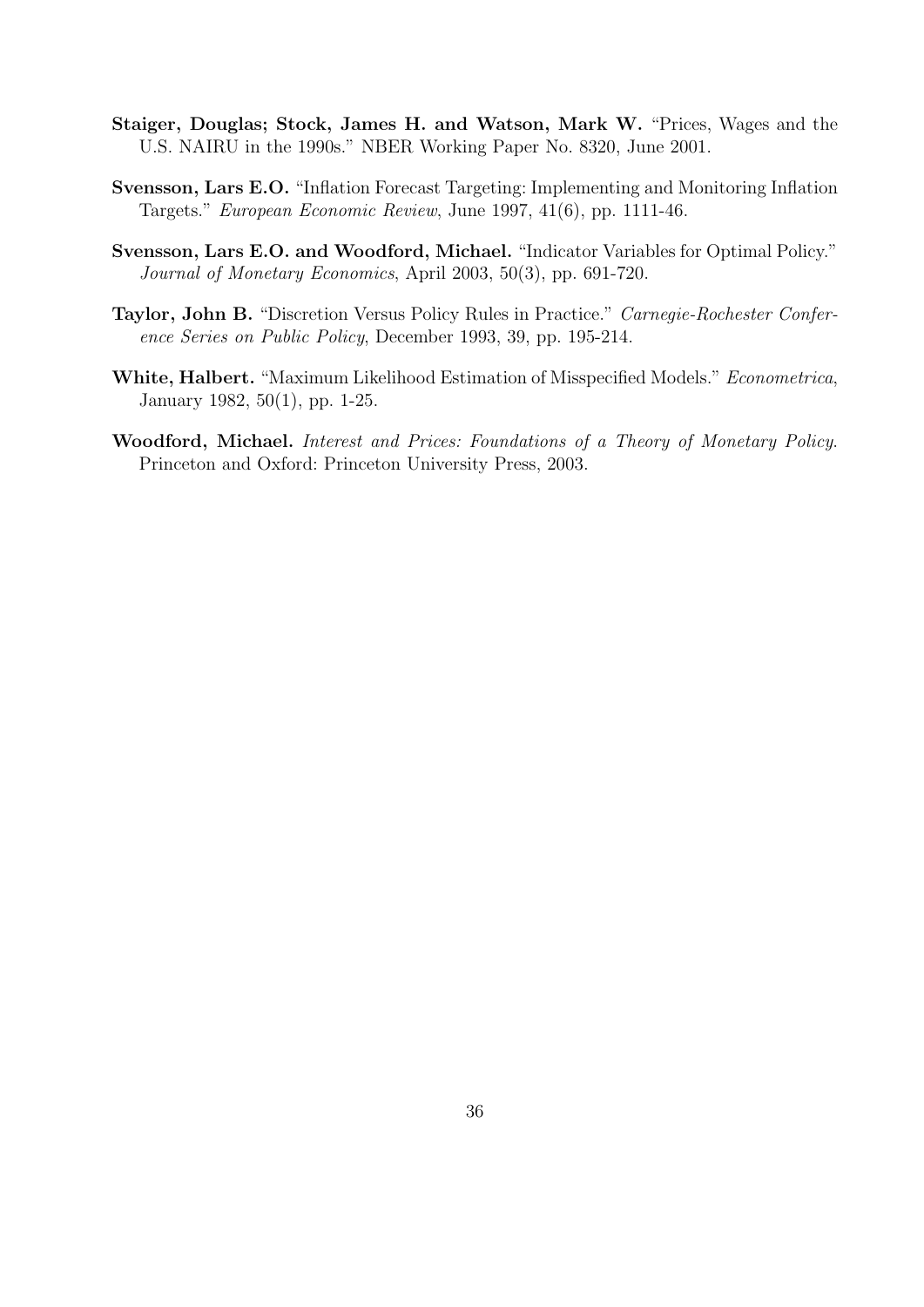### Appendix A. The Partial Information Model

This appendix provides a comprehensive derivation of the empirical state-space model introduced in section 4 of the paper. For the sake of clarity and completeness, we begin by restating the structural equations of the new-Keynesian model.

$$
y_t = \phi y_{t+1|t-1} + (1-\phi)[\beta y_{t-1} + (1-\beta)y_{t-2}] - \sigma(i_{t-1} - \pi_{t|t-1}) + \varepsilon_{y,t}, \quad (A.1)
$$

$$
\pi_t = \alpha \pi_{t+1|t-1} + (1 - \alpha) \pi_{t-1} + \kappa (y_{t-1} - y_{t-1}^n) + \varepsilon_{\pi, t}, \tag{A.2}
$$

$$
y_t^n = \theta y_{t-1}^n + \varepsilon_{n,t} + \eta_y \varepsilon_{y,t}, \tag{A.3}
$$

$$
u_t - u_t^n = -\chi(y_t - y_t^n), \tag{A.4}
$$

$$
\mathcal{L}_t = E\left[ (1-\delta) \sum_{j=0}^{\infty} \delta^j \{ \pi_{t+j}^2 + \lambda_y (y_{t+j} - y_{t+j}^n)^2 + \lambda_i (i_{t+j} - i_{t+j-1})^2 \} \Big| \Omega_t \right], \text{(A.5)}
$$

$$
\Delta y_t^o = \Delta y_t + v_{g,t} \tag{A.6}
$$

$$
\pi_t^o = \pi_t + v_{p,t},\tag{A.7}
$$

$$
v_{g,t} = \rho_g v_{g,t-1} + \varepsilon_{g,t} \tag{A.8}
$$

$$
v_{p,t} = \rho_p v_{p,t-1} + \varepsilon_{p,t}, \tag{A.9}
$$

$$
\Delta u_t = -\chi(y_t - y_t^n) + \chi(y_{t-1} - y_{t-1}^n) + \varepsilon_{u,t}.
$$
\n(A.10)

In Eqs. (A.1) - (A.10),  $y_t$  and  $y_t^n$  are real and natural output,  $u_t$  and  $u_t^n$  are the actual and natural rates of unemployment,  $i_t$  is the one-period nominal interest rate,  $\pi_t$  is the inflation rate,  $\varepsilon_{y,t}$  is a demand shock,  $\varepsilon_{\pi,t}$  is a "cost-push" shock,  $\varepsilon_{n,t}$  is a productivity shock,  $\varepsilon_{u,t}$  is the innovation to the natural unemployment rate,  $\Delta y_t^o$  and  $\pi_t^o$  are noisy measures of output growth and inflation,  $v_{g,t}$  and  $v_{p,t}$  are the corresponding noise components, and  $\varepsilon_{g,t}$  and  $\varepsilon_{p,t}$  are the innovations to those components. For any variable  $z_t$ ,  $z_{\tau|t}$  denotes  $E[z_{\tau}|\Omega_t]$ , the expected value of  $z<sub>\tau</sub>$  conditional on the private sector's date-t information set  $\Omega_t$ .  $\mathcal{L}_t$  is the quantity that the central bank minimizes.

Define  $X_t = [y_t \ \pi_t \ y_t^n \ y_{t-1} \ i_{t-1} \ y_{t-1}^n \ \varepsilon_{u,t} \ v_{g,t} \ v_{p,t}]'$  to be the  $(9 \times 1)$  vector of date-t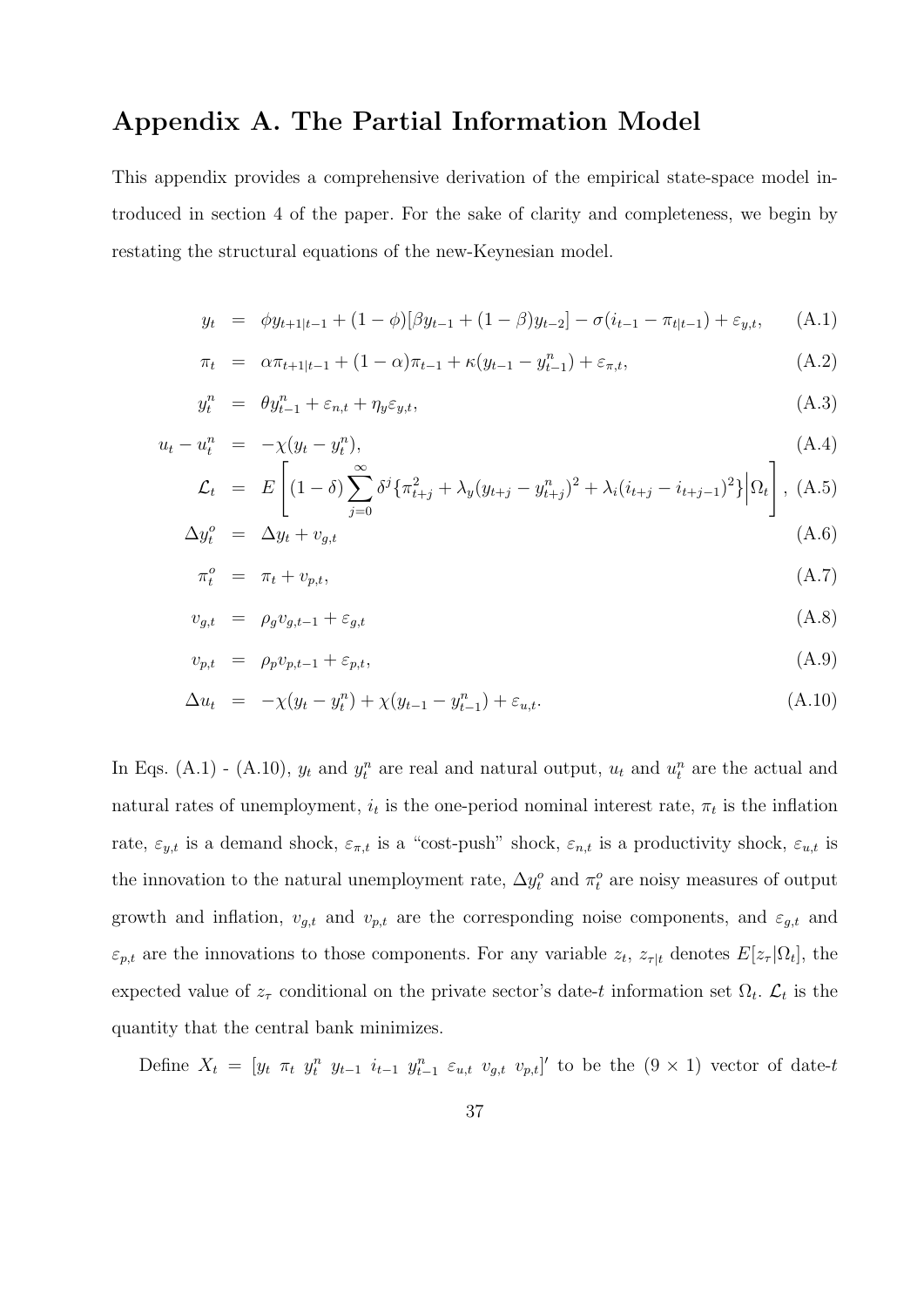predetermined variables,  $x_t = [y_{t+1|t} \pi_{t+1|t}]'$  to be the  $(2 \times 1)$  vector of date-t forward-looking variables, and  $\varepsilon_{t+1} = [\varepsilon_{y,t+1} \varepsilon_{\pi,t+1} \varepsilon_{n,t+1} \varepsilon_{u,t+1} \varepsilon_{g,t+1} \varepsilon_{p,t+1}]'$  to be the  $(6 \times 1)$  vector of model shocks with covariance matrix  $\Sigma$ .

Our first task is to write the structural equations as functions of  $X_t$  and  $x_t$ . Eqs. (A.1) -(A.10) can be written as

$$
\begin{bmatrix} X_{t+1} \\ \Gamma x_{t+1|t} \end{bmatrix} = A^1 \begin{bmatrix} X_t \\ x_t \end{bmatrix} + A^2 \begin{bmatrix} X_{t|t} \\ x_{t|t} \end{bmatrix} + Bi_t + \begin{bmatrix} N\varepsilon_{t+1} \\ \mathbf{0}_{2\times 1} \end{bmatrix}, \tag{A.11}
$$

where the  $(11 \times 11)$  matrix  $A^1$ ,  $(11 \times 11)$  matrix  $A^2$ ,  $(11 \times 1)$  matrix  $B$ ,  $(2 \times 2)$  matrix  $\Gamma$ ,  $(9 \times 6)$  matrix N, and  $(6 \times 6)$  matrix  $\Sigma$  are given by

|         | $\overline{0}$ | $\theta$            | $\theta$         | $\overline{0}$                                  |                | $0 \quad 0 \quad 0$    | $\overline{0}$                                  | $\overline{0}$ | $\vert 1 \vert$                       | $\overline{0}$     |            | $\theta$       |  |
|---------|----------------|---------------------|------------------|-------------------------------------------------|----------------|------------------------|-------------------------------------------------|----------------|---------------------------------------|--------------------|------------|----------------|--|
|         | $\overline{0}$ | $\theta$            | $\theta$         | $\overline{0}$                                  | $\overline{0}$ | $0\quad 0$             | $\overline{0}$                                  | $\overline{0}$ | $\overline{0}$                        | $\mathbf{1}$       |            | $\overline{0}$ |  |
|         | $\overline{0}$ | $\overline{0}$      | $\theta$         | $\boldsymbol{0}$                                |                | $0 \quad 0 \quad 1$    | $\overline{0}$                                  | $\overline{0}$ | $\overline{0}$                        | $\overline{0}$     |            | $\overline{0}$ |  |
|         |                | $\theta$            | $\theta$         | $\overline{0}$                                  |                | $0 \quad 0 \quad 0$    | $\overline{0}$                                  | $\overline{0}$ | $\overline{0}$                        | $\overline{0}$     |            | $\overline{0}$ |  |
|         | $\theta$       | $\overline{0}$      | $\theta$         | $\overline{0}$                                  |                | $0\quad 0\quad 0\quad$ | $\overline{0}$                                  | $\overline{0}$ | $\overline{0}$                        | $\overline{0}$     |            | $\mathbf{1}$   |  |
| $A^1 =$ | $\Omega$       | $\theta$            | 1                | $\boldsymbol{0}$                                |                | $0 \quad 0 \quad 0$    | $\overline{0}$                                  | $\overline{0}$ | $\begin{bmatrix} 0 & 0 \end{bmatrix}$ |                    | $\mid B =$ | $\theta$       |  |
|         | $\overline{0}$ | $\overline{0}$      | $\overline{0}$   | $\boldsymbol{0}$                                |                | $0 \quad 0 \quad 0$    | $\overline{0}$                                  | $\overline{0}$ | $\overline{0}$                        | $\overline{0}$     |            | $\overline{0}$ |  |
|         | $\overline{0}$ | $\boldsymbol{0}$    | $\boldsymbol{0}$ | $\boldsymbol{0}$                                |                |                        | $0 \quad 0 \quad 0 \quad \rho_g \quad 0 \mid 0$ |                |                                       | $\overline{0}$     |            | $\theta$       |  |
|         | $\theta$       | $\boldsymbol{0}$    | $\boldsymbol{0}$ | $\boldsymbol{0}$                                |                |                        | $0 \quad 0 \quad 0 \quad 0 \quad \rho_p \mid 0$ |                |                                       | $\overline{0}$     |            | $\theta$       |  |
|         |                |                     |                  | $-(1-\phi)\beta$ 0 0 $-(1-\phi)(1-\beta)$ 0 0 0 |                |                        | $\overline{0}$                                  |                |                                       | $0 \mid 1 -\sigma$ |            | $\sigma$       |  |
|         | $-\kappa$      | $-(1-\alpha)\kappa$ |                  | $\begin{matrix} 0 & 0 & 0 & 0 & 0 \end{matrix}$ |                |                        |                                                 | $\overline{0}$ | $\overline{0}$                        | $\mathbf{1}$       |            | $\theta$       |  |
|         |                |                     |                  |                                                 |                |                        |                                                 |                |                                       |                    |            |                |  |

$$
\Gamma = \begin{bmatrix} \phi & 0 \\ 0 & \alpha \end{bmatrix} \qquad A^2 = \begin{bmatrix} \mathbf{0}_{9 \times 9} & \mathbf{0}_{9 \times 2} \\ \mathbf{0}_{2 \times 9} & \mathbf{0}_{2 \times 2} \end{bmatrix}
$$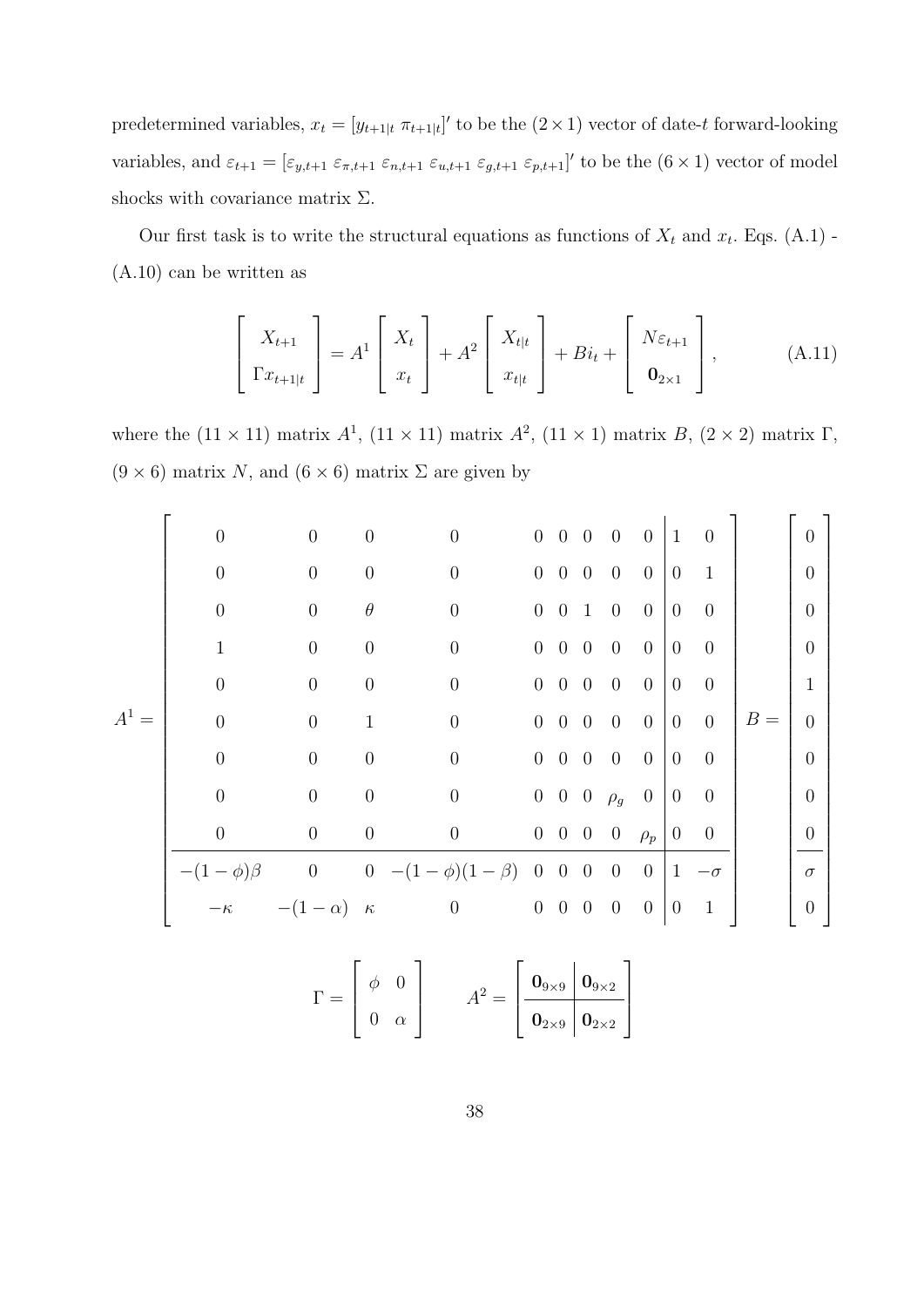|  | 1 0 0 0 0 0                                                                                           |  |  |  |  |                                                                                                                                                                                                                                                                    |  |  |  |  |
|--|-------------------------------------------------------------------------------------------------------|--|--|--|--|--------------------------------------------------------------------------------------------------------------------------------------------------------------------------------------------------------------------------------------------------------------------|--|--|--|--|
|  | $\begin{array}{ ccc } 0 & 1 & 0 & 0 & 0 & 0 \end{array}$                                              |  |  |  |  |                                                                                                                                                                                                                                                                    |  |  |  |  |
|  | $\eta_y$ 0 1 0 0 0                                                                                    |  |  |  |  |                                                                                                                                                                                                                                                                    |  |  |  |  |
|  |                                                                                                       |  |  |  |  |                                                                                                                                                                                                                                                                    |  |  |  |  |
|  | $\begin{array}{ccccccccc}\n0 & 0 & 0 & 0 & 0 & 0\n\end{array}$                                        |  |  |  |  |                                                                                                                                                                                                                                                                    |  |  |  |  |
|  | $N = \left[ \begin{array}{ccccccc} 0 & 0 & 0 & 0 & 0 & 0 \ 0 & 0 & 0 & 0 & 0 & 0 \end{array} \right]$ |  |  |  |  | $\Sigma = \left[ \begin{array}{cccccc} \sigma_y^2 & 0 & 0 & 0 & 0 & 0 \ 0 & \sigma_\pi^2 & 0 & 0 & 0 & 0 \ 0 & 0 & \sigma_n^2 & 0 & 0 & 0 \ 0 & 0 & 0 & \sigma_u^2 & 0 & 0 \ 0 & 0 & 0 & 0 & \sigma_g^2 & 0 \ 0 & 0 & 0 & 0 & 0 & \sigma_p^2 \end{array} \right].$ |  |  |  |  |
|  |                                                                                                       |  |  |  |  |                                                                                                                                                                                                                                                                    |  |  |  |  |
|  |                                                                                                       |  |  |  |  |                                                                                                                                                                                                                                                                    |  |  |  |  |
|  | $\begin{array}{ ccc } 0 & 0 & 0 & 1 & 0 & 0 \end{array}$                                              |  |  |  |  |                                                                                                                                                                                                                                                                    |  |  |  |  |
|  |                                                                                                       |  |  |  |  |                                                                                                                                                                                                                                                                    |  |  |  |  |
|  | $\begin{array}{ ccc } 0 & 0 & 0 & 0 & 1 & 0 \end{array}$                                              |  |  |  |  |                                                                                                                                                                                                                                                                    |  |  |  |  |
|  |                                                                                                       |  |  |  |  |                                                                                                                                                                                                                                                                    |  |  |  |  |
|  | $\begin{pmatrix} 0 & 0 & 0 & 0 & 0 & 1 \end{pmatrix}$                                                 |  |  |  |  |                                                                                                                                                                                                                                                                    |  |  |  |  |

The next task is to express the variables observed by the policymaker and private agents as a function of the right-hand-side variables in Eq. (A.11). Let  $Z_t = [\Delta y_t^o \ \pi_t^o \ \Delta u_t]'$ . Then

$$
Z_t = DX_t,\tag{A.12}
$$

where the  $(3 \times 9)$  matrix D is defined as

$$
D = \left[ \begin{array}{cccccc} 1 & 0 & 0 & -1 & 0 & 0 & 0 & 1 & 0 \\ 0 & 1 & 0 & 0 & 0 & 0 & 0 & 0 & 1 \\ -\chi & 0 & \chi & \chi & 0 & -\chi & 1 & 0 & 0 \end{array} \right].
$$

The third task is to express the optimal setting of the interest rate under discretion as a function of the right-hand-side variables in Eq. (A.11). It is useful to first write the central bank loss function in terms of  $X_t$  and  $x_t$ . Let  $Y_t = [\pi_t \ (y_t - y_t^n) \ (i_t - i_{t-1})]'$  be the vector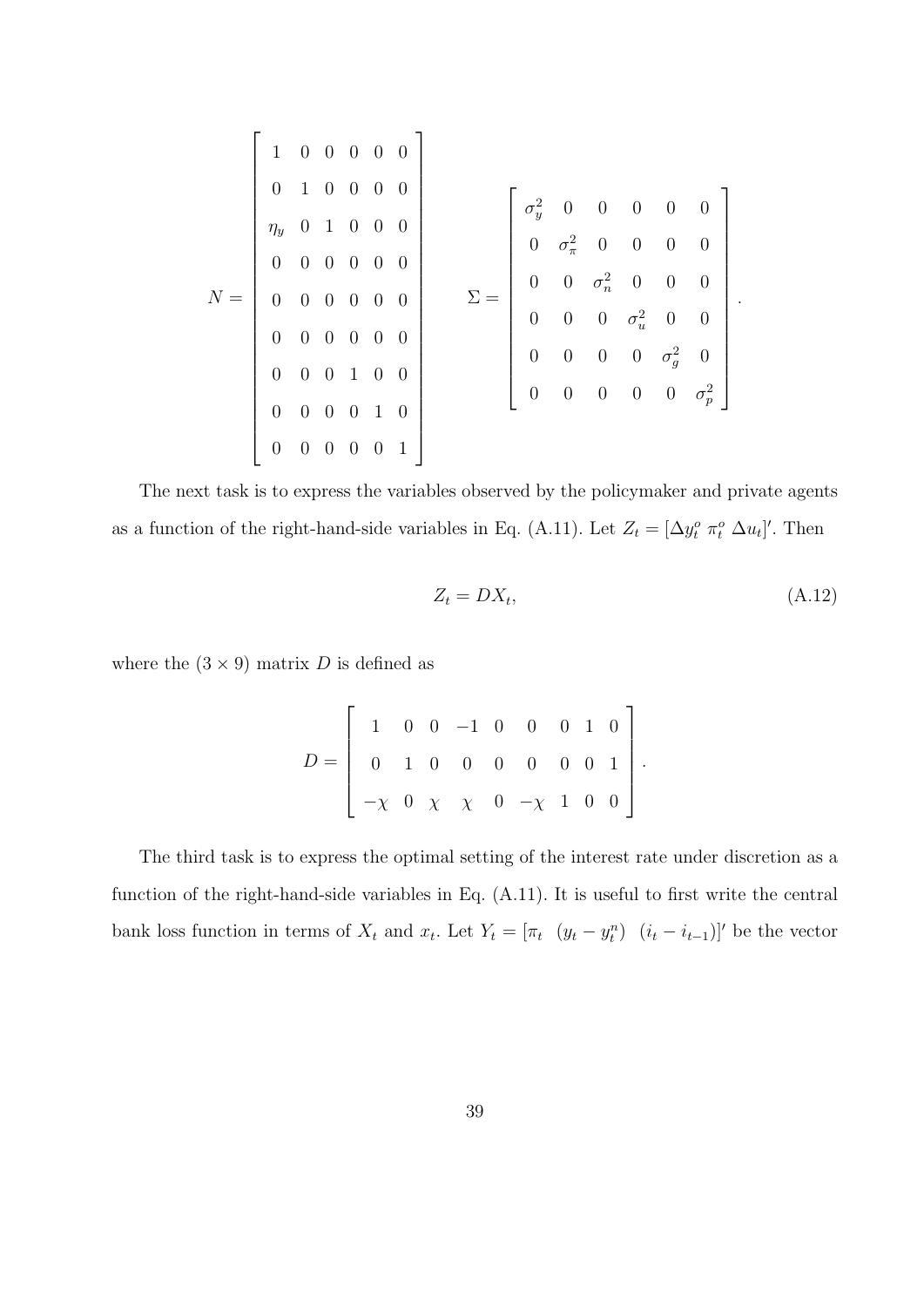of variables appearing in the central bank's loss function. Then

$$
Y_t = C^1 \left[ \begin{array}{c} X_t \\ x_t \end{array} \right] + C^2 \left[ \begin{array}{c} X_{t|t} \\ x_{t|t} \end{array} \right] + C_i i_t,
$$

where the  $(3 \times 11)$  matrix  $C^1$ , the  $(3 \times 11)$  matrix  $C^2$ , and the  $(3 \times 1)$  matrix  $C_i$  are

$$
C^{1} = \begin{bmatrix} 0 & 1 & 0 & 0 & 0 & 0 & 0 & 0 & 0 \\ 1 & 0 & -1 & 0 & 0 & 0 & 0 & 0 & 0 \\ 0 & 0 & 0 & 0 & -1 & 0 & 0 & 0 & 0 \\ 0 & 0 & 0 & 0 & -1 & 0 & 0 & 0 & 0 \end{bmatrix} \quad C^{2} = \begin{bmatrix} 0 \\ 0 \\ 0 \\ 0 \end{bmatrix}.
$$

The loss function may then be written as

$$
\mathcal{L}_0 = E\left[ (1 - \delta) \sum_{t=0}^{\infty} \delta^t Y_t' W Y_t \middle| \Omega_0 \right], \tag{A.13}
$$

where W is a  $(3 \times 3)$  diagonal matrix with non-zero elements  $(1, \lambda_y, \lambda_i)$ . As explained in the body of the paper, optimal discretion implies that

$$
i_t = FX_{t|t}, \tag{A.14}
$$

where F is the  $(1 \times 9)$  matrix that solves the Ricatti equation characterizing optimal policy.

Our fourth task is to characterize expectations under optimal policy. Private agents' estimates of the current forward-looking variables are related to their estimates of the predetermined variables according to

$$
x_{t|t} = GX_{t|t}, \tag{A.15}
$$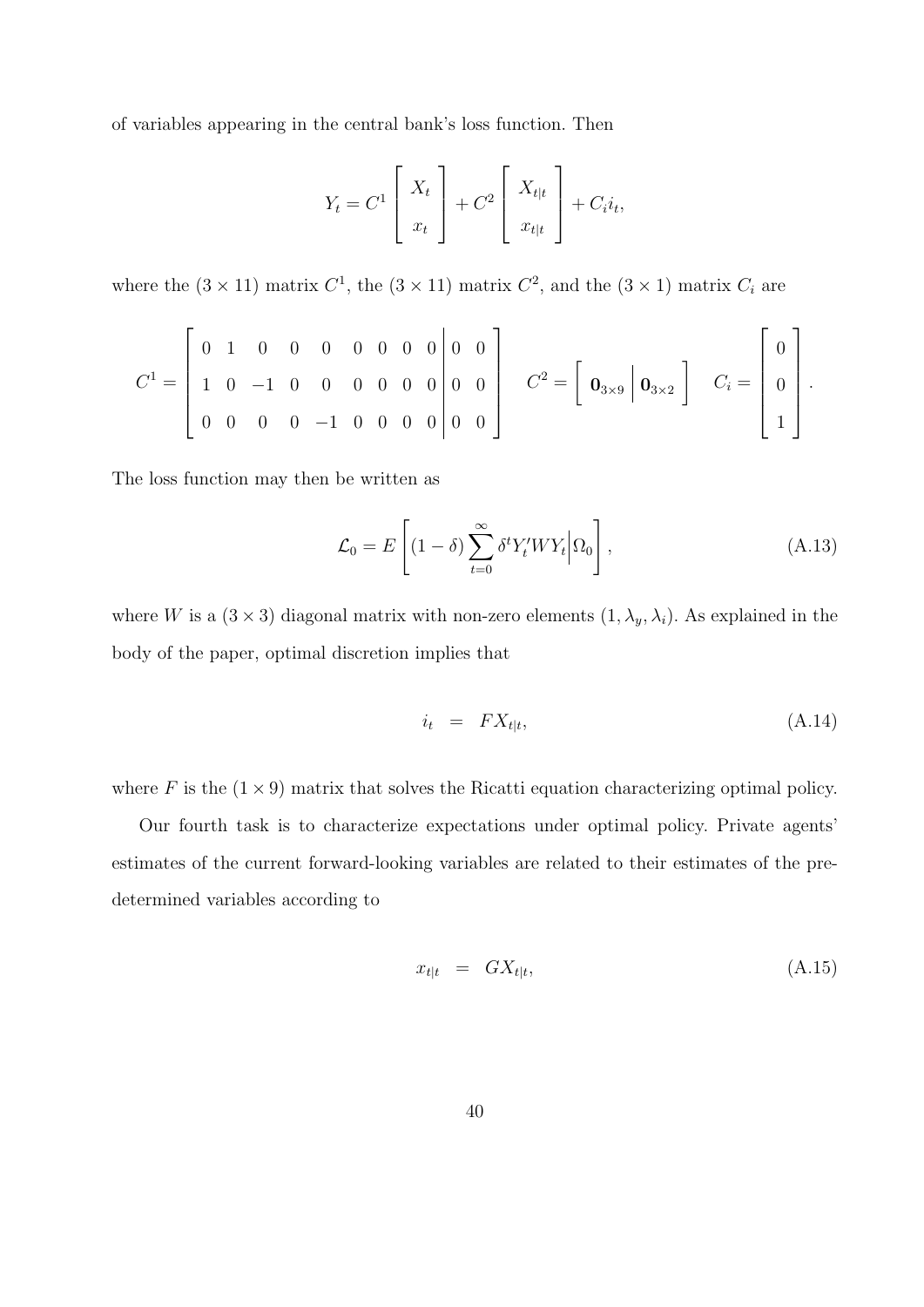where the  $(2 \times 9)$  matrix G is a fixed point of the relation

$$
G = (A_{22} - \Gamma G A_{12})^{-1} [(\Gamma G A_{11} - A_{21}) + (\Gamma G B_1 - B_2) F],
$$

and where  $\{A_{11}, A_{12}, A_{21}, A_{22}\}$  are the  $(9 \times 9)$ ,  $(9 \times 2)$ ,  $(2 \times 9)$ , and  $(2 \times 2)$  partitions of  $A \equiv A^1 + A^2$  conformable to  $X_t$  and  $x_t$ . Matrices  $\{B_1, B_2\}$  are the  $(9 \times 1)$  and  $(2 \times 1)$ partitions of B likewise conformable to  $X_t$  and  $x_t$ . It follows that under optimal discretion, the relationship between the forward-looking variables and the predetermined variables is given by

$$
x_t = G^1 X_t + G^2 X_{t|t},\tag{A.16}
$$

where the  $(2 \times 9)$  matrices  $G^1$  and  $G^2$  satisfy  $G^1 = -(A_{22}^1)^{-1}A_{21}^1$  and  $G^2 = G - G^1$ . It also follows that under optimal discretion, the evolution of the predetermined variables is governed by

$$
X_{t+1} = HX_t + JX_{t|t} + N\varepsilon_{t+1},\tag{A.17}
$$

where  $(9 \times 9)$  matrices H and J satisfy  $H = A_{11}^1 + A_{12}^1 G^1$  and  $J = A_{12}^1 G^2 + A_{11}^2 + A_{12}^2 G + B_1 F$ .

Our fifth task is to explain how agents derive  $X_{t|t}$ . First, note that Eq. (A.12) implies that the innovation in  $Z_t$  is a linear function of the forecast error  $X_t - X_{t|t-1}$ . We can therefore express the optimal prediction of  $X_t$  in terms of the (steady-state) Kalman filter as follows

$$
X_{t|t} = X_{t|t-1} + K(Z_t - Z_{t|t-1})
$$
  
=  $X_{t|t-1} + KD(X_t - X_{t|t-1}),$  (A.18)

where the  $(9 \times 3)$  gain matrix K must be determined.

To find  $K$  it is helpful to reformulate the problem in terms of prediction errors so that it admits a state-space representation. Define  $\tilde{X}_t \equiv X_t - X_{t|t-1}$  and  $\tilde{Z}_t \equiv Z_t - Z_{t|t-1}$ , and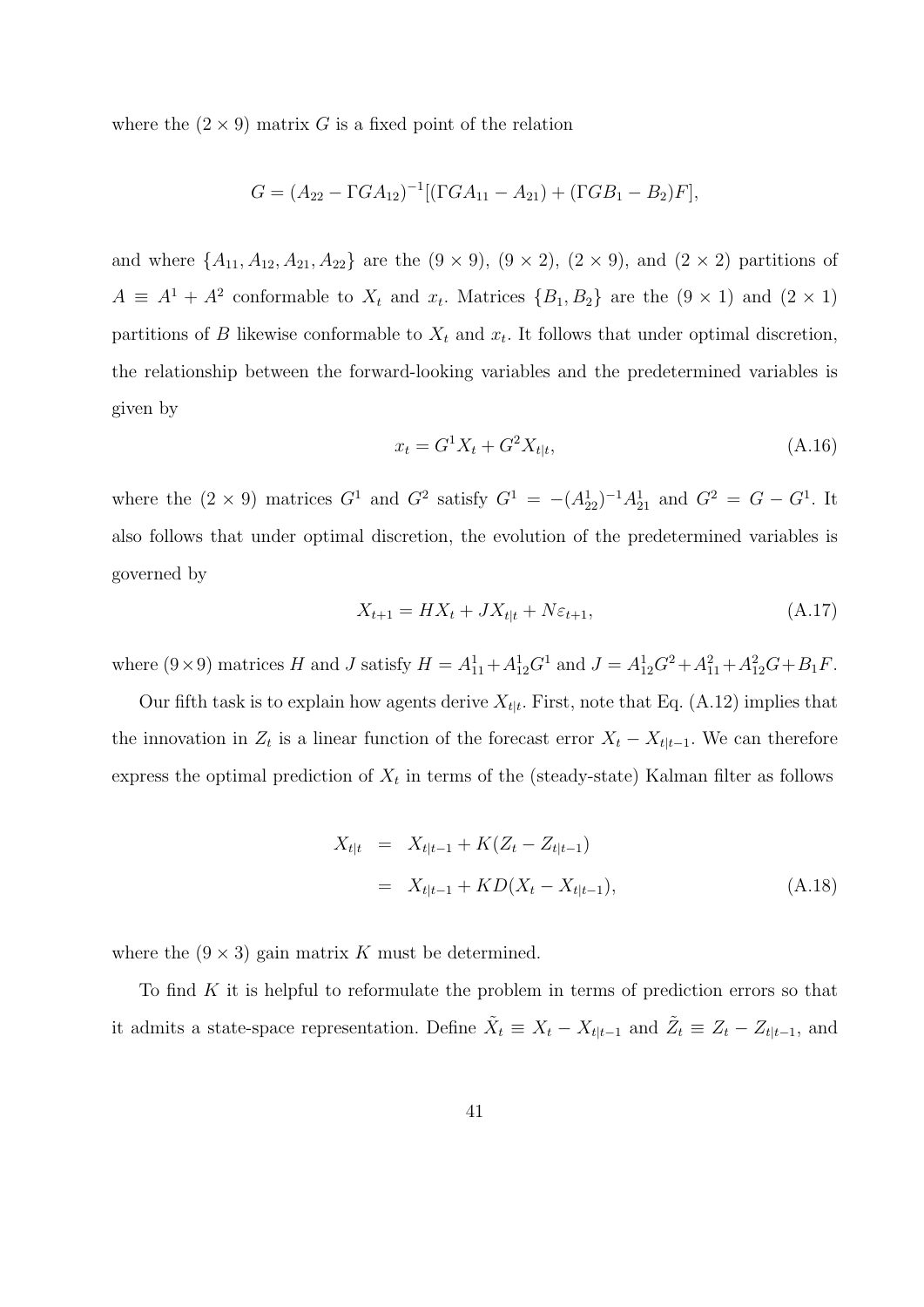rewrite Eqs.  $(A.12)$  and  $(A.17)$  as

$$
Z_t - Z_{t|t-1} = D(X_t - X_{t|t-1})
$$
  

$$
\tilde{Z}_t = D\tilde{X}_t
$$
 (A.19)

and

$$
X_{t+1} - X_{t+1|t} = HX_t + JX_{t|t} + N\varepsilon_{t+1} - HX_{t|t} - JX_{t|t}
$$
  
\n
$$
= H(X_t - X_{t|t}) + N\varepsilon_{t+1}
$$
  
\n
$$
= H(X_t - X_{t|t-1} - KD(X_t - X_{t|t-1})) + N\varepsilon_{t+1}
$$
  
\n
$$
= H(I - KD)(X_t - X_{t|t-1}) + N\varepsilon_{t+1}
$$
  
\n
$$
\tilde{X}_{t+1} = T\tilde{X}_t + N\varepsilon_{t+1},
$$
\n(A.20)

where we have made use of Eq. (A.18) and defined  $T = H(I - KD)$ .

Eqs. (A.20) and (A.19) are the state and measurement equations for a standard Kalmanfilter problem with  $\tilde{X}_t$  as the unobserved variable and  $\tilde{Z}_t$  as the observed variable. It follows that the prediction equation for  $\tilde{X}_t$  is given by the standard formula for updating a linear projection (e.g., Harvey, 1989)

$$
\tilde{X}_{t|t} = PD'(DPD')^{-1}D\tilde{X}_t,\tag{A.21}
$$

where we use the fact that  $\tilde{X}_{t|t-1} = 0$ .  $P \equiv Cov[\tilde{X}_t - \tilde{X}_{t|t-1}] = Cov[\tilde{X}_t] = Cov[X_t - X_{t|t-1}]$ is the  $(9 \times 9)$  covariance matrix of the prediction errors for  $\tilde{X}_t$ , which are the same as the prediction errors for  $X_t$  since  $\tilde{X}_{t|t-1} = 0$ . Rewrite Eq. (A.21) in terms of  $X_t$  and  $X_{t|t-1}$  to obtain

$$
X_{t|t} = X_{t|t-1} + PD'(DPD')^{-1}D(X_t - X_{t|t-1}).
$$
\n(A.22)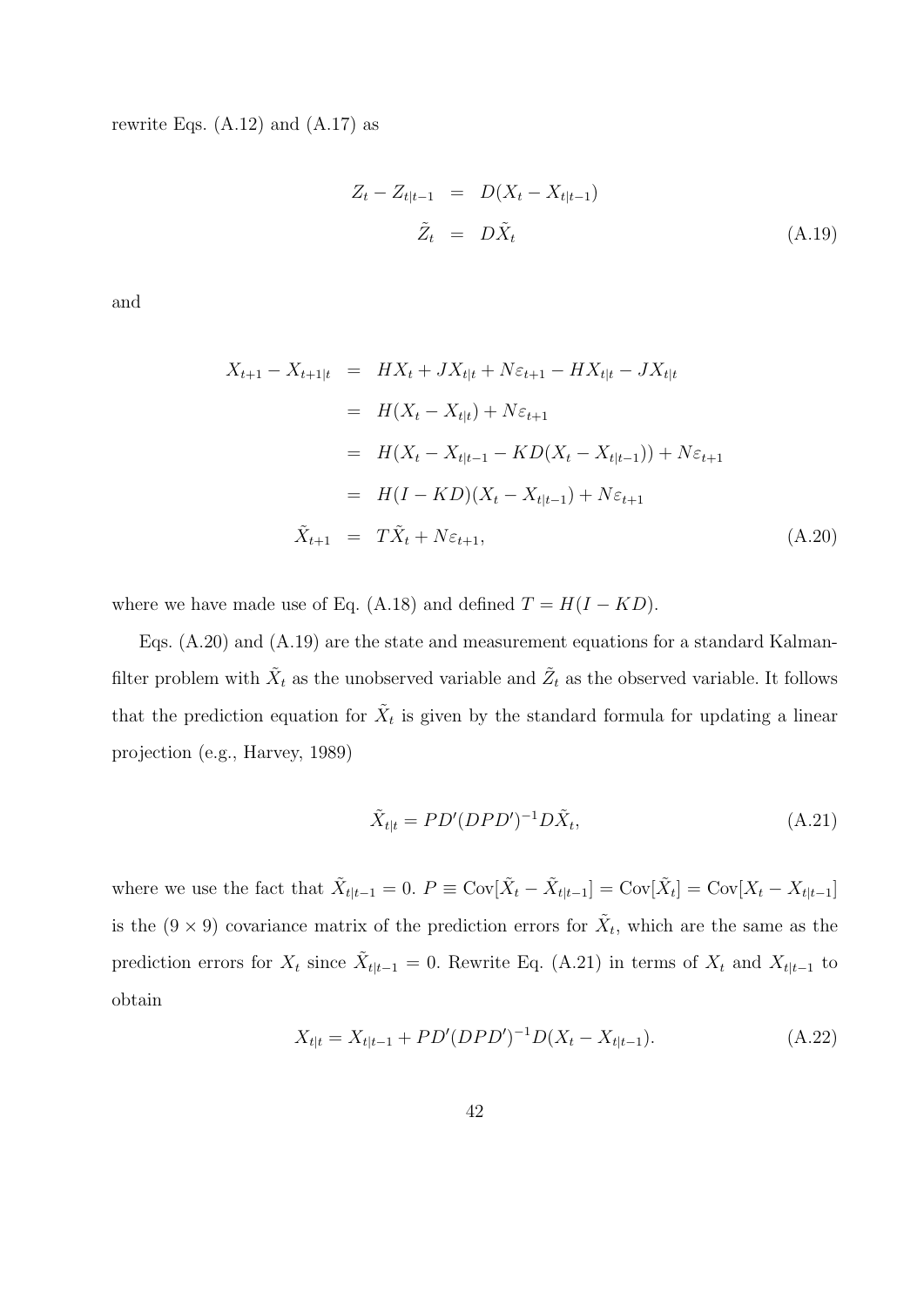A comparison Eqs. (A.18) and (A.22) shows that the Kalman gain matrix is

$$
K = PD'(DPD')^{-1},\tag{A.23}
$$

where it remains to determine  $P$ . From Eq.  $(A.20)$  we get

$$
Cov[\tilde{X}_{t+1}] \equiv P = TPT' + N\Sigma N' = H(I - KD)P(I - KD)'H' + N\Sigma N'
$$
  
\n
$$
= H(P - KDP)(I - D'K')H' + N\Sigma N'
$$
  
\n
$$
= H[P - PD'K' - KDP + KDPD'K']H' + N\Sigma N'
$$
  
\n
$$
= H[P - PD'K' - KDP + PD'K']H' + N\Sigma N'
$$
  
\n
$$
= H[P - KDP]H' + N\Sigma N'
$$
  
\n
$$
P = H[P - PD'(DPD')^{-1}DP]H' + N\Sigma N'.
$$
 (A.24)

Therefore,  $P$  is defined as the fixed point of Eq.  $(A.24)$ .

The final task is to derive the augmented state-space model that we take to the data. The transition equation for the augmented state is

$$
\mathbf{s}_{t+1} = \mathbf{M}\mathbf{s}_t + \mathbf{N}\boldsymbol{\varepsilon}_{t+1}.\tag{A.25}
$$

The (18 × 1) state vector is  $\mathbf{s}_t \equiv [X'_t \ X'_{t|t-1}]'$  and the (6 × 1) vector of shocks is  $\varepsilon_{t+1}$  =  $[\varepsilon_{y,t+1} \varepsilon_{\pi,t+1} \varepsilon_{n,t+1} \varepsilon_{y,t+1} \varepsilon_{g,t+1} \varepsilon_{p,t+1}]'$ . The  $(18 \times 18)$  and  $(18 \times 6)$  matrices M and N are

$$
\mathbf{M} = \begin{bmatrix} H + JKD & J(I - KD) \\ (H + J)KD & (H + J)(I - KD) \end{bmatrix} \qquad \mathbf{N} = \begin{bmatrix} N \\ \mathbf{0}_{9 \times 6} \end{bmatrix}.
$$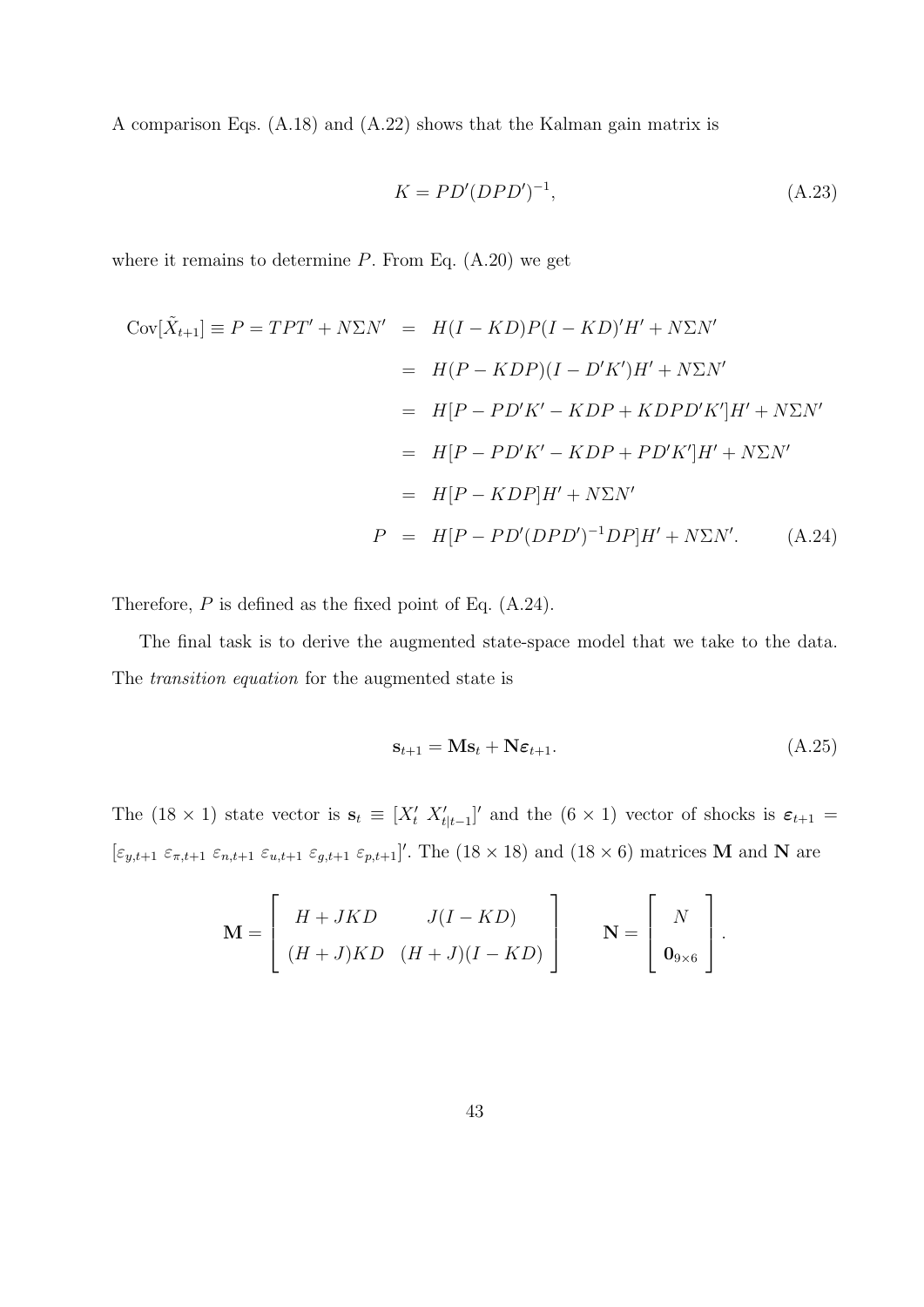The *measurement equation* is given by

$$
\mathbf{y}_t = \mathbf{T}\mathbf{s}_t + \mathbf{u}_t, \tag{A.26}
$$

where  $\mathbf{y}_t \equiv [Z'_t \; i_t \; \Delta y_t \; \pi_t]'$  and  $\mathbf{u}_t \equiv [0 \; 0 \; 0 \; u_{i,t} \; 0 \; 0]'$ . Let  $d_t \equiv [i_t \; \Delta y_t \; \pi_t]'$ . Then

$$
d_t = SX_t + S_i i_t + [u_{i,t} \ 0 \ 0]'
$$
  
= 
$$
SX_t + S_i F(X_{t|t-1} + KD(X_t - X_{t|t-1})) + [u_{i,t} \ 0 \ 0]',
$$
 (A.27)

where the  $(3 \times 9)$  and  $(3 \times 1)$  matrices S and  $S_i$  are given by

$$
S = \begin{bmatrix} 0 & 0 & 0 & 0 & 0 & 0 & 0 & 0 \\ 1 & 0 & 0 & -1 & 0 & 0 & 0 & 0 \\ 0 & 1 & 0 & 0 & 0 & 0 & 0 & 0 \end{bmatrix} \qquad S_i = \begin{bmatrix} 1 \\ 0 \\ 0 \end{bmatrix}.
$$

Stacking Eqs. (A.12) and (A.27) yields Eq. (A.26) with  $(6 \times 18)$  matrix **T** defined as

$$
\mathbf{T} = \left[ \begin{array}{cc} D & \mathbf{0}_{3 \times 9} \\ S + S_i F K D & S_i F (I - K D) \end{array} \right].
$$

### Appendix B. The Complete Information Model

Under complete information agents perfectly observe all of the predetermined variables comprising  $X_t$  each period. These include the true values of measured quantities such as output and inflation in addition to the purely theoretical concepts like the natural rates of output and unemployment. The aggregate behavioral relationships and the central bank's loss function represented by Eqs. (A.1) - (A.5) are exactly the same as in the partial information model. To characterize the dynamics of the model under complete information, fix the matrix D in Eq.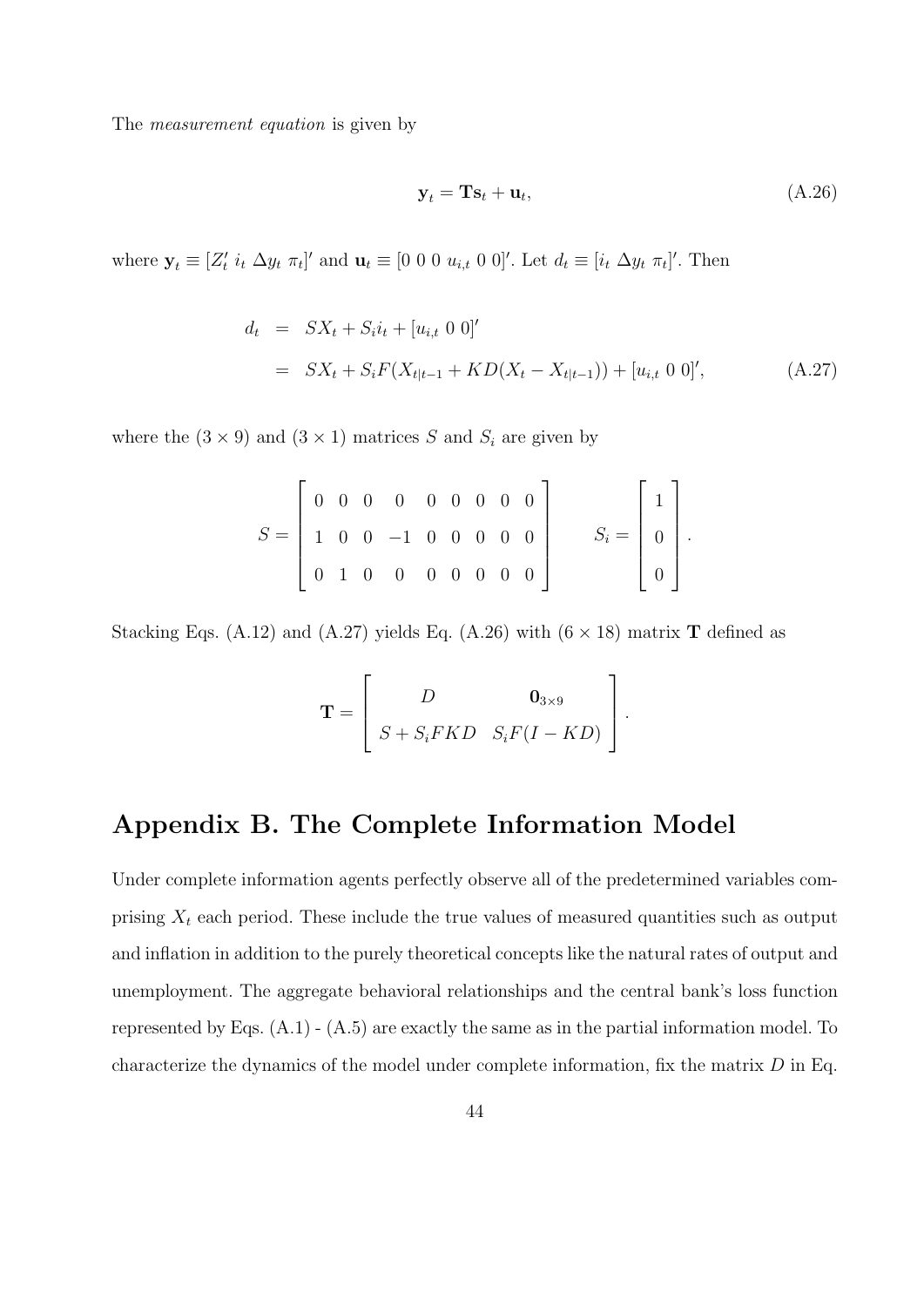(A.12) equal to the identity matrix and recompute the equilibrium laws of motion given by Eqs. (A.14) - (A.18). First, note that the steady-state gain matrix  $K = PD'(DPD')^{-1} = I$ whenever  $D = I$ . It immediately follows from Eq. (A.18) that  $X_{t|t} = X_t$ . Replacing the optimal forecast of the predetermined state vector with its actual value in Eqs. (A.14), (A.16), and (A.17) yields the following recursive equilibrium:

$$
i_t = FX_t \tag{B.1}
$$

$$
x_t = GX_t \tag{B.2}
$$

$$
X_{t+1} = (H+J)X_t + N\varepsilon_{t+1}, \tag{B.3}
$$

where  $G = G^1 + G^2$  and  $H + J = A_{11} + A_{12}G + B_1F$ . Of course, it is not surprising that the optimal strategies embodied by  $F, G$ , and  $H + J$  are the same as the ones implied by partial information given that the model satisfies the certainty equivalence principle.

It is straightforward to express the equilibrium under complete information in state-space form so that the parameters can be estimated using maximum likelihood. Since agents' beliefs about economic conditions are always correct, there is no need to augment the state vector with efficient forecasts of the predetermined variables as in Eq. (A.25). It follows that the transition equation is simply given by Eq. (B.3).

The measurement equation links the econometrician's observed variables in period t to the state  $X_t$ . As explained in section 4.1 of the paper, the set of observables relevant for estimation is given by  $\tilde{d}_t \equiv [\Delta u_t \, i_t \, \Delta y_t \, \pi_t]'$ . Under full information the model makes no distinction between the true values of output growth and inflation and the observable concepts that agents acquire in real time, so the measurement shocks  $v_{g,t}$  and  $v_{p,t}$  appearing in Eqs. (A.6) and (A.7) equal zero in every period. As a result, we discard the real-time data on these variables and estimate the model using only the final published data described in section 4.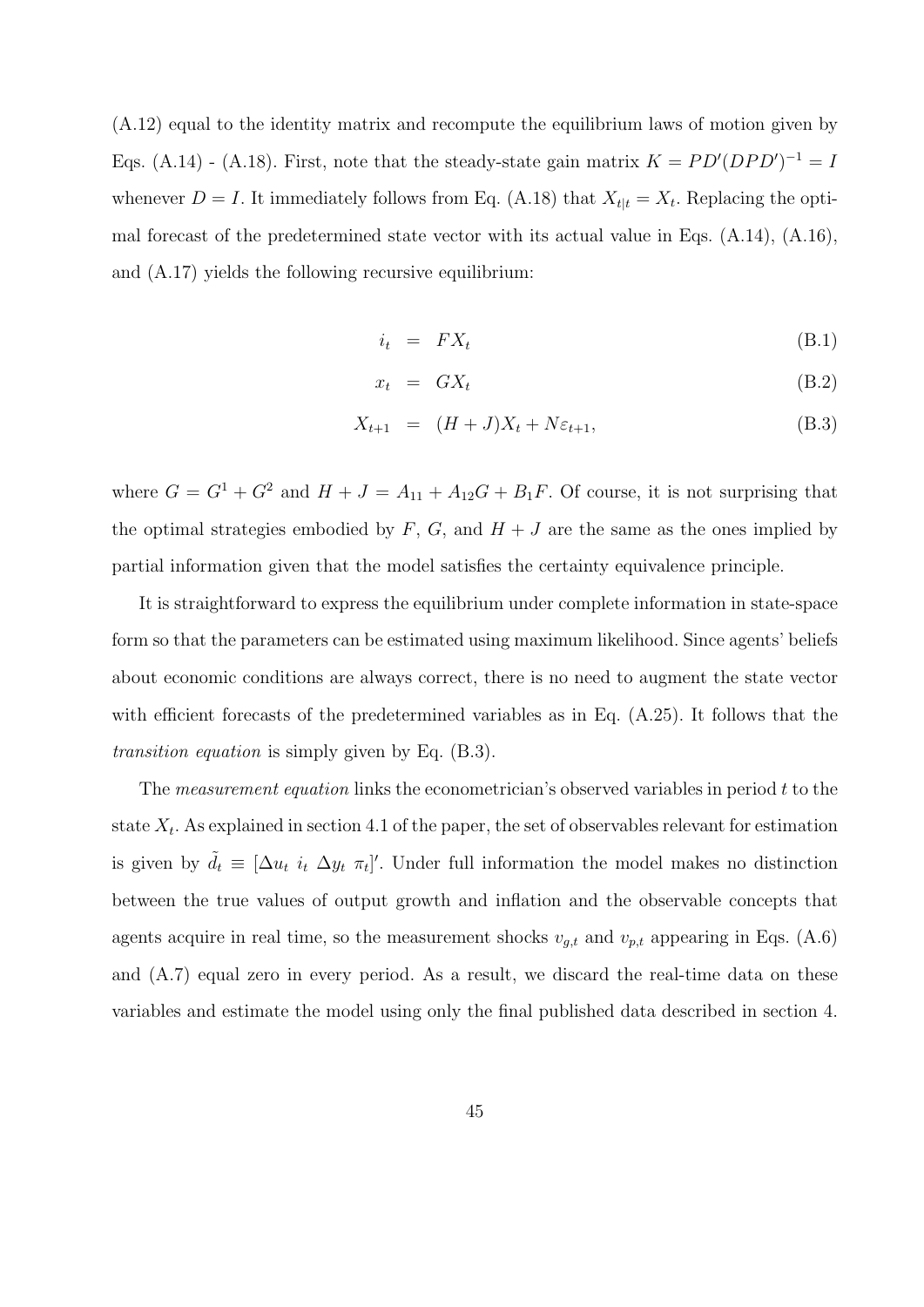Specifically, the measurement equation takes the form

$$
\tilde{d}_t = \tilde{S}X_t + \tilde{S}_i i_t + [0 u_{i,t} 0 0]'
$$
  
=  $(\tilde{S} + \tilde{S}_i F)X_t + [0 u_{i,t} 0 0]'$ , (B.4)

where

$$
\tilde{S} = \begin{bmatrix} -\chi & 0 & \chi & \chi & 0 & -\chi & 1 & 0 & 0 \\ 0 & 0 & 0 & 0 & 0 & 0 & 0 & 0 \\ 1 & 0 & 0 & -1 & 0 & 0 & 0 & 0 \\ 0 & 1 & 0 & 0 & 0 & 0 & 0 & 0 \end{bmatrix} \qquad \tilde{S}_i = \begin{bmatrix} 0 \\ 1 \\ 0 \\ 0 \end{bmatrix}.
$$

The system given by Eqs. (B.3) and (B.4) can then be used to evaluate the log-likelihood function using standard Kalman filtering techniques.

## Appendix C. Forward-Looking Indicators

In the partial information model presented in section 2, all of the indicator variables are predetermined. The standard Kalman filter can therefore be used to forecast the state as illustrated in appendix A. When there are forward-looking indicators, however, agents face a simultaneity problem that makes the standard Kalman filter inapplicable. In this case the indicators are determined, in part, by expectations of future endogenous variables. Simultaneity arises because these expectations depend on an estimate of the current state, and that estimate in turn depends on observations of the forward-looking indicators. Pearlman et al. (1986), and more recently Svensson and Woodford (2003), demonstrate how the signalextraction problem can be recast as one involving only predetermined indicators. They go on to show that the updating equations take the form of a modified Kalman filter capable of handling the kind of simultaneity issue described above.

In this appendix we present estimates from a variant of the benchmark model in which the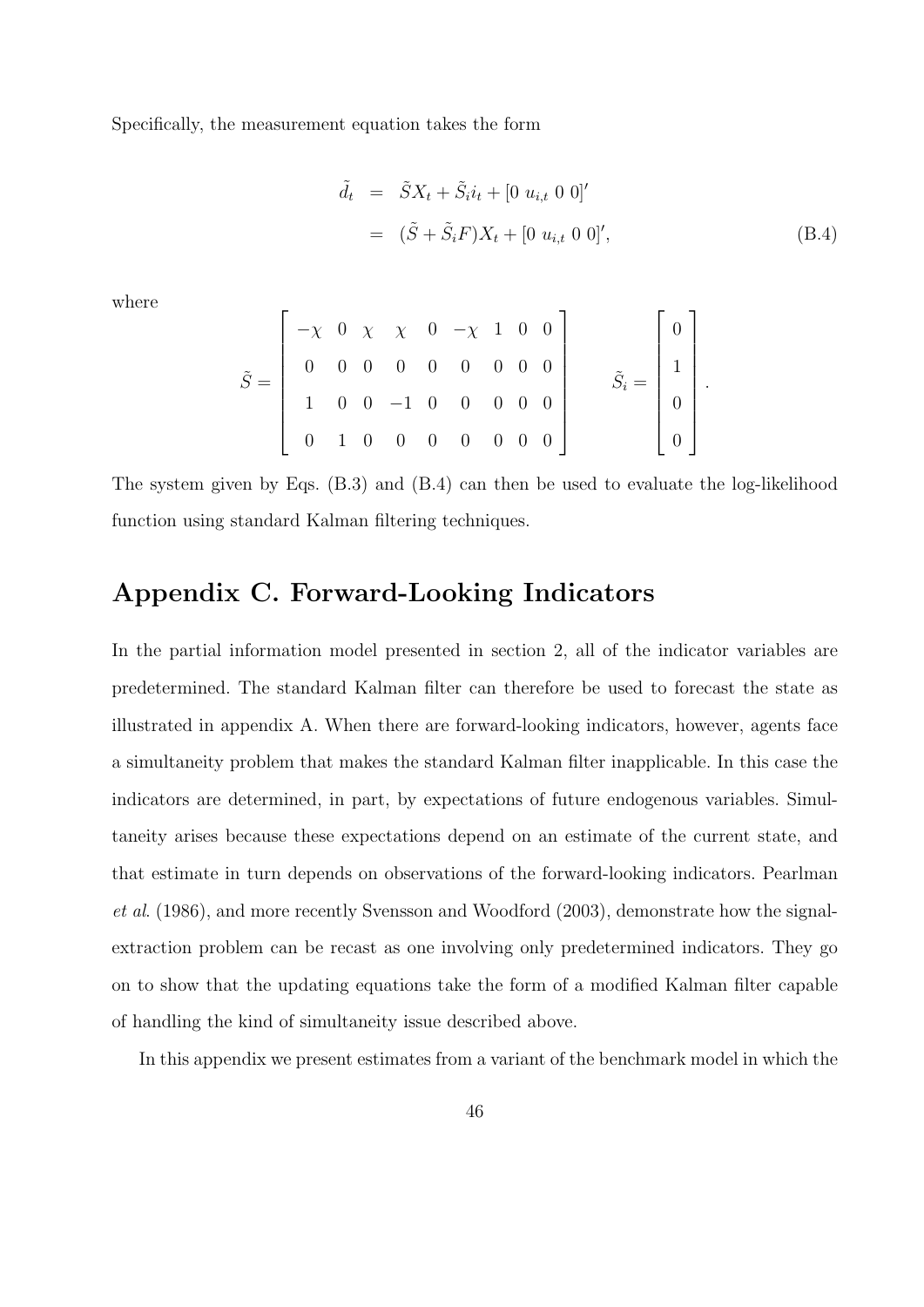observables are forward-looking rather than predetermined. Specifically, the model replaces Eqs. (A.1) and (A.2) with IS and Phillips curves of the form

$$
y_t = \phi y_{t+1|t} + (1 - \phi)[\beta y_{t-1} + (1 - \beta)y_{t-2}] - \sigma(i_t - \pi_{t+1|t}) + \varepsilon_{y,t},
$$
 (C.1)

$$
\pi_t = \alpha \pi_{t+1|t} + (1 - \alpha)\pi_{t-1} + \kappa(y_t - y_t^n) + \varepsilon_{\pi,t}.
$$
\n(C.2)

The only changes appearing in Eqs.  $(C.1)$  and  $(C.2)$  are the removal of lags in the transmission mechanism and in the dating of conditional expectations. These adjustments to the timing protocols mean that current and expected future policy actions will now have a contemporaneous effect on the indicators given by  $Z_t = [\Delta y_t^o \ \pi_t^o \ \Delta u_t]'$ . The rest of the aggregate relationships in the model as well as the loss function stay the same.

To write the structural model in the form of Eq. (A.11), we redefine the vector of predetermined variables as  $X_t = [\varepsilon_{y,t} \varepsilon_{\pi,t} y_t^n y_{t-1} y_{t-2} \pi_{t-1} i_{t-1} y_{t-1}^n \varepsilon_{u,t} v_{g,t} v_{p,t}]'$  and the vector of forward-looking variables as  $x_t = [y_t \; \pi_t]'$ . The indicators are then linked to the state by

$$
Z_t = \begin{bmatrix} D_1 & | & D_2 \end{bmatrix} \begin{bmatrix} X_t \\ x_t \end{bmatrix},\tag{C.3}
$$

where  $D_1$  and  $D_2$  are submatrices conformable to  $X_t$  and  $x_t$ . We use the algorithms provided by Svensson and Woodford (2003) to compute the equilibrium under optimal discretion. The solution procedure yields a policy rule expressing the interest rate as a function of  $X_{t|t}$ , laws of motion for  $X_t$ ,  $x_t$ , and  $Z_t$ , and a forecasting equation for  $X_{t|t}$  describing how agents update their beliefs about the predetermined state variables. The entire system is then mapped into state-space form in a manner similar to that described in appendix A, and the parameters are estimated by maximum likelihood. Like the analysis of section 5.1, we compare estimates of the model with partial information to those from a version in which agents have complete information about the state. The results appear in Table 6.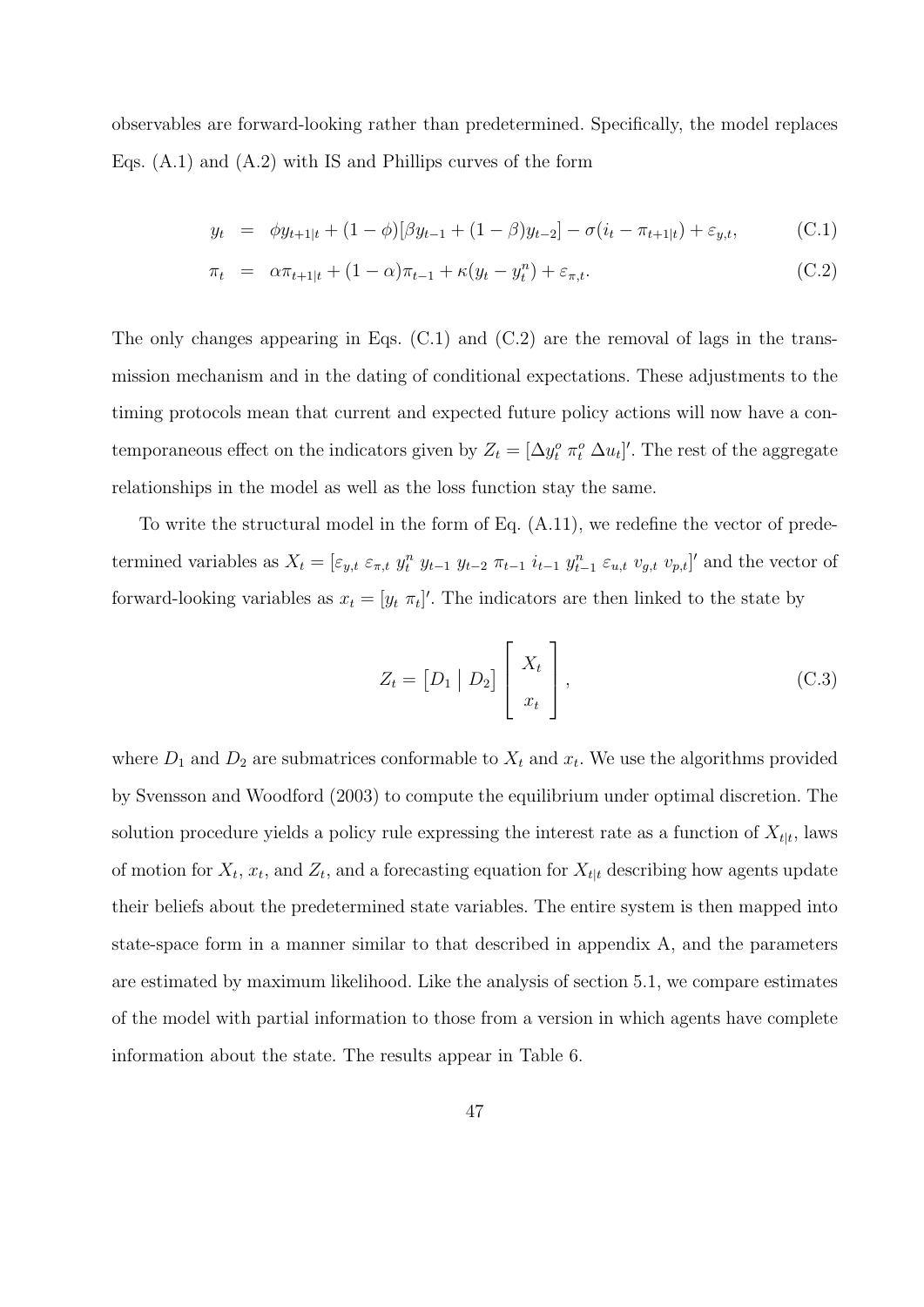With a few exceptions, estimates of the model containing forward-looking indicators are close to those of the benchmark model featuring only backward-looking indicators. Estimates of the demand shock  $\sigma_y$ , for example, are smaller in the case of forward-looking indicators under both partial and complete information. The Phillips curve parameters are also somewhat different but only under partial information. With forward-looking indicators, the point estimate of  $\alpha$  becomes smaller while that of  $\kappa$  becomes larger, although neither is statistically significant. Importantly, the presence of forward-looking indicators does not greatly affect inferences concerning the weight on output gap stability. The estimate of  $\lambda_y$  is 0.32 with a standard error of 0.11 under partial information, but under complete information the estimate is 0.42 with a standard error of 0.35. Thus only in the case of partial information is  $\lambda_y$  significantly different from zero. Regarding the weight on interest rate smoothing, the point estimate of  $\lambda_i$  is still insignificant under complete information but is now large and significant under partial information. Finally, log likelihood in the partial information model with forward-looking indicators is  $-725.30$  compared to  $-671.25$  in the benchmark model with backward-looking indicators. Although it does not constitute a formal hypothesis test (since the models are non-nested), the fact that log likelihood is higher in the benchmark model suggests that it is more congruent with the observed data.

### Appendix D. An Estimate of the Gain Matrix

In this appendix we clarify how the indicator variables are used by private agents and the central bank in revising their forecasts of the state. This information is provided by estimates of the Kalman gain matrix K. Recall that inferences about the value of  $X_t$  are updated on the basis of new observations on  $Z_t$  according to  $X_{t|t} = X_{t|t-1} + K(Z_t - Z_{t|t-1})$ . Thus the  $(i,j)$  element of K is the weight placed on innovations to the  $j<sup>th</sup>$  indicator on forecasts of the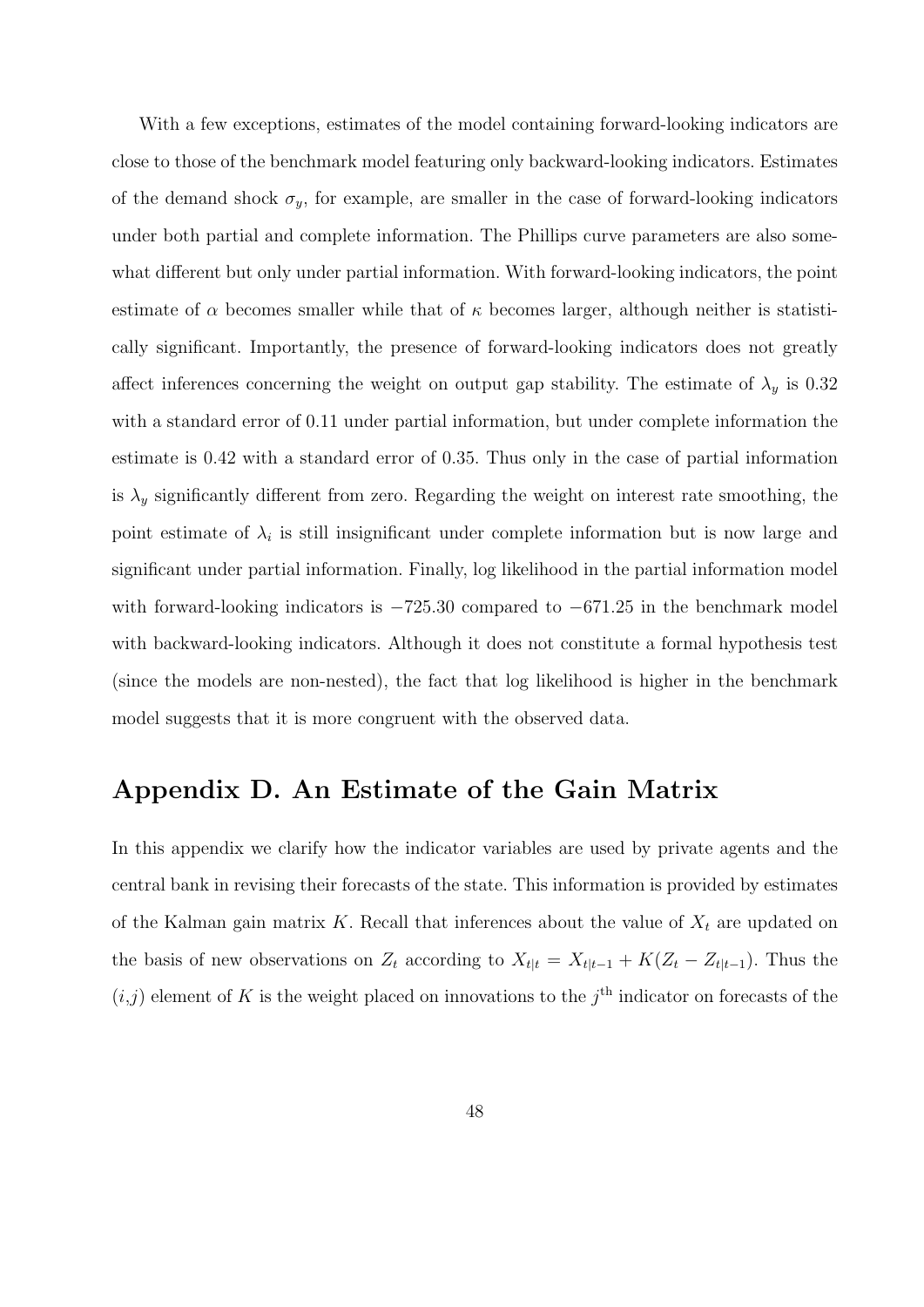$i<sup>th</sup>$  state variable. Given the partial information estimates in Table 1, the gain matrix is

$$
K = \begin{pmatrix}\n\cdot & \frac{\Delta y_i^0}{1} & -\frac{\Delta y_i^0}{1} & -\frac{\Delta u_i}{1} & -\frac{\Delta u_i}{1} \\
y_{t|t} & 0.4641 & 0.0003 & -0.3191 \\
1 & 0.00374 & 0.0002 & 0.0347\n\end{pmatrix}
$$
\n
$$
\pi_{t|t} = \begin{pmatrix}\n0.0002 & 0.5656 & 0.0009 \\
0.0001 & 0.0585 & 0.0009 \\
0.0001 & 0.0585 & 0.0009 \\
1 & 0.00449 & 0.0017 & 1.4253 \\
1 & 0.0449 & 0.0002 & 0.3146 \\
0.0279 & 0.0002 & 0.3146 \\
0.0279 & 0.0000 & 0.0000 & 0.0000 \\
1 & 0.0000 & 0.0000 & 0.0000 \\
0.0000 & 0.0000 & 0.0000 \\
0.0000 & 0.0000 & 0.0000 \\
0.0000 & 0.0000 & 0.0000 \\
0.0000 & 0.0000 & 0.0171\n\end{pmatrix}
$$
\n
$$
\varepsilon_{u,t|t} = \begin{pmatrix}\n0.02287 & -0.0017 & -0.2531 \\
0.02287 & -0.0017 & -0.2531 \\
0.0000 & 0.0171 & 0.0000 \\
0.0000 & 0.01115 \\
0.01115 & 0.0000 & 0.0337 \\
0 & 0 & 0.0829\n\end{pmatrix}
$$
\n
$$
v_{g,t|t} = \begin{pmatrix}\n0.0221 & 0.0000 & 0.0337 \\
0.0221 & 0.0000 & 0.0337 \\
0.0000 & 0.0337 & 0.0000 \\
0.0000 & 0.0337 & 0.0000 \\
0.0000 & 0.0337 & 0.0000 \\
0.0000 & 0.0337 & 0.
$$

,

where standard errors (in parentheses) are found using the delta method.

Among the findings revealed by our estimate of  $K$ , one that stands out is the asymmetric effect changes in the unemployment rate have on real-time estimates of the output gap and inflation. A unit innovation to  $\Delta u_t$  evidently causes agents to revise down their forecast of the output gap (i.e.,  $y_{t|t} - y_{t|t}^n$ ) by 1.7444 percentage points  $(-0.3191 - 1.4253 = -1.7444)$ but revise up their forecast of inflation  $\pi_{t|t}$  by only 0.0009 percentage points. The reason why agents rely heavily on  $\Delta u_t$  in forming estimates of the output gap but very little in estimating inflation is because the signal-to-noise ratio implied by the structural model is considerably higher in the former. This is a result of the strong contemporaneous linkage between unemployment and the output gap established by Okun's Law. In the partial information model the estimated value of the Okun coefficient  $\chi$  is 0.3843. The relationship with inflation, however, is far weaker since nominal factors only affect unemployment indirectly by shifting output via the real interest rate. The estimate of the slope coefficient  $\sigma$  in the IS equation is 0.0009. It follows that inflation-induced changes in the real interest rate will have rather small effects on output and hence the unemployment rate.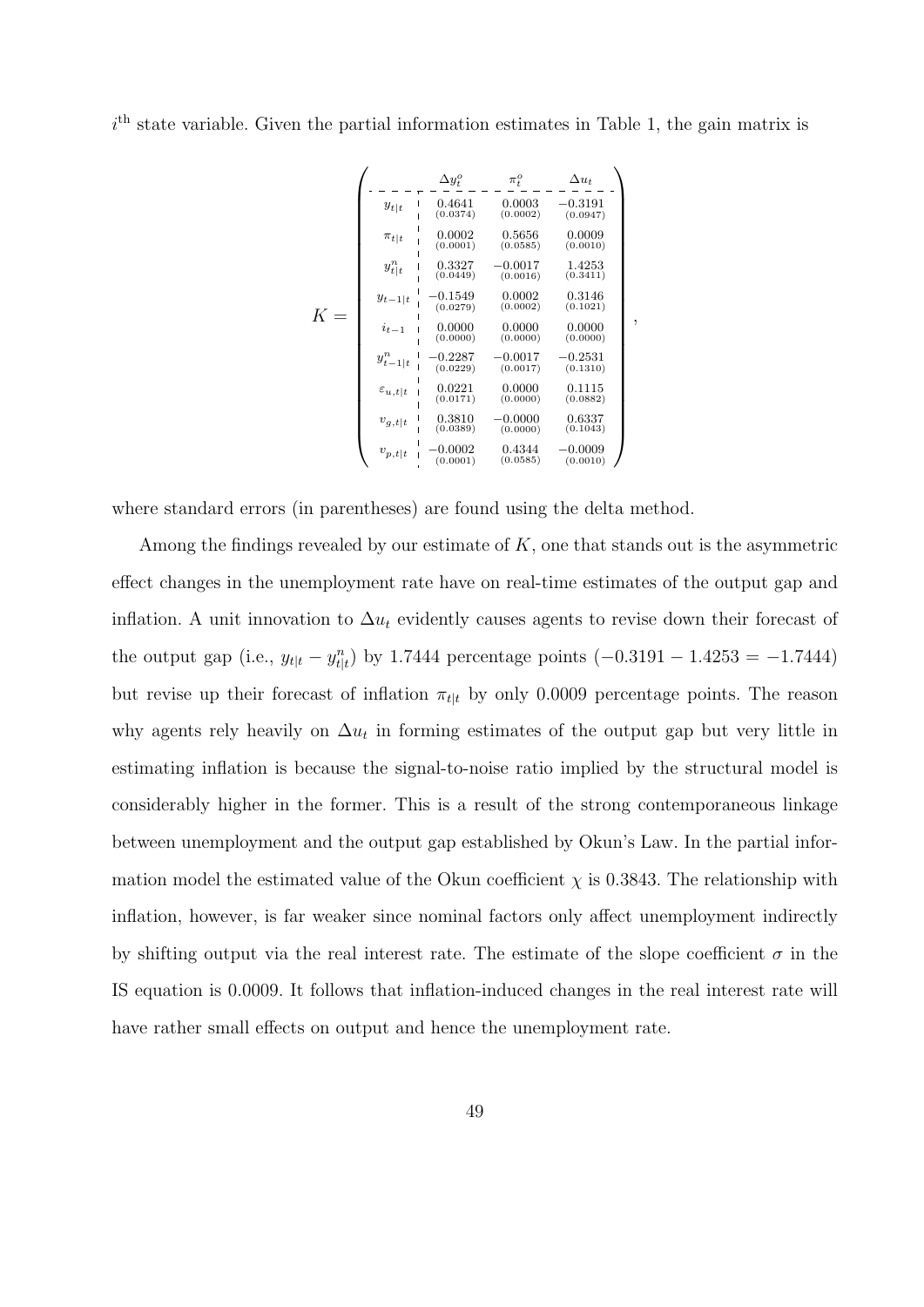| Model             | Parameter                        | Partial               | Complete           | Partial               | Complete                 |
|-------------------|----------------------------------|-----------------------|--------------------|-----------------------|--------------------------|
| Parameter         | Description                      | Information           | Information        | Information           | Information              |
| $\sigma_y$        | $demand \ shock$                 | 0.6831<br>(0.0539)    | 0.7302<br>(0.0608) | 0.6718<br>(0.0601)    | 0.7299<br>(0.0624)       |
| $\sigma_{\pi}$    | $cost$ -push shock               | 0.9367<br>(0.1083)    | 1.0424<br>(0.1269) | 0.9455<br>(0.1037)    | 1.0406<br>(0.1248)       |
| $\sigma_n$        | natural output shock             | 0.5149<br>(0.0702)    | 0.2805<br>(0.0381) | 0.4952<br>(0.1471)    | 0.2827<br>(0.0574)       |
| $\sigma_u$        | natural unemployment shock       | 0.0790<br>(0.0313)    | 0.1678<br>(0.0233) | 0.0308<br>(0.1251)    | 0.1674<br>(0.0212)       |
| $\sigma_g$        | output growth noise              | 0.4229<br>(0.0280)    |                    | 0.4428<br>(0.0435)    |                          |
| $\sigma_p$        | inflation noise                  | 0.8780<br>(0.0641)    |                    | 0.8808<br>(0.0664)    |                          |
| $\sigma_i$        | interest rate shock              | 0.8602<br>(0.0564)    | 0.6689<br>(0.0870) | 0.8701<br>(0.0515)    | 0.6715<br>(0.0639)       |
| $\rho_g$          | serial correlation in $\sigma_q$ | $-0.1076$<br>(0.0893) |                    | $-0.0476$<br>(0.1441) |                          |
| $\rho_p$          | serial correlation in $\sigma_p$ | 0.0981<br>(0.0902)    |                    | 0.1069<br>(0.0927)    |                          |
| $\phi$            | expected future output           | 0.3610<br>(0.0049)    | 0.3770<br>(0.0053) | 0.3493<br>(0.0032)    | 0.3775<br>(0.0058)       |
| $\beta$           | lagged output                    | 1.4752<br>(0.0073)    | 1.4448<br>(0.0091) | 1.4934<br>(0.0093)    | 1.4448<br>(0.0089)       |
| $\sigma$          | interest rate elasticity         | 0.0009<br>(0.0003)    | 0.0006<br>(0.0004) | 0.0012<br>(0.0006)    | 0.0006<br>(0.0003)       |
| $\alpha$          | expected future inflation        | 0.4727<br>(0.0240)    | 0.5298<br>(0.0168) | 0.4464<br>(0.0662)    | 0.5329<br>(0.0061)       |
| $\kappa$          | output gap elasticity            | 0.0032<br>(0.0029)    | 0.0015<br>(0.0056) | 0.0110<br>(0.0132)    | 8.99e-8<br>$(2.35e-8)$   |
| $\theta$          | lagged natural output            | 0.9107<br>(0.0116)    | 0.9273<br>(0.0155) | 0.9138<br>(0.0097)    | 0.9269<br>(0.0192)       |
| $\eta_y$          | demand shock feedback            | 0.3224<br>(0.0798)    | 0.4649<br>(0.0711) | 0.3578<br>(0.0933)    | 0.4646<br>(0.0705)       |
| $\chi$            | Okun coefficient                 | 0.3843<br>(0.0327)    | 0.4641<br>(0.0583) | 0.4168<br>(0.1239)    | 0.4636<br>(0.0639)       |
| $\delta$          | loss discount factor             | $0.99*$               | $0.99*$            | $0.99*$               | $0.99*$                  |
| $\lambda_y$       | output gap weight                | 0.2687<br>(0.1196)    | 0.1478<br>(0.5042) | $0^*$                 | $0^{*,\dagger}$          |
| $\lambda_i$       | interest-rate smoothing weight   | 0.7578<br>(0.5318)    | 0.1552<br>(0.5258) | 1.8982<br>(0.7170)    | $1.03e-5$<br>$(2.10e-7)$ |
| $\ln \mathcal{L}$ | log likelihood                   | $-671.2532$           | $-445.1656$        | $-675.5590$           | $-445.2034$              |

Table 1 Parameter Estimates

Notes: The table reports maximum-likelihood estimates of Eqs. (1) - (10) under partial and complete information. Numbers in parentheses are standard errors. \* denotes a value that is imposed prior to estimation. <sup>†</sup>The restriction in this case is  $\lambda_y = 1$ e-5.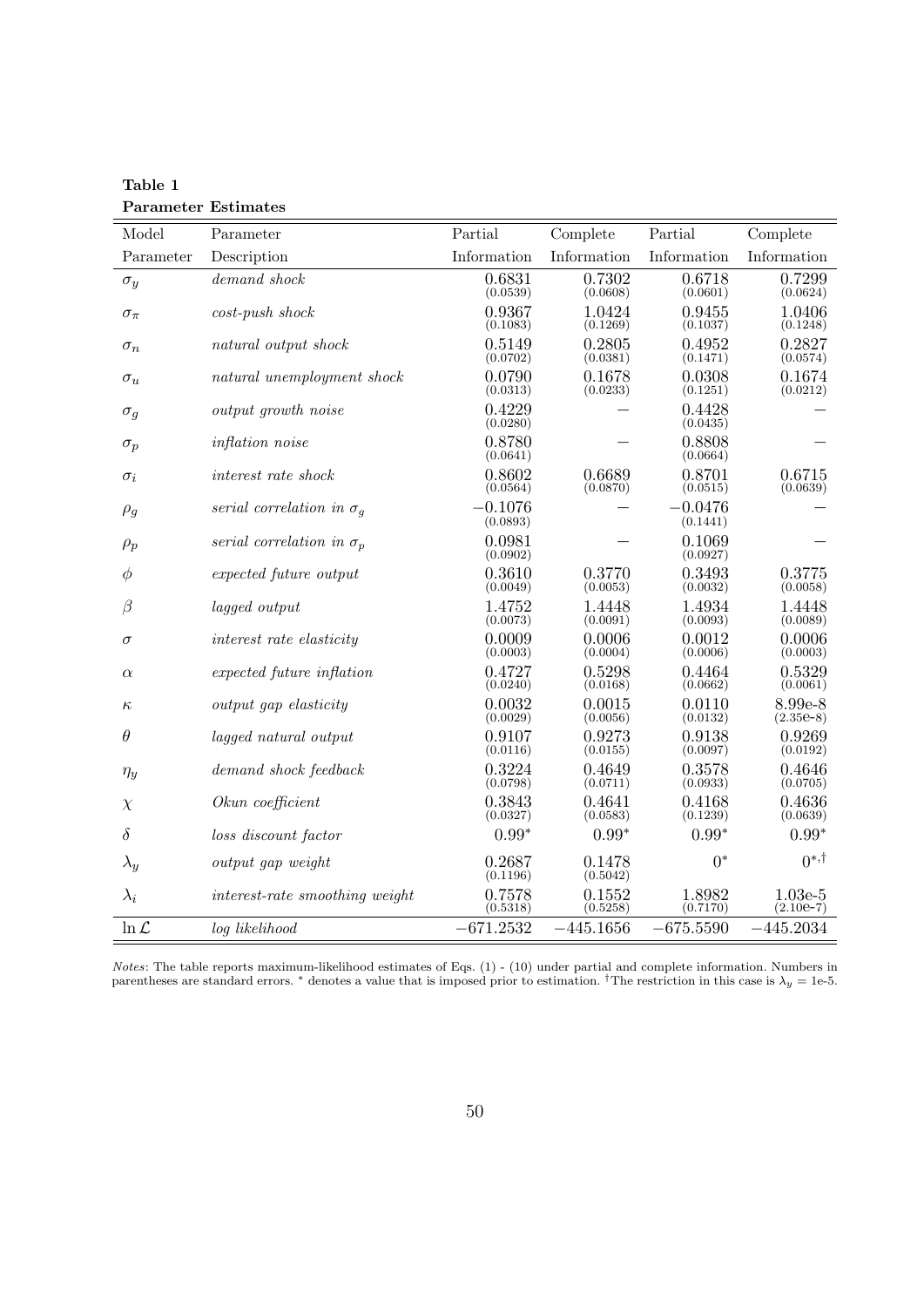|               |                                                                                                                 | Partial Information | Complete Information |                                                                                                                                   |  |  |
|---------------|-----------------------------------------------------------------------------------------------------------------|---------------------|----------------------|-----------------------------------------------------------------------------------------------------------------------------------|--|--|
|               | $i_t = \gamma_y y_{t t} + \gamma_\pi \pi_{t t} + \gamma_n y_{t t}^n + \gamma_{yy} y_{t-1 t} + \gamma_i i_{t-1}$ |                     |                      | $i_t = \gamma_{\mathit{y}} y_t + \gamma_{\pi} \pi_t + \gamma_{\mathit{y}} y_t^n + \gamma_{\mathit{y}} y_{t-1} + \gamma_i i_{t-1}$ |  |  |
| Coefficient   | Optimal                                                                                                         | Unrestricted        | Optimal              | Unrestricted                                                                                                                      |  |  |
| $\gamma_y$    | 0.6784                                                                                                          | 0.6641              | 0.6385               | 2.5171                                                                                                                            |  |  |
|               | (0.0555)                                                                                                        | (0.0721)            | (0.0892)             | (1.1078)                                                                                                                          |  |  |
| $\gamma_\pi$  | 0.2940                                                                                                          | 0.2944              | 0.2684               | 0.2757                                                                                                                            |  |  |
|               | (0.0315)                                                                                                        | (0.0509)            | (0.0471)             | (0.0902)                                                                                                                          |  |  |
| $\gamma_n$    | $-0.1311$                                                                                                       | $-0.3480$           | $-0.2474$            | $-5.0534$                                                                                                                         |  |  |
|               | (0.0320)                                                                                                        | (0.2561)            | (0.0756)             | (3.5627)                                                                                                                          |  |  |
| $\gamma_{yy}$ | $-0.6629$                                                                                                       | $-0.6374$           | $-0.5617$            | $-2.4589$                                                                                                                         |  |  |
|               | (0.0526)                                                                                                        | (0.0623)            | (0.0792)             | (1.1505)                                                                                                                          |  |  |
| $\gamma_i$    | 0.8575                                                                                                          | 0.8561              | 0.8770               | 0.8988                                                                                                                            |  |  |
|               | (0.0167)                                                                                                        | (0.0219)            | (0.0239)             | (0.1672)                                                                                                                          |  |  |

Table 2 Policy-Rule Coefficient Estimates

Notes: The table reports maximum-likelihood estimates of policy-rule coefficients under partial and complete information. In each case the first set of estimates are the optimal coefficients implied by discretionary policy and the second are the unrestricted estimates obtained by treating the policy equation as free. Numbers in parentheses are standard errors.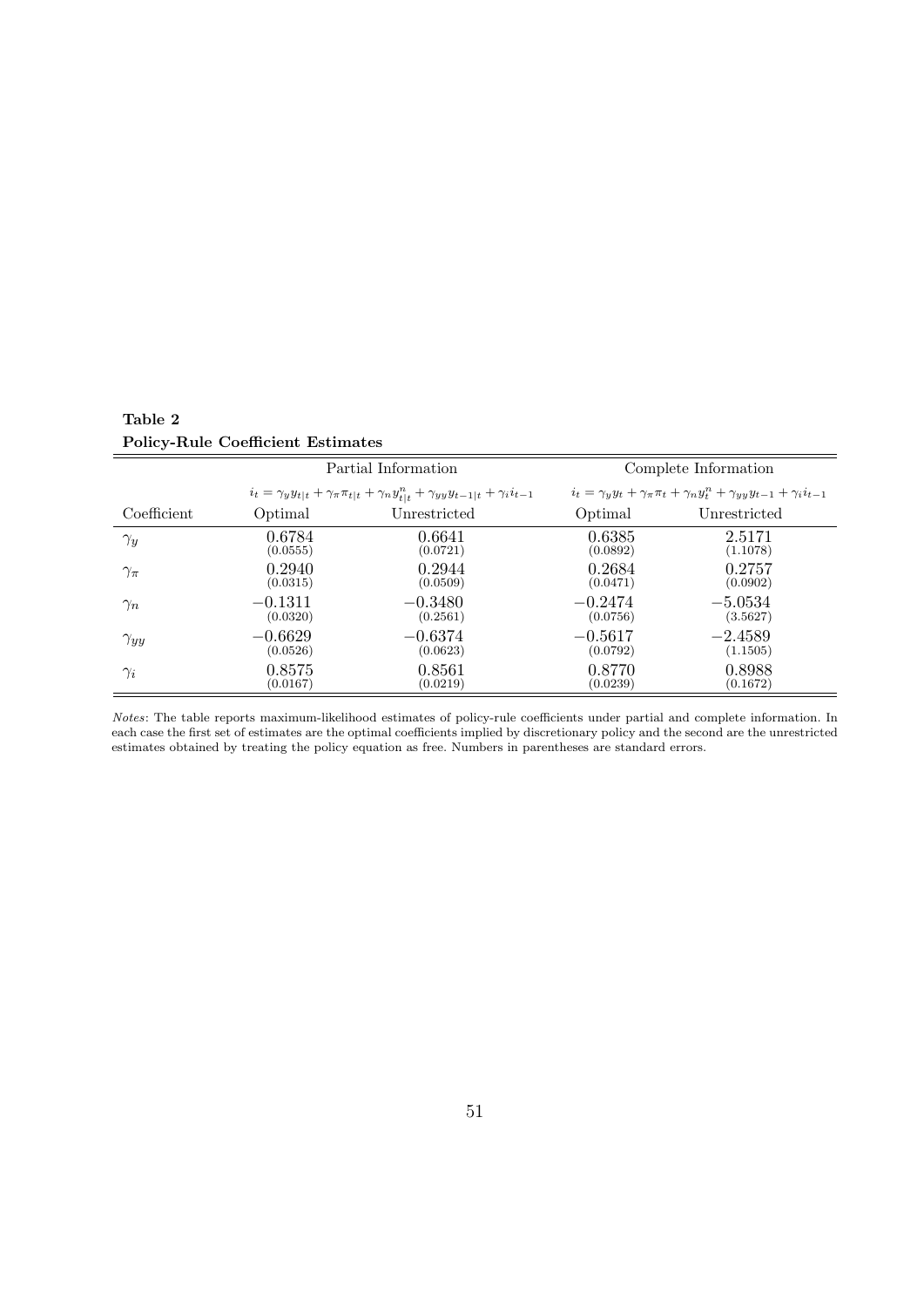| Model             | Parameter                        |                       | Partial Information   | Complete Information     |                     |  |
|-------------------|----------------------------------|-----------------------|-----------------------|--------------------------|---------------------|--|
| Parameter         | Description                      | Optimal               | Unrestricted          | Optimal                  | Unrestricted        |  |
| $\sigma_y$        | $demand \; shock$                | 0.6831<br>(0.0539)    | 0.6521<br>(0.0564)    | 0.7302<br>(0.0608)       | 0.6806<br>(0.0544)  |  |
| $\sigma_{\pi}$    | $cost$ -push shock               | 0.9367<br>(0.1083)    | 0.9399<br>(0.1103)    | 1.0424<br>(0.1269)       | 1.0425<br>(0.1235)  |  |
| $\sigma_n$        | natural output shock             | 0.5149<br>(0.0702)    | 0.3327<br>(0.1914)    | 0.2805<br>(0.0381)       | 0.1270<br>(0.0378)  |  |
| $\sigma_u$        | natural unemployment shock       | 0.0790<br>(0.0313)    | 0.1446<br>(0.0639)    | 0.1678<br>(0.0233)       | 0.1832<br>(0.0122)  |  |
| $\sigma_q$        | output growth noise              | 0.4229<br>(0.0280)    | 0.4387<br>(0.0300)    |                          |                     |  |
| $\sigma_p$        | <i>inflation</i> noise           | 0.8780<br>(0.0641)    | 0.8793<br>(0.0659)    |                          |                     |  |
| $\sigma_i$        | interest rate shock              | 0.8602<br>(0.0564)    | 0.8573<br>(0.0641)    | 0.6689<br>(0.0870)       | 0.1803<br>(0.6388)  |  |
| $\rho_g$          | serial correlation in $\sigma_a$ | $-0.1076$<br>(0.0893) | $-0.0656$<br>(0.0918) |                          |                     |  |
| $\rho_p$          | serial correlation in $\sigma_p$ | 0.0981<br>(0.0902)    | 0.1007<br>(0.0890)    |                          |                     |  |
| Φ                 | expected future output           | 0.3610<br>(0.0049)    | 0.3448<br>(0.0045)    | 0.3770<br>(0.0053)       | 0.4430<br>(0.0245)  |  |
| $\beta$           | lagged output                    | 1.4752<br>(0.0073)    | 1.5089<br>(0.0110)    | 1.4448<br>(0.0091)       | 1.2397<br>(0.0827)  |  |
| $\sigma$          | interest rate elasticity         | 0.0009<br>(0.0003)    | 0.0007<br>(0.0005)    | 0.0006<br>(0.0004)       | 0.0013<br>(0.0029)  |  |
| $\alpha$          | expected future inflation        | 0.4727<br>(0.0240)    | 0.4630<br>(0.0301)    | $\,0.5298\,$<br>(0.0168) | 0.5383<br>(0.0219)  |  |
| $\kappa$          | output gap elasticity            | 0.0032<br>(0.0029)    | 0.0033<br>(0.0036)    | 0.0015<br>(0.0056)       | 1.61e-9<br>(0.0005) |  |
| $\theta$          | lagged natural output            | 0.9107<br>(0.0116)    | 0.9278<br>(0.0233)    | 0.9273<br>(0.0155)       | 0.2774<br>(0.2032)  |  |
| $\eta_y$          | demand shock feedback            | 0.3224<br>(0.0798)    | 0.4175<br>(0.0875)    | 0.4649<br>(0.0711)       | 0.4015<br>(0.0780)  |  |
| $\chi$            | Okun coefficient                 | 0.3843<br>(0.0327)    | 0.4302<br>(0.0506)    | 0.4641<br>(0.0583)       | 0.4280<br>(0.0339)  |  |
| $\delta$          | loss discount factor             | $0.99*$               |                       | $0.99*$                  |                     |  |
| $\lambda_y$       | output gap weight                | 0.2687<br>(0.1196)    |                       | 0.1478<br>(0.5042)       |                     |  |
| $\lambda_i$       | interest-rate smoothing weight   | 0.7578<br>(0.5318)    |                       | 0.1552<br>(0.5258)       |                     |  |
| $\ln \mathcal{L}$ | log likelihood                   | $-671.2532$           | $-665.5937$           | $-445.1656$              | $-406.8995$         |  |
| BIC               | Bayesian information criterion   | $-716.9690$           | $-718.5277$           | $-481.2570$              | $-450.2092$         |  |
| $\mathcal{M}_{0}$ | <i>pseudo-posterior odds</i>     | 0.8262                | 0.1738                | 0.0000                   | 1.0000              |  |

Table 3 Parameter Estimates under Optimal and Unrestricted Policy

Notes: The table reports maximum-likelihood estimates of Eqs. (1) - (10) under partial and complete information. In each case the first set of estimates is obtained under discretion and the second set is obtained under the unrestricted policy. Numbers in parentheses are standard errors. <sup>∗</sup> denotes a value that is imposed prior to estimation.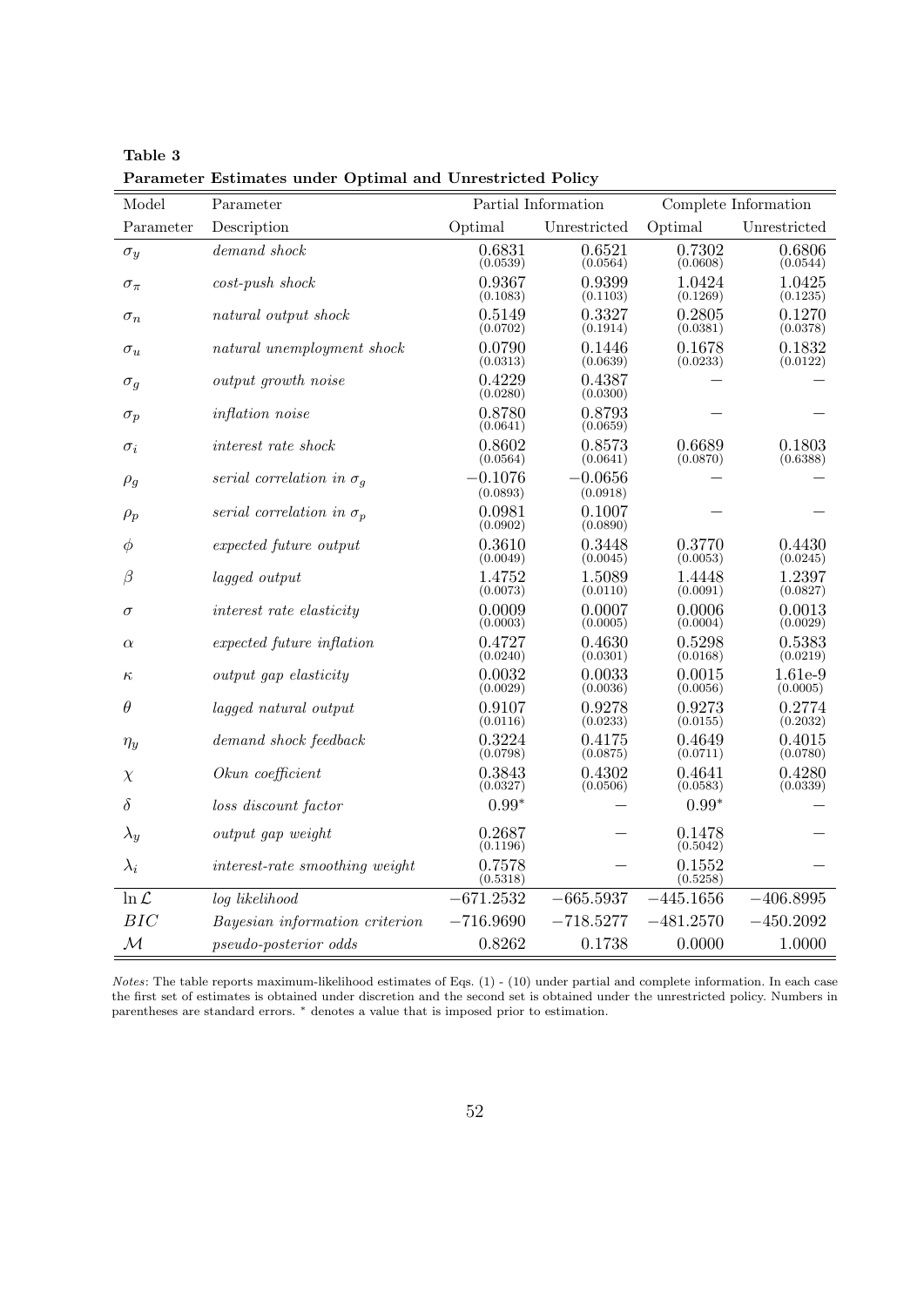Summary Statistics: 1979:Q3 - 2010:Q1

Table 4

| Variable                        | Mean     | SD.  | Min                            | Max  | AR   |
|---------------------------------|----------|------|--------------------------------|------|------|
| $\hat{q}_t$                     | $-1.06$  |      | $4.49$ $-13.64$ $5.50$         |      | 0.98 |
| $\hat{q}_{t t}$                 |          |      | $-1.84$ $4.19$ $-13.68$ $3.99$ |      | 0.99 |
| $\hat{q}_{t t} - \hat{q}_t$     |          |      | $-0.78$ $0.42$ $-1.59$ $0.45$  |      | 0.93 |
| $\hat{\pi}_t$                   | $0.00 -$ | 2.03 | $-4.25$ 8.09                   |      | 0.84 |
| $\hat{\pi}_{t t}$               | 0.01     | 1.89 | $-2.27$                        | 6.62 | 0.92 |
| $\hat{\pi}_{t t} - \hat{\pi}_t$ | 0.01     | 0.72 | $-2.07$                        | 2.52 | 0.28 |

*Notes*: The sample consists of 123 quarterly estimates obtained from the Kalman smoother.  $\hat{q}_t$  and  $\hat{q}_{t|t}$  are estimates of the actual and perceived values of the output gap (i.e.,  $y_t - y_t^n$ ), while  $\hat{\pi}_t$  and  $\hat{\pi}_{t|t}$  are estimates of the actual and perceived values of inflation. The statistics shown for each variable are: Mean, the mean; SD, the standard deviation; Min and Max, the minimum and maximum values; and AR, the first-order autocorrelation coefficient.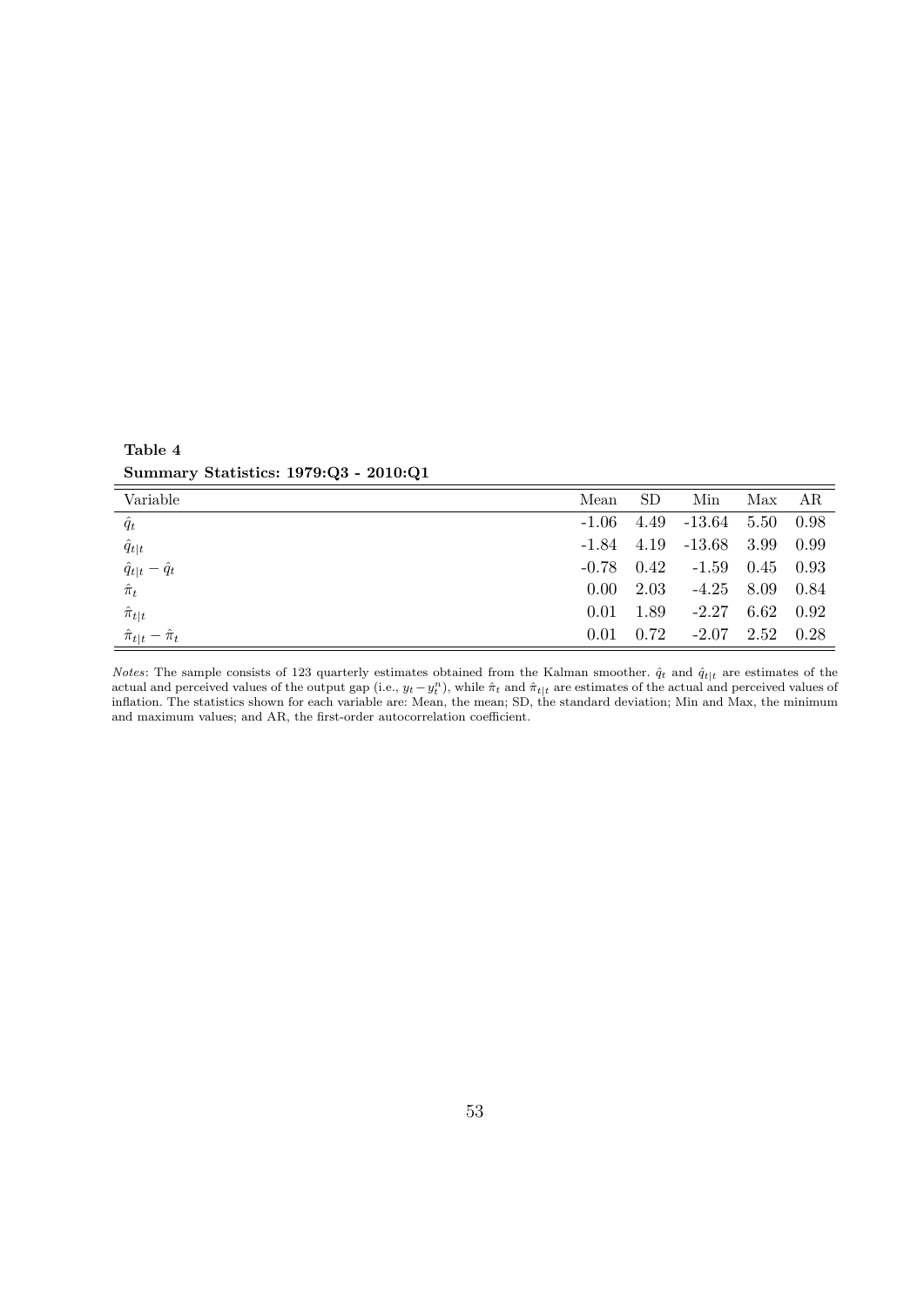|                            |          | $q_{t t}-q_t$ |          |          | $\pi_{t t} - \pi_t$ |          |
|----------------------------|----------|---------------|----------|----------|---------------------|----------|
| Forecast Horizon           | 1-Year   | 3-Year        | 10-Year  | 1-Year   | 3-Year              | 10-Year  |
| demand shock               | 4.8445   | 2.2682        | 2.1647   | 0.0000   | 0.0000              | 0.0000   |
|                            | (2.2782) | (0.9873)      | (1.1688) | (0.0000) | (0.0000)            | (0.0000) |
| $cost$ -push shock         | 0.0082   | 0.0090        | 0.0091   | 40.1764  | 40.1763             | 40.1762  |
|                            | (0.0167) | (0.0184)      | (0.0185) | (5.3094) | (5.3093)            | (5.3092) |
| natural output shock       | 54.1239  | 59.3571       | 62.0603  | 0.0000   | 0.0002              | 0.0004   |
|                            | (6.0727) | (5.6982)      | (4.7606) | (0.0001) | (0.0004)            | (0.0008) |
| natural unemployment shock | 35.7956  | 35.5043       | 34.1008  | 0.0000   | 0.0001              | 0.0002   |
|                            | (6.4756) | (6.5361)      | (6.4918) | (0.0000) | (0.0002)            | (0.0004) |
| output growth noise        | 5.2242   | 2.8581        | 1.6625   | 0.0000   | 0.0000              | 0.0000   |
|                            | (1.9397) | (1.2108)      | (1.0021) | (0.0000) | (0.0000)            | (0.0000) |
| <i>inflation noise</i>     | 0.0036   | 0.0029        | 0.0026   | 59.8235  | 59.8234             | 59.8232  |
|                            | (0.0073) | (0.0059)      | (0.0053) | (5.3095) | (5.3096)            | (5.3098) |

#### Table 5 Variance Decompositions

*Notes*: The table reports the percentage of the variances of output gap misperceptions  $(q_{t|t} - q_t)$  and inflation misperceptions  $(\pi_{t|t} - \pi_t)$  attributed to each shock. Error variances are computed at a 1-year, 3-year, and 10-year forecast horizon for both variables. Numbers in parentheses are standard errors obtained using the delta method.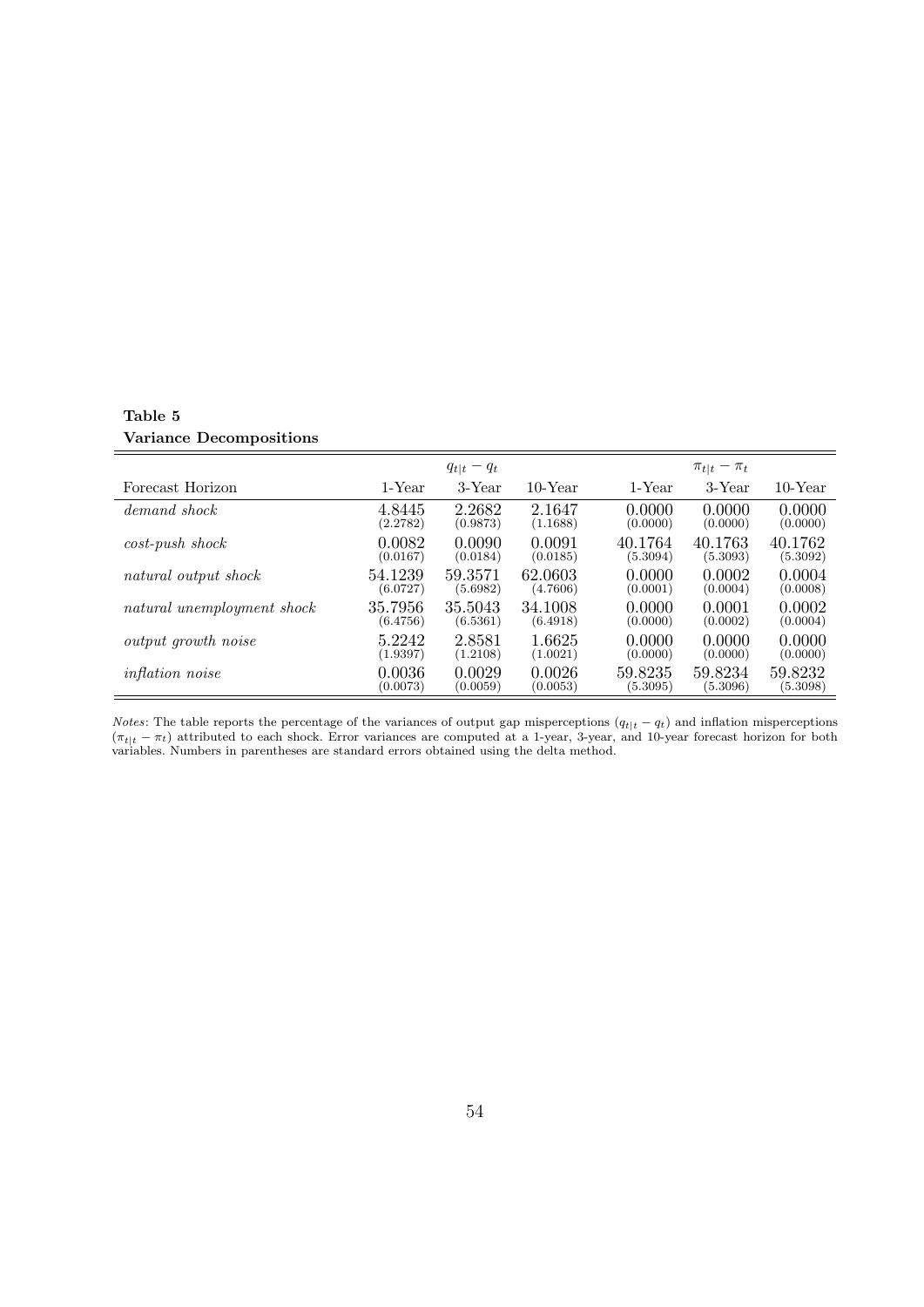| Model             | Parameter                        |                    | Forward-Looking Indicators | Predetermined Indicators |                    |
|-------------------|----------------------------------|--------------------|----------------------------|--------------------------|--------------------|
| Parameter         | Description                      | Partial            | Complete                   | Partial                  | Complete           |
| $\sigma_y$        | $demand \ shock$                 | 0.4632<br>(0.0309) | 0.2730<br>(0.0225)         | 0.6831<br>(0.0539)       | 0.7302<br>(0.0608) |
| $\sigma_{\pi}$    | $cost$ -push shock               | 0.8728<br>(0.2862) | 0.5642<br>(0.0730)         | 0.9367<br>(0.1083)       | 1.0424<br>(0.1269) |
| $\sigma_n$        | natural output shock             | 0.5491<br>(0.0672) | 0.2918<br>(0.0448)         | 0.5149<br>(0.0702)       | 0.2805<br>(0.0381) |
| $\sigma_u$        | natural unemployment shock       | 0.0746<br>(0.0288) | 0.1670<br>(0.0245)         | 0.0790<br>(0.0313)       | 0.1678<br>(0.0233) |
| $\sigma_g$        | output growth noise              | 0.4752<br>(0.0315) |                            | 0.4229<br>(0.0280)       |                    |
| $\sigma_p$        | inflation noise                  | 0.8809<br>(0.0921) |                            | 0.8780<br>(0.0641)       |                    |
| $\sigma_i$        | interest rate shock              | 0.8721<br>(0.0596) | 0.6763<br>(0.0873)         | 0.8602<br>(0.0564)       | 0.6689<br>(0.0870) |
| $\rho_g$          | serial correlation in $\sigma_a$ | 0.0094<br>(0.0940) |                            | -0.1076<br>(0.0893)      |                    |
| $\rho_p$          | serial correlation in $\sigma_p$ | 0.1200<br>(0.1118) |                            | 0.0981<br>(0.0902)       |                    |
| $\phi$            | expected future output           | 0.3593<br>(0.0037) | 0.3724<br>(0.0052)         | 0.3610<br>(0.0049)       | 0.3770<br>(0.0053) |
| β                 | lagged output                    | 1.4878<br>(0.0061) | 1.4536<br>(0.0114)         | 1.4752<br>(0.0073)       | 1.4448<br>(0.0091) |
| $\sigma$          | interest rate elasticity         | 0.0012<br>(0.0004) | 0.0006<br>(0.0004)         | 0.0009<br>(0.0003)       | 0.0006<br>(0.0004) |
| $\alpha$          | expected future inflation        | 0.2320<br>(0.3482) | 0.5217<br>(0.0162)         | 0.4727<br>(0.0240)       | 0.5298<br>(0.0168) |
| $\kappa$          | output gap elasticity            | 0.0237<br>(0.0231) | 0.0057<br>(0.0040)         | 0.0032<br>(0.0029)       | 0.0015<br>(0.0056) |
| $\theta$          | lagged natural output            | 0.9046<br>(0.0128) | 0.9296<br>(0.0152)         | 0.9107<br>(0.0116)       | 0.9273<br>(0.0155) |
| $\eta_y$          | demand shock feedback            | 0.4307<br>(0.0901) | 1.2176<br>(0.1986)         | 0.3224<br>(0.0798)       | 0.4649<br>(0.0711) |
| $\chi$            | Okun coefficient                 | 0.3582<br>(0.0237) | 0.4578<br>(0.0577)         | 0.3843<br>(0.0327)       | 0.4641<br>(0.0583) |
| $\delta$          | loss discount factor             | $0.99*$            | $0.99*$                    | $0.99*$                  | $0.99*$            |
| $\lambda_y$       | output gap weight                | 0.3232<br>(0.1103) | 0.4242<br>(0.3510)         | 0.2687<br>(0.1196)       | 0.1478<br>(0.5042) |
| $\lambda_i$       | interest-rate smoothing weight   | 1.6568<br>(0.5735) | 0.7382<br>(0.4440)         | 0.7578<br>(0.5318)       | 0.1552<br>(0.5258) |
| $\ln \mathcal{L}$ | log likelihood                   | $-725.2954$        | $-447.8649$                | $-671.2532$              | $-445.1656$        |

Table 6 Forward-Looking Indicators

Notes: The table reports maximum-likelihood estimates of Eqs.  $(C.1)$ ,  $(C.2)$ , and  $(3)$  -  $(10)$  as well as estimates of Eqs.  $(1)$  -(10). In both cases the partial and complete information estimates are reported. Numbers in parentheses are standard errors. <sup>∗</sup> denotes a value that is imposed prior to estimation.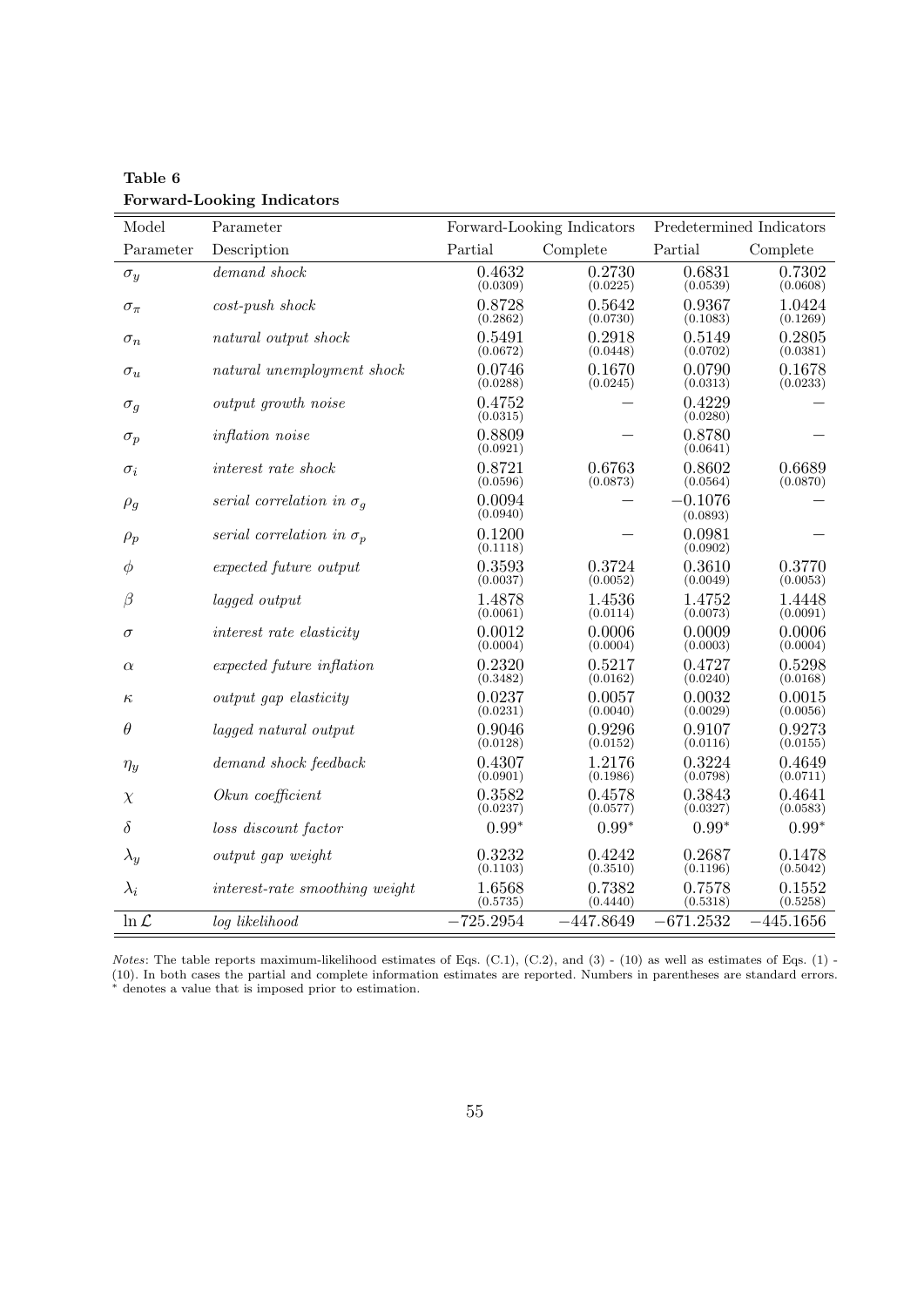

Fig. 1. Panels (a) and (b) plot the ex post revised series for per capita real GDP growth,  $\Delta y_t$ , and GDP inflation,  $\pi_t$ . Panels (c) and (d) plot the series of historical revisions to real-time per capita GDP growth,  $\Delta y_t^o - \Delta y_t$ , and GDP inflation,  $\pi_t^o - \pi_t$ . Panels (e) and (f) plot changes in the civilian unemployment rate,  $\Delta u_t$ , and the annual yield on 3-month US Treasury bills,  $i_t$ .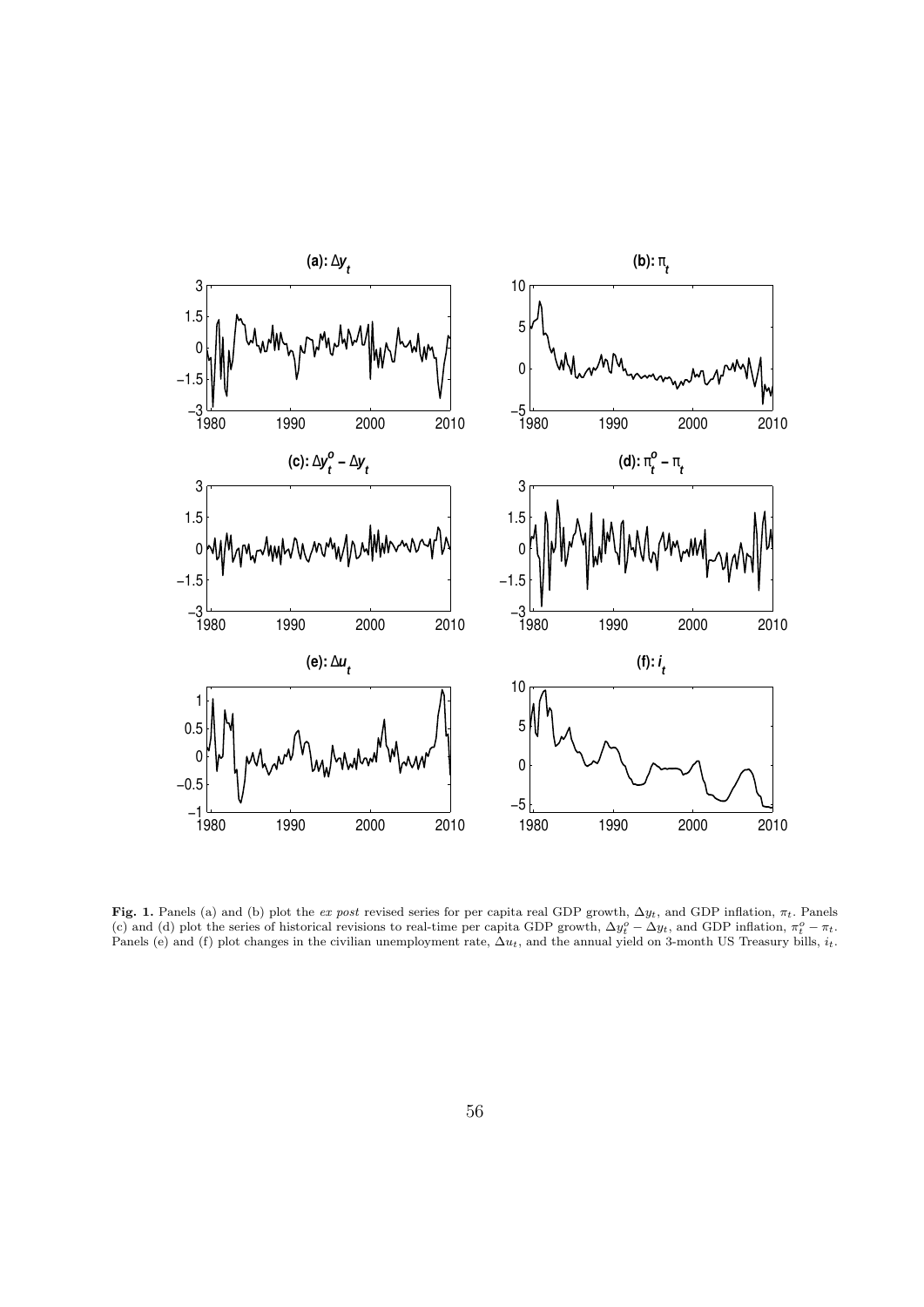

Fig. 2. Panel (a) plots the estimates of the actual output gap  $(q_t \equiv y_t - y_t^n)$ , solid line) and the perceived output gap  $(q_{t}|t) \equiv y_{t}|t} - y_{t}|t}^{n}$ , dotted line) obtained from the Kalman smoother. Panel (b) plots estimates of the implied real-time perception errors,  $q_{t|t} - q_t$ . The shaded regions correspond to NBER recessions.